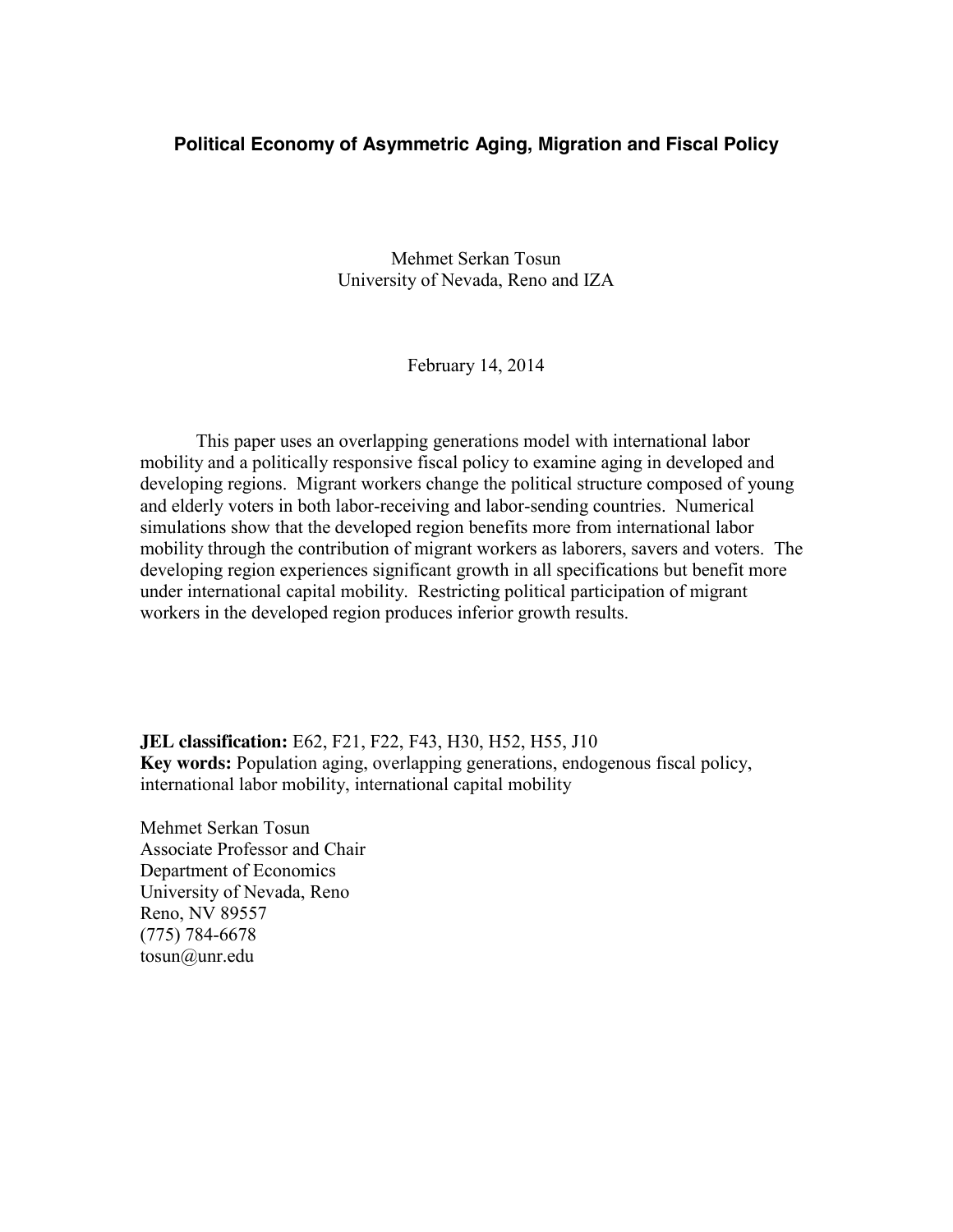## **1. Introduction**

Population aging has become a global phenomenon. Recent population projections show that the world median age will rise from 29.2 in 2013 to 36.1 in 2050, and to 41.2 in 2100. There has been an increasing focus on the international implications of the simultaneous aging of the populations of industrialized nations. However, global aging relates to developing regions as well as the developed regions of the world. According to recent projections from the United Nations Population Division<sup>1</sup>, the oldage dependency ratios<sup>2</sup> in developed and developing regions will increase approximately by 4% and 70% between 2050 and 2100, respectively. By 2150, the difference between the old-age dependency ratios of the two regions will be quite small<sup>3</sup>. Thus, population aging is not confined to developed countries; sooner or later populations of all nations are expected to age.

An important consequence of population aging is increasing fiscal pressure through higher government spending on social security, health care and other welfare programs for the elderly.<sup>4</sup> This may mean lower government spending for other programs that primarily benefit the young. The link between increasing political power of the elderly and government spending on such programs as education has been examined by Gradstein and Kaganovich (2003), Holtz-Eakin, Lovely and Tosun (2004), and Razin, Sadka and Swagel (2002). Since education is a major input to human capital accumulation, aging is expected to have significant growth consequences. Aging has also been analyzed in open economy by Cutler, *et al.* (1990), Börsch-Supan (1996), Kenc and Sayan (2001), Elmendorf and Sheiner (2000), Jelassi and Sayan (2004), Tosun (2001, 2003) and Van Groezen and Leers (2000). This literature shows the significance of the international spillover effects of aging. While there is a growing literature analyzing the link between population aging and international capital mobility, only few studies examined aging with labor migration (Leers, Meijdam and Verbon, 2004; Storesletten, 2000). In a dynamic model with international capital mobility only, wage rates do not necessarily equalize between countries in all periods of their transition to the long run steady state. This implies that, when allowed, labor will move to the country with the higher standard of living. This highlights the need for an analysis of aging in an open economy framework with international labor mobility. Galor (1992) argued that capital and labor have asymmetric characteristics. Labor mobility has a dual effect in the sense that it exhibits the characteristics of capital mobility as well.Young migrant workers contribute to the economy both as laborers, and as savers. What the aging literature has not addressed is that, when allowed to vote, migrant workers will change the political

<sup>&</sup>lt;sup>1</sup> See United Nations (1998).

<sup>2</sup> Old-age dependency ratio is the proportion of population aged 65 and older to population aged 15 to 64.

<sup>&</sup>lt;sup>3</sup> A medium fertility scenario shows that in 2150 the old-age dependency ratios will be 0.47 and 0.43 for the developed and developing regions, respectively.

<sup>4</sup> See Heller (2003) and CSIS (2002) for recent discussions on the fiscal implications of global aging.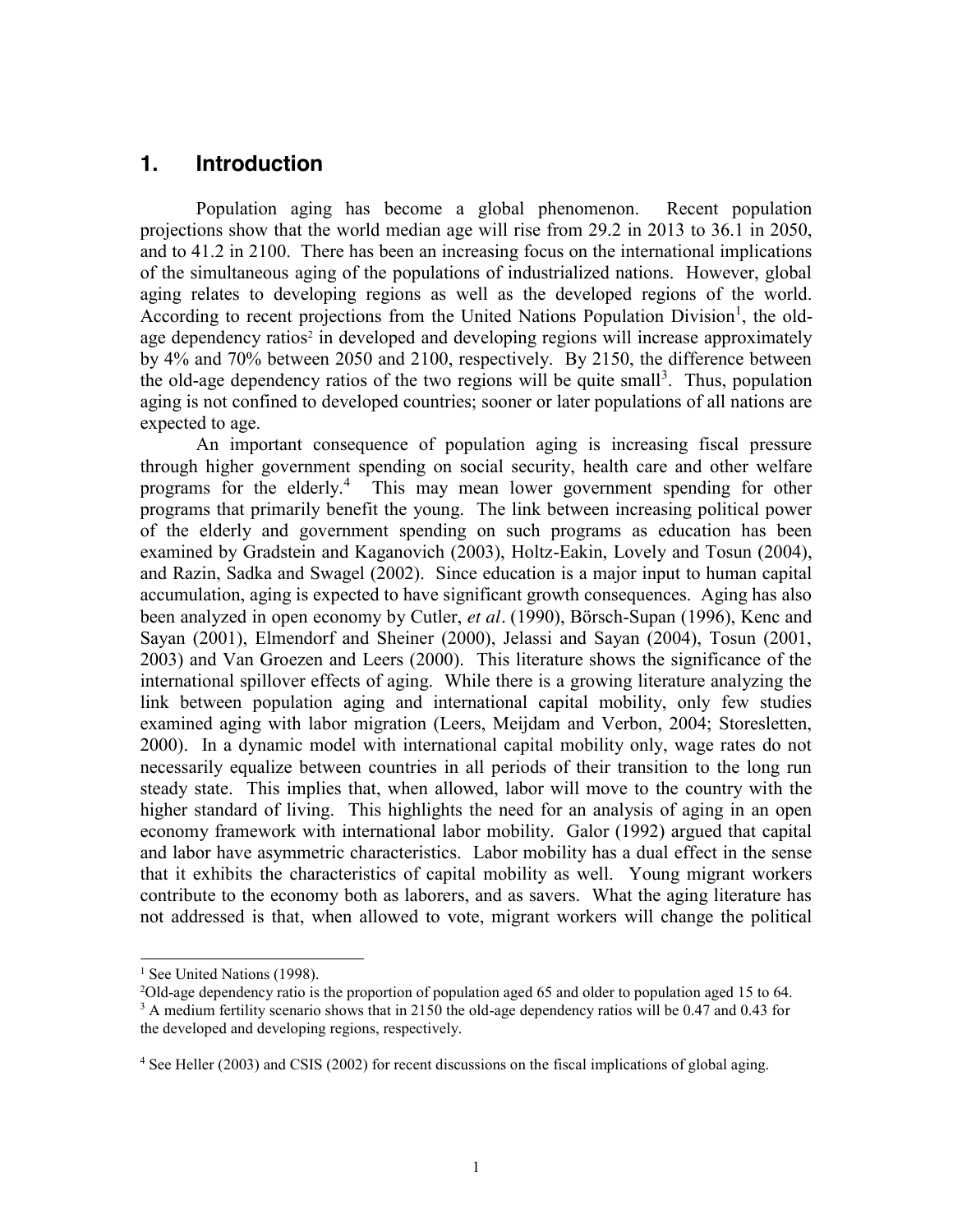structure composed of young and elderly voters in both labor-receiving and labor-sending countries. In a majority voting mechanism for fiscal policy decisions, political shifts resulting from labor migration may have sizeable impacts on government programs, and in turn may have strong growth effects. This paper uses a two-region, two-period overlapping generations model with international labor mobility and a politically responsive fiscal policy to examine the growth effects of the aging trend in developed and developing countries. The paper contributes to the literature on the economic effects of population aging in two major ways. First, it brings out the political economy of aging through the aging – education - human capital link. The paper argues that this is particularly important in the context of international labor mobility with young migrant workers participating in the political system of developed countries. Second, the paper examines the significance of factor mobility as a policy choice by comparing the labor mobility model to an alternative open economy model with international capital mobility.

The paper is structured as follows. The next section gives a description of a tworegion, two-period overlapping generations model with international labor mobility. This is followed by a transition analysis in section 3 that shows results from various numerical simulation exercises. The last section presents summary and concluding remarks.

## **II. The Two-Region Model**

The model builds on a two-period overlapping generations model first developed by Diamond  $(1965)^5$ . To examine open economy issues, the standard framework is extended to a two-region model with international labor mobility similar to Galor (1986, 1992) and Crettez et al. (1996, 1998)<sup>6</sup>. Another major extension is the modeling of fiscal policy decision-making through a political process.

Recent discussions on population aging have noted the potential generational conflict generated by the need to share society's resources between non-working elderly and the younger working population. It is argued that increasing number of elderly voters could render changes in public expenditure patterns in favor of the elderly. This, in turn, could trigger serious generational conflict regarding government programs that enhances the productivity of the working young. One good example to this is government spending on public education. For simplicity, the productivity enhancing public program will be referred to as "education" throughout the text.<sup>7</sup> The goal is to highlight the strong link between this type of government spending and human capital accumulation, which is considered to be one of the most important avenues for economic growth.

Empirical studies, particularly from the U.S., show the significance of the political economy consideration of the relationship between population aging and education spending. Among the earlier studies, Button (1992) suggests that generational conflict is quite apparent on education issues by examining the voting behavior of the

 $<sup>5</sup>$  However, the earliest overlapping generations models are described by Allais (1947) and Samuelson</sup> (1958). Children are not modeled in a two-period model.

 $6$  A two-country model with international capital mobility is shown by Buiter (1981).

<sup>7</sup> It should be noted that any other government program that is directed towards increasing the labor productivity of young could easily be used.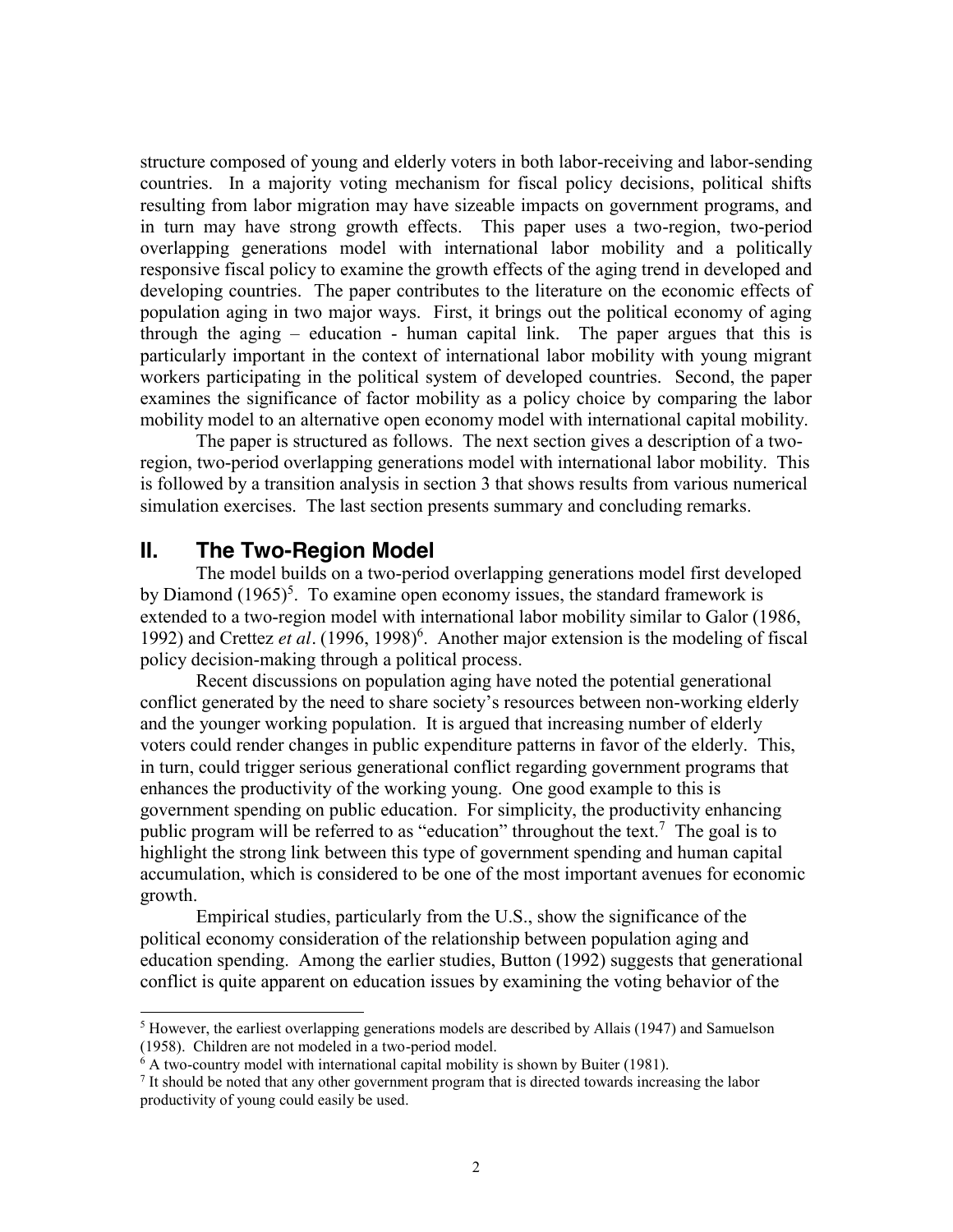elderly in tax referenda in six Florida counties. Deller and Walzer (1993) found weaker evidence of such generational conflict based on a survey of residents in rural Illinois. Poterba (1997) provided empirical evidence using state-level data that older citizens prefer lower levels of public spending for education, an expenditure that primarily benefits the young. A recent study by Harris, Evans, and Schwab (2001) confirmed this finding using school-district-level data, however with a smaller estimated impact than Poterba's estimates. While, the 2004 AARP Aging American Voter Survey indicates that a majority of older people support federal government's responsibility in educating young people, the same survey shows that a large group of older people also became more conservative in issues such as government spending, bureaucracy and taxes.<sup>8</sup>

Given the expected future aging trends in both developed and developing countries, generational conflict in education spending could become even more prevalent. Modeling generational conflict in education is also important when we consider immigration. Table 1 provides basic statistics on immigration and education spending. This shows that high-income (developed) countries that had positive net migration rates between 1995 and 2000 indeed had both higher average education spending per capita and higher percentage increase in education spending per capita in this period compared to both less developed regions and least developed countries. Hence, aging-education link may provide useful insight in a study on population aging and international labor mobility. To make the political process of fiscal policy determination for public education rich, interesting, yet tractable, a median-voter framework with voter heterogeneity is used. Voter heterogeneity is introduced by assuming a distribution of genetic ability levels for the working generation. The ability level of the individual will, in turn, determine the value she receives from public education. While the emphasis of the paper is political economy of education spending, a social security program is also introduced by having an exogenously fixed level of social security spending in the model. An income tax that is earmarked for social security adjusts through the periods to balance the social security budget. Thus, there are separate taxes for education and social security spending with voters deciding only on the education tax rate. $9$  For clarity, the model is presented for one region only. This is followed by a description of the two-region world equilibrium.

#### **A. Households**

Individuals live for two periods and seek to maximize a utility function based on discretionary consumption in the first and second period of their lives,

$$
U = \ln C_{ji} + \left(\frac{1}{1+\delta}\right) \ln C_{ji+1},\tag{1}
$$

 <sup>8</sup> See AARP (2004) for a summary of findings from this survey.

<sup>9</sup> The political process is modeled through a median voter framework because the conditions for the median voter theorem are satisfied. The choice of voters is over a single dimension since the preferred education tax rate is the only choice variable, and the voter preferences are single peaked. The property of singlepeakedness has been demonstrated to ensure existence of a voting equilibrium (Black 1948).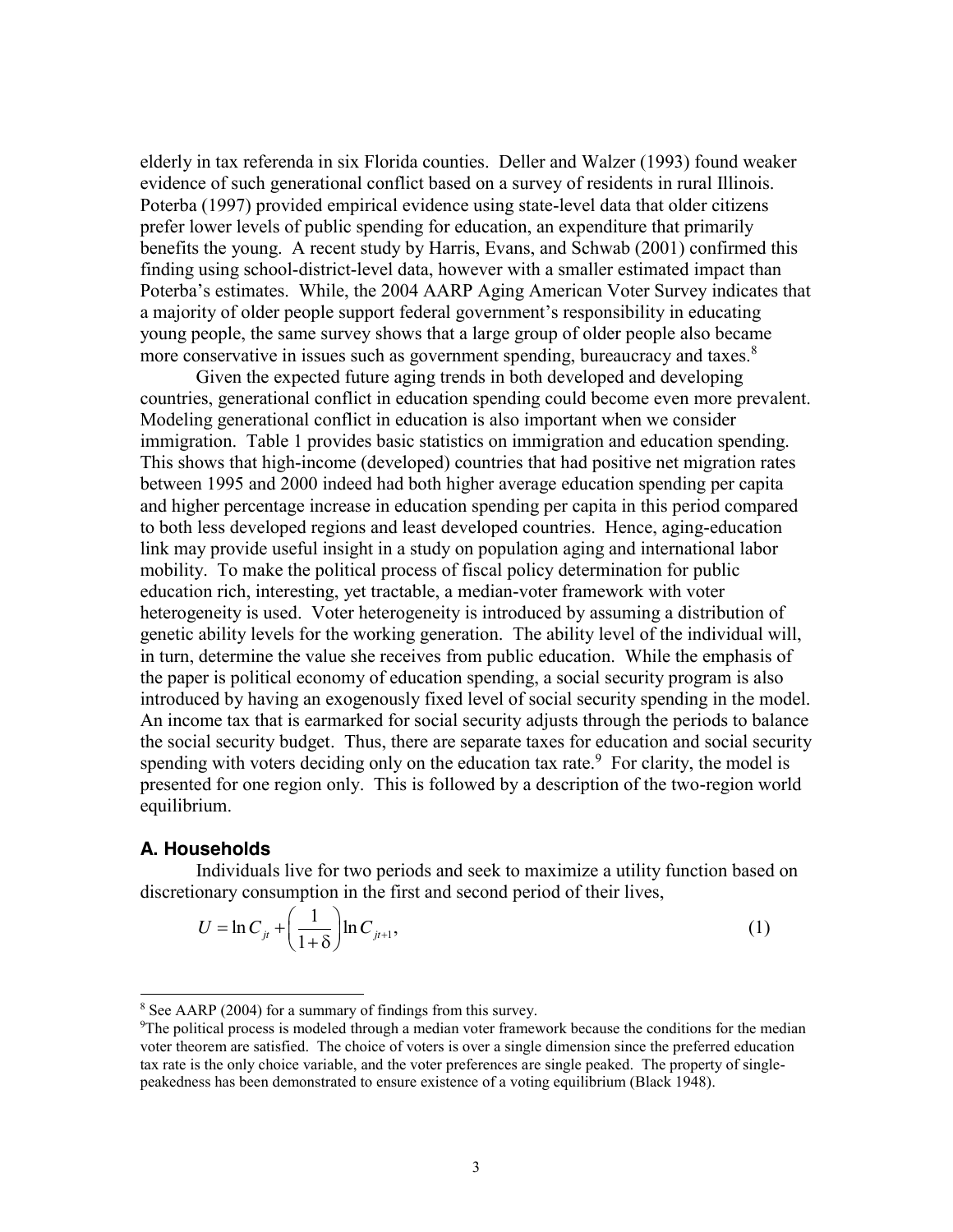here *j* indexes individuals,  $C_{it}$  is consumption when young,  $C_{it+1}$  is consumption when old, and  $\delta$  is the pure rate of time preference. The period-specific budget constraints in the first and the second periods are:

First period: 
$$
C_{ji}(a_j) + S_{ji}(a_j) = (1 - \tau_i - \mu_i) w_i l_i(a_j)
$$
  
Second Period:  $C_{ji+1}(a_j) = (1 + (1 - \tau_{i+1} - \mu_{i+1}) r_{i+1}) S_{ji}(a_j),$  (2)

where  $S_{i}(a_j)$  is first period saving,  $w_i$  is the wage rate individual *j* faces,  $l_i(a_j)$  is effective labor,<sup>10</sup> where  $a_j$  is the ability level of individual *j*,  $r_{i+1}$  is the rate of return to capital,  $\tau$ , is the rate of income taxation that is applied to both capital and labor income. This tax is used entirely to finance education spending. An additional tax  $(\mu)$  is also applied to capital and labor income to finance social security spending by the government.

It is assumed that there is a continuous distribution of abilities that is replicated in each new generation. The ability level of individual *j* is indexed by  $a_i$ , which ranges from 0 to 1. The density function of abilities is denoted by *f(a)* where by definition:

$$
\int_{0}^{1} f(a) da = 1.
$$
\n(3)

Human capital is accumulated from the interaction of ability level  $(a_i)$  of the individual and government spending per young  $(g_t^e)$  on education:

$$
l_t\left(a_j\right) = \Phi\left[a_j g_t^e + 1\right]^{\Psi},\tag{4}
$$

where,  $\Phi$  denotes an index on human capital efficiency and  $\psi$  is a parameter indicating the return to human capital from the inputs ( $a_j$  and  $g_t^e$ ).<sup>11</sup> The form of the human capital function is chosen so that even individuals with the lowest ability  $(a_i = 0)$  will contribute to the economy in terms of human capital (see Holtz-Eakin, Lovely, and Tosun 2004). From the maximization of (1) subject to (2) and (4); we get the familiar first order condition:

$$
C_{j_t}(a_j) = \frac{1+\delta}{\left(1 + r_{t+1}\left(1 - \tau_{t+1} - \mu_{t+1}\right)\right)} C_{j_{t+1}}(a_j). \tag{5}
$$

Using (5) and (2), we derive the optimal saving of an individual *j*:

$$
S_{j_l}(a_j) = \frac{1}{2+\delta} (1 - \tau_{l} - \mu_l) w_l l_l(a_j).
$$
 (6)

<sup>&</sup>lt;sup>10</sup>Here, young supplies one unit of time to the economy. Note that, making the allocation of time between "schooling" and supplying labor endogenous does not change this analysis.

 $11 \psi$  should be less than or equal to unity to prevent increasing returns from government spending.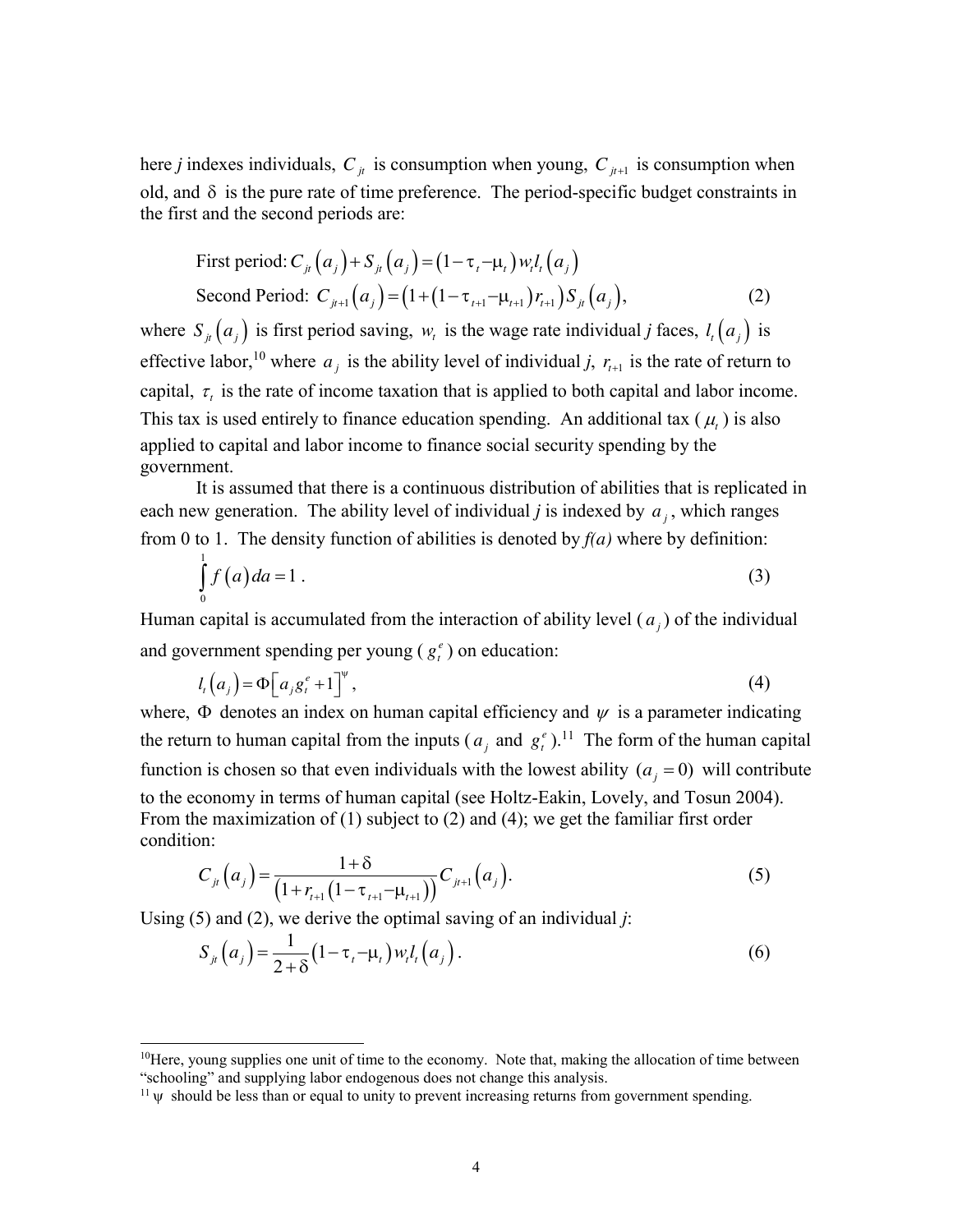Saving of an individual depends on net labor earnings but it is independent of the interest rate. This is due to the Cobb-Douglas form of the utility function. Given (5) and (6), it is straightforward to derive consumption functions in each period:

$$
C_{jt}(a_j) = \frac{1+\delta}{2+\delta} (1-\tau_{t-}u_t) w_t l_t(a_j)
$$
  
\n
$$
C_{jt+1}(a_j) = \frac{\left(1 + r_{t+1}(1-\tau_{t+1}-\mu_{t+1})\right) \left(\left(1 - \tau_{t-}u_t\right) w_t l_t(a_j)\right)}{2+\delta}.
$$
\n(7)

### **B. Political Process of Fiscal Policy**

It is assumed that there is a predetermined level of social security spending. Thus the social security tax  $\mu$ , is simply determined by the government budget constraint  $(\mu_t y_t = g_t^s)$  where  $g_t^s$  is the social security spending per young person.<sup>12</sup>

However, the fiscal policy for education is determined through a political process for which a median-voter framework with voter heterogeneity is used. Voter heterogeneity is introduced by assuming a uniform distribution of genetic ability levels for the working generation. The ability level of the individual will, in turn, determine the value she receives from the public good.

The consumption and saving decisions, as seen above, depend on human capital, which is in turn determined by government spending (see equation 4). By plugging these into (1), we get the indirect utility function, which each voter maximizes, in determining his or her preferred tax rate, subject to the government budget constraint for this type of government spending  $(\tau_t y_t = g_t^e)$ .<sup>13</sup> The preferred tax rate of individual *j* when young is:

$$
\tau_{jt}\left(a_j\right) = \frac{a_j \psi y_t (1 - \mu_t) - 1}{(1 + \psi) a_j y_t} \tag{8}
$$

Equation (8) is the tax rate each individual prefers based on her ability level. This preferred tax rate is increasing in both ability level  $a_i$  and in income per young  $y_t$  but decreasing in the social security tax  $\mu$ . Thus, the existence of a social security system depresses education spending through a lower preferred education tax rate. In addition, because the old do not derive any benefit from publicly provided education and there are

<sup>&</sup>lt;sup>12</sup> Social security spending consists of equal payments to elderly population to finance a programmed elderly consumption such as health care. This consumption is assumed to be separate from the discretionary consumption decision and therefore it is not shown as part of households' utility maximization depicted in equations (1) through (7).  $\frac{13}{13}$  It is assumed in each period that government uses the entire revenue from this tax to finance the public

good for all young equally, regardless of their ability level (Bearse, Glomm, and Ravikumar 2000).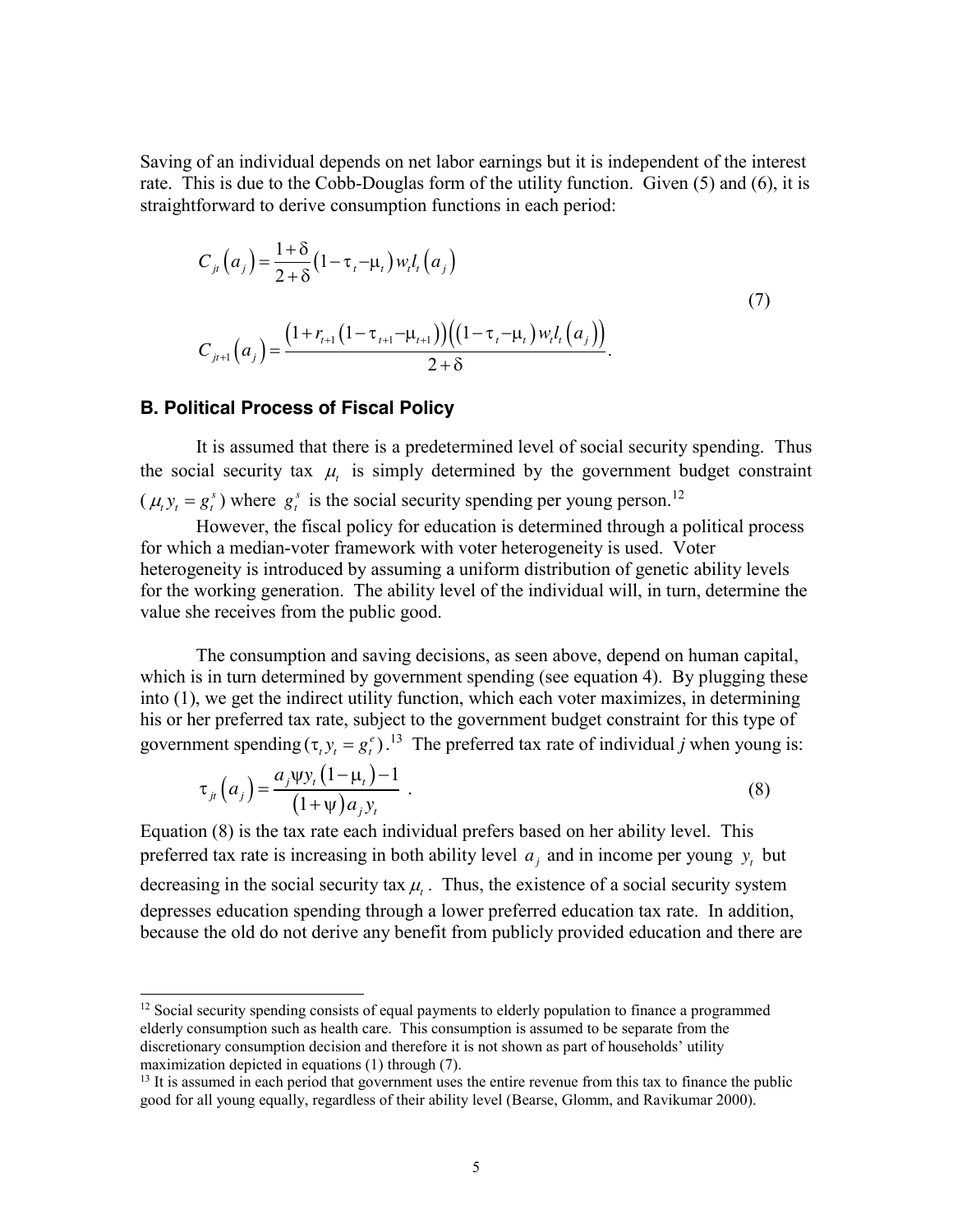no bequests in the model, they incur a cost without enjoying any benefits. Therefore, their preferred education tax rate will always be zero, regardless of their ability.

Total population in each period is  $N_{t-1} + N_t$  where  $N_t$  is composed of both newly born nationals and migrant workers. Given this, the median voter is defined by

$$
N_{t-1} + N_t \int_0^{a_m} f\left(a\right) da = \frac{N_{t-1} + N_t}{2},\tag{9}
$$

here *am* is the ability level of the median voter.

In the absence of migration, the median voter becomes a person with lower ability when population ages. In turn, the preferred tax rate of the median voter is lower. In other words, with population aging older people need fewer young voters to form a majority. Since these young voters are the ones at the lower end of the ability distribution, they prefer lower taxes than higher ability people because their return from public education is lower.

When labor migration is allowed, an aging country will experience an inflow of labor due to a higher wage rate than the rest of the world. This will change the age distribution of population in favor of the young generation. The identity of the median voter will be different from the case without migration (see Appendix I). Now, the ability of the median voter will be higher compared to median voter's ability in the case without migration. However, whether the ability of median voter with migration can be greater than the pre-aging level is uncertain $14$ .

### **C. Producers**

Each country produces a single good using a Cobb-Douglas production technology.

$$
Y_t = \Lambda K_t^{\alpha} H_t^{1-\alpha} \tag{10}
$$

here  $\Lambda$  is the productivity index, *K* is capital stock and *H* is aggregate supply of human capital. The aggregate supply of human capital is:

$$
H_t = N_t \int_0^1 l(a) f(a) da.
$$
 (11)

Human capital per worker, using (4) and (11), is

$$
h_t = \Phi \int_0^1 (a g_t + 1)^{\Psi} f(a) da.
$$
 (12)

Competitive factor markets require that real wage and interest rates are equal to the marginal products of labor and capital respectively. Therefore, factor demand equations are:

$$
w_t = (1 - \alpha) \Lambda \left(\frac{k_t}{h_t}\right)^{\alpha} \tag{13}
$$

 $14$  In reality, there are barriers to labor migration that may rule out such a case.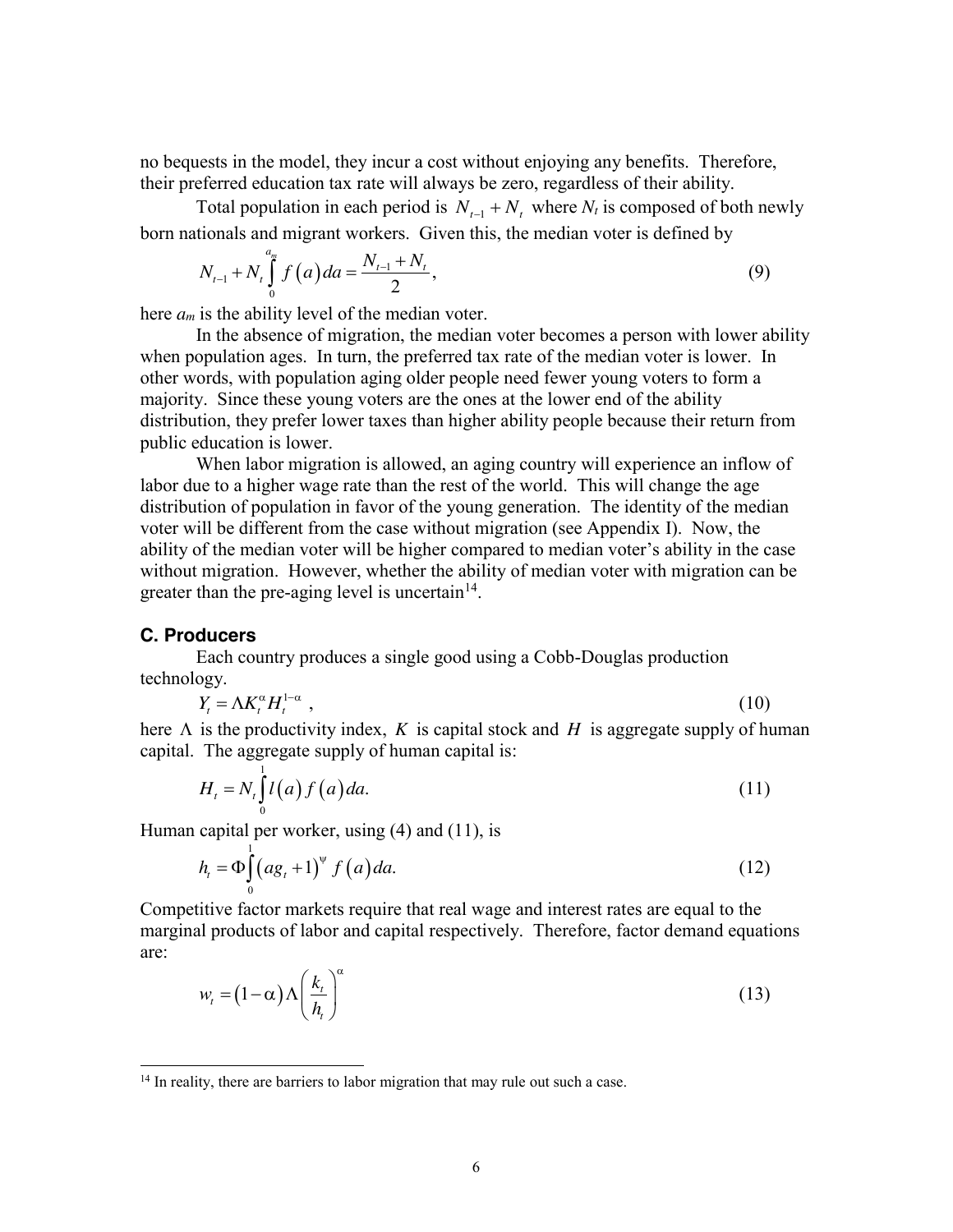$$
r_{t} = \alpha \Lambda \left(\frac{k_{t}}{h_{t}}\right)^{\alpha - 1} \tag{14}
$$

Here,  $k_t = K_t / N_t$  and  $h_t = H_t / N_t$  are capital stock per worker and human capital per worker, respectively.

Using (6) and (12), saving per worker can be expressed as

$$
s_{t} = \left(\frac{1}{2+\delta}\right) \left(1 - \tau_{t} - \mu_{t}\right) w_{t} \Phi \int_{0}^{1} (a g_{t} + 1)^{\nu} f(a) da.
$$
 (15)

#### **D. International Goods Market Equilibrium and Labor Flows**

In the absence of international capital mobility, capital market equilibrium requires that saving in each period equals to accumulated capital in the following period. Capital market equilibrium conditions for each region can be depicted as

$$
k_{t+1}^A = \frac{N_t^A s_t^A}{N_{t+1}^A} \tag{16}
$$

$$
k_{t+1}^B = \frac{N_t^B s_t^B}{N_{t+1}^B},\tag{17}
$$

where, superscripts *A* and *B* denote regions.

To close the dynamic model, international labor market equilibrium must be specified. For simplicity, I assume that there is perfect international labor mobility.<sup>15</sup> International labor market equilibrium requires

$$
N_{t+1}^A + N_{t+1}^B = (1 + \eta_{t+1}^A) N_t^A + (1 + \eta_{t+1}^B) N_t^B.
$$
\n(18)

where,  $\eta_{t+1}^A$  and  $\eta_{t+1}^B$  $\eta_{t+1}^A$  and  $\eta_{t+1}^B$  are the population growth rates in region A and region B, respectively. Labor income is taxed where income is earned. Thus, source based income taxation is used for both regions.<sup>16</sup> This implies that net-of-tax wage rates are equalized in equilibrium. Therefore, the international labor flow constraint is:

$$
w_{t+1}^A h_{t+1}^A \left(1 - \tau_{t+1}^A - \mu_{t+1}^A\right) = w_{t+1}^B h_{t+1}^B \left(1 - \tau_{t+1}^B - \mu_{t+1}^B\right). \tag{19}
$$

It is assumed that only the members of the young generation moves between regions. Both regions are assumed to have "uniform" ability distributions, which mean that migration does not have any effect on the ability distribution in these regions.<sup>17</sup>

<sup>&</sup>lt;sup>15</sup> A recent study by National Research Council shows that total stock of migrants increased quite dramatically in late 1980s and early 1990s (see National Research Council, 2000, pp. 157-159). In addition, in my model one period corresponds to 30 years, which makes perfect labor mobility a viable assumption.

<sup>16</sup>Under a source system, labor income is taxed where income is earned. The model tax treaties of the OECD and the United Nations both give source countries the first rights to tax income accrued within their borders.

<sup>&</sup>lt;sup>17</sup> A more realistic case is allowing for migration of workers that have certain abilities (unskilled vs. skilled). However, this would conflict with the uniform ability distribution which assumes that ability levels in the distribution are chosen at random.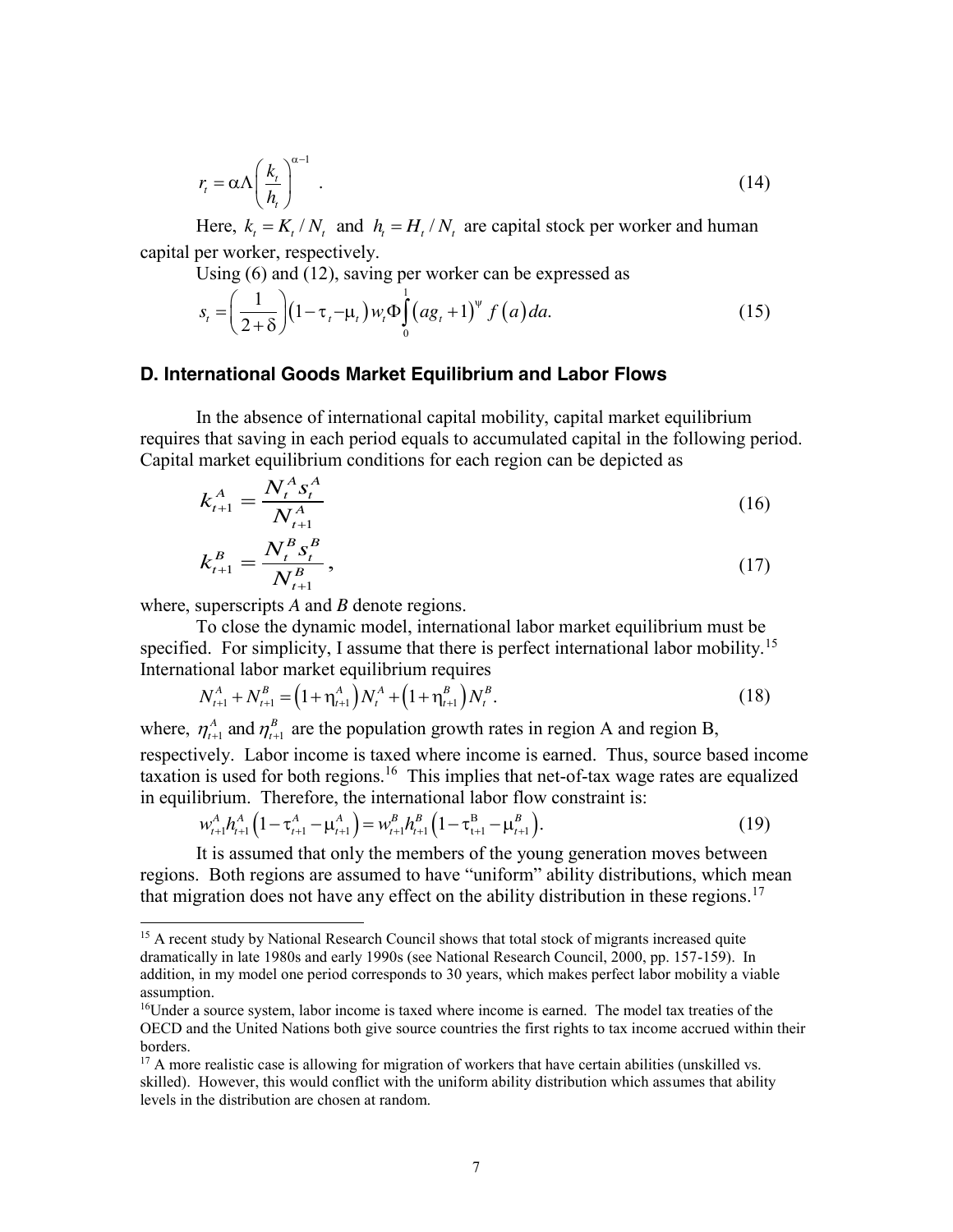The model incorporates the interaction of household behavior, firm behavior, political process, and international labor flows. In the model explained above, a decrease in the population growth rate can affect labor flows and capital accumulation in two ways. First, it can affect "directly" by causing fewer workers in the economy, which leads to higher marginal product of labor, and thereby inducing labor inflows, *ceteris paribus*. Second, it can also affect "indirectly" through endogenous fiscal policy by changing the identity of the median voter. As a result of the aging trend, median voter becomes a lower ability person that votes for a lower tax rate.

# **3. Stability, Steady State, and Transitions**

In this section, I further analyze the two-region model explained in section 2 in order to gain intuition about the effects of population aging. For this, I totally differentiate the equations given by (8), (10), and (12) through (15) for each region, and (16) through (19), which, by substitution, leads to the following reduced system<sup>18</sup>

$$
\begin{bmatrix} dk_{t+1}^{A} \\ dk_{t+1}^{B} \end{bmatrix} = \begin{bmatrix} M^{l} & M^{l} \\ M^{l} & M^{l} \end{bmatrix} \begin{bmatrix} dk_{t}^{A} \\ dk_{t}^{B} \end{bmatrix} + \begin{bmatrix} Z_{4}^{l} & Z_{4}^{l} & -Z_{3}^{l} \\ Z_{4}^{l} & Z_{4}^{l} & Z_{4}^{l} \\ Z_{4}^{l} & Z_{4}^{l} & Z_{4}^{l} \\ Z_{4}^{l} & Z_{4}^{l} & Z_{4}^{l} \end{bmatrix} \begin{bmatrix} dz_{3}^{l} \\ dz_{4}^{B} \\ dz_{1}^{C} \\ dz_{2}^{C} \end{bmatrix} \begin{bmatrix} da_{t}^{A} \\ da_{t}^{B} \\ da_{t+1}^{A} \\ da_{t+1}^{B} \end{bmatrix} + \begin{bmatrix} Z_{2}^{l} & Z_{2}^{l} \\ Z_{2}^{l} & Z_{2}^{l} \end{bmatrix} \begin{bmatrix} d\eta_{t+1}^{A} \\ d\eta_{t+1}^{B} \end{bmatrix}.
$$
 (20)

Equation (20) shows that the effect of a change in the natural population growth rate on capital stock per worker appear in two ways. First, there is a "direct" way, which is captured by the last term at the right hand side of equation (20). There is also an "indirect" way that is channeled through changing ability level of the median voter. This is captured by the second term at the right hand side of equation (20).

#### **Stability**

The vector difference equation (20) can be used to examine the stability of the dynamic system. For a constant identical population growth across periods in both regions,  $\begin{vmatrix} M^T & M^T \end{vmatrix}$  $\left\lfloor M^+ \quad M^+ \right\rfloor$ *l l l l*  $M'$  *M*  $\left\{\begin{array}{c} M' & M' \\ M' & \end{array}\right\}$  shows the relationship between  $k_t$  and  $k_{t+1}$ , where *P M y l* 2  $1-\frac{1}{1-\tau^*}\varepsilon_{\nu}$ J  $\backslash$  $\overline{\phantom{a}}$  $\setminus$  $\alpha \left(1 - \frac{\tau}{1 - \tau}\right)$ \* ×  $\frac{\ }{\tau^*}\varepsilon_{\tau}$  $\alpha$ | 1 –  $\frac{\tau}{\tau}$ , and  $P = 1 - \left[ (1 - \alpha) \varepsilon_{hg} (1 + \varepsilon_{vy}) \right]$ . Political equilibrium is locally

stable when  $P > 0$  and the system is dynamically stable when  $2M < 1$  (see Appendix I) for derivation of the stability conditions).19 These stability conditions are identical to the ones for the closed economy and international capital mobility models.

<sup>19</sup>Due to Cobb-Douglas, 
$$
\varepsilon_{\text{v}} < \frac{1-\tau}{\tau}
$$
 which means that  $0 < 2M < 1$  (see Appendix I for a proof).

<sup>&</sup>lt;sup>18</sup> See Appendix III.A for the steps involved in the derivation of this reduced system.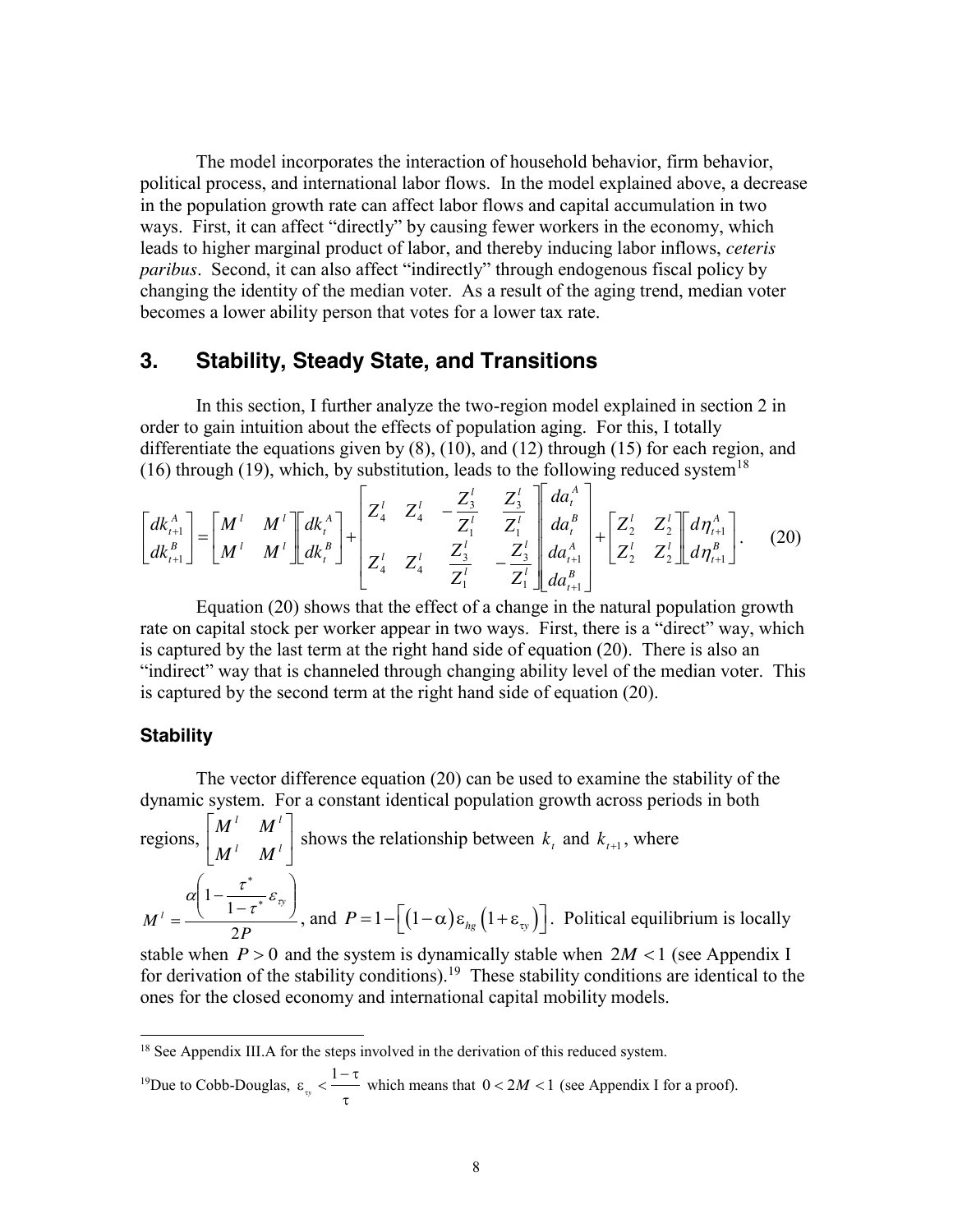#### **Steady State**

As 
$$
t \to \infty
$$
,  $da_t = \frac{d\eta_t}{2(1+\eta^*)^2}$  and (20) can be written as  
\n
$$
\begin{bmatrix} dk_{t+1}^A \\ dk_{t+1}^B \end{bmatrix} = \begin{bmatrix} M^l & M^l \\ M^l & M^l \end{bmatrix} \begin{bmatrix} dk_t^A \\ dk_t^B \end{bmatrix} + \begin{bmatrix} Z_4^{l^s} & Z_4^{l^s} & Z_2^l - \frac{Z_3^{l^s}}{Z_1^{l^s}} & Z_2^l + \frac{Z_4^{l^s}}{Z_1^{l^s}} & \frac{Z_4^l}{Z_1^{l^s}} & \frac{Z_4^l}{Z_1^{l^s}} & Z_2^l - \frac{Z_3^{l^s}}{Z_1^{l^s}} & \frac{Z_4^l}{Z_1^{l^s}} & \frac{Z_4^l}{Z_1^{l^s}} & \frac{Z_4^l}{Z_1^{l^s}} & \frac{Z_4^l}{Z_1^{l^s}} & \frac{Z_4^l}{Z_1^{l^s}} & \frac{Z_4^l}{Z_1^{l^s}} & \frac{Z_4^l}{Z_1^{l^s}} & \frac{Z_4^l}{Z_1^{l^s}} & \frac{Z_4^l}{Z_1^{l^s}} & \frac{Z_4^l}{Z_1^{l^s}} & \frac{Z_4^l}{Z_1^{l^s}} & \frac{Z_4^l}{Z_1^{l^s}} & \frac{Z_4^l}{Z_1^{l^s}} & \frac{Z_4^l}{Z_1^{l^s}} & \frac{Z_4^l}{Z_1^{l^s}} & \frac{Z_4^l}{Z_1^{l^s}} & \frac{Z_4^l}{Z_1^{l^s}} & \frac{Z_4^l}{Z_1^{l^s}} & \frac{Z_4^l}{Z_1^{l^s}} & \frac{Z_4^l}{Z_1^{l^s}} & \frac{Z_4^l}{Z_1^{l^s}} & \frac{Z_4^l}{Z_1^{l^s}} & \frac{Z_4^l}{Z_1^{l^s}} & \frac{Z_4^l}{Z_1^{l^s}} & \frac{Z_4^l}{Z_1^{l^s}} & \frac{Z_4^l}{Z_1^{l^s}} & \frac{Z_4^l}{Z_1^{l^s}} & \frac{Z
$$

As shown in Appendix III.B, at the steady state,  $20$ 

$$
\frac{dk^A}{d\eta} = \frac{dk^B}{d\eta} = \frac{2\left(Z_2^l + Z_4^{l^*}\right)}{1 - 2M^l},
$$
\n(22)

where 
$$
Z_2^l = \frac{-k^*}{2(1+\eta^*)}
$$
, and  $Z_4^{l^s} = \frac{(1-\alpha)s^* \varepsilon_{hg} \varepsilon_{uq} \left(1 - \frac{\varepsilon_{\eta'} \tau^*}{1 - \tau^*}\right) - s^* \varepsilon_{uq} \frac{\tau^*}{1 - \tau^*} P}{2P\eta^* (1+\eta^*)^2} = \frac{Z_4^l}{2(1+\eta^*)^2}.$ 

 $Z_2^l$  is negative, while the sign of  $Z_4^l$  is indeterminate which makes the sign of the derivatives in (22) indeterminate.<sup>21</sup>  $Z_2^l$  is the "direct saving effect"<sup>22</sup> of a change in the population growth rate on capital per worker for a given ability of median voter. Holding the ability of the median voter fixed, a decrease in the population growth rate increases capital per worker by spreading the same saving over fewer workers.  $Z_4^l$  is the "indirect" saving effect"<sup>23</sup> of a change in the ability of median voter on capital per worker. A decrease in the median voter's ability, triggered by a decrease in the population growth rate, decreases wage income  $(w, h, t)$  while decreasing the tax rate. Thus, the net effect on net labor income and saving depends on the relative magnitudes of the effects on wage income and the tax rate. The total effect of a decrease in the population growth rate on the steady state capital per worker depends on how the political economy related effect

 $^{20}$ Due to the perfect symmetry of the initial and the final steady states, this steady state formulation is identical to both closed economy and open economy with international capital mobility results. See Holtz-Eakin, Lovely and Tosun (2000) and Tosun (2000).

<sup>&</sup>lt;sup>21</sup>The denominator of (22) is positive since  $2M^2 < 1$  by dynamic stability.<br><sup>22</sup>By "direct" effect, I mean an effect independent of the change in the ability level of the median voter.  $^{23}$ By "indirect" effect I mean an effect that is driven by a change in median voter's ability. This effect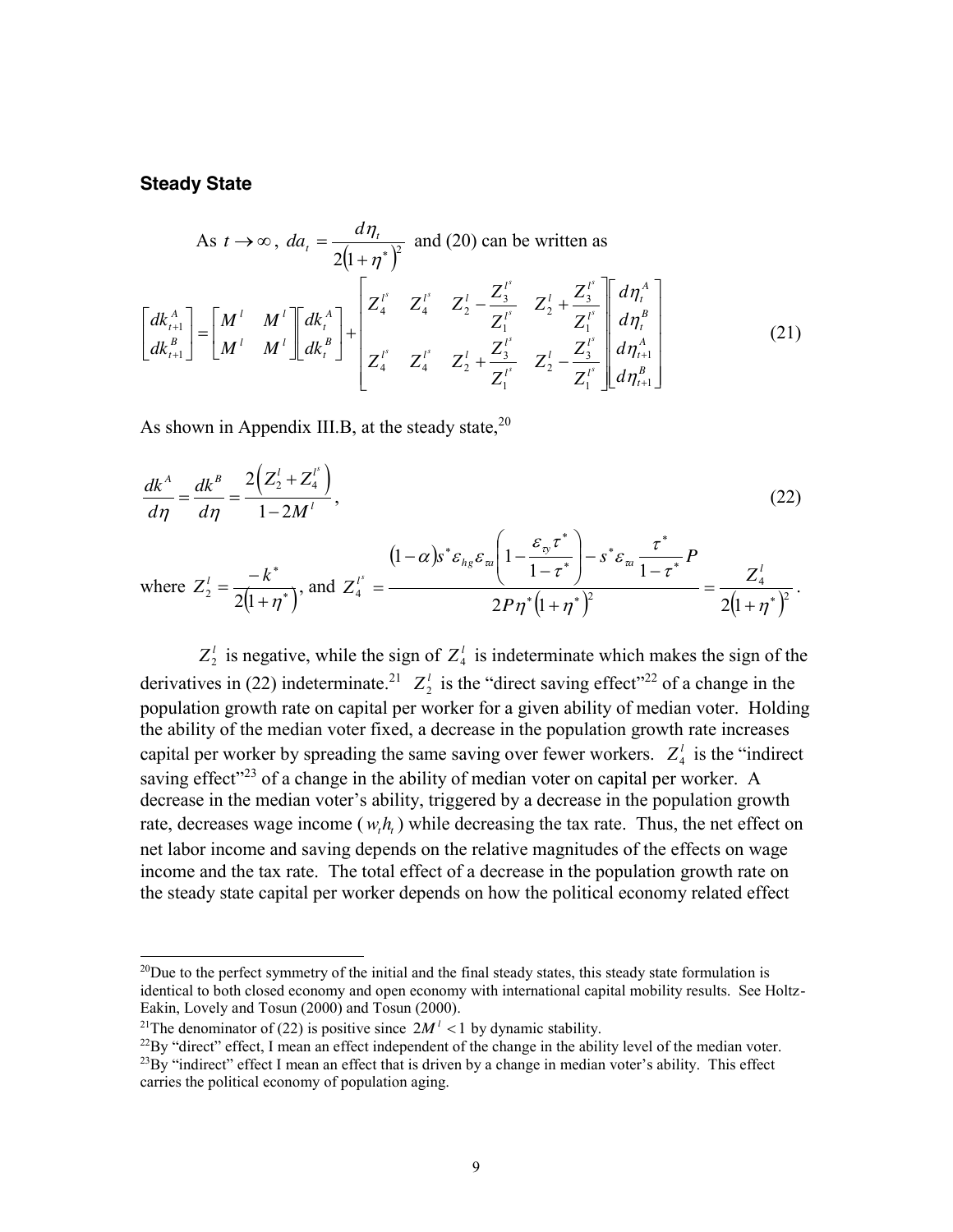$(Z_4^l)$  compares to the direct saving effect  $(Z_2^l)^{24}$ . Notice that  $Z_4^l$  depends on the elasticity of the preferred tax rate with respect to income per worker  $(\varepsilon_{\rm v})$ , elasticity of the preferred tax rate with respect to median voter's ability  $(\varepsilon_{\alpha})$ , and the elasticity of human capital with respect to government spending per worker  $(\varepsilon_{he})$ . <sup>25</sup> When  $\varepsilon_{ta} = 0$ ,  $Z_4^l$  is also equal to zero and steady state capital per worker unambiguously increases with a decrease in  $\eta$ . This is because zero elasticity eliminates completely the feedback effects from an endogenous fiscal policy.  $Z_4^l$  is increasing in  $\varepsilon_{hg}$  which means that a decrease in government spending decreases human capital per worker more as  $\varepsilon_{h}$  gets bigger, leading to a greater decrease in labor income, *ceteris paribus*.

#### **Transitions**

In order to analyze transitions in response to aging, let's consider the case where region A experiences a drop in its natural population growth rate in period 1. Since there are no changes in period 0 and population growth rate stays the same in region B, we can set  $da_0^A = da_0^B = d\eta_1^B = 0$  in (20). Also, as implied by (18) and (19), perfect labor mobility between regions ensures that populations of both regions should remain identical throughout the transition. This, in turn, implies  $da_1^A = da_1^B$ . Thus, for a given capital stock per worker in both regions in period *t* ( $dk_0^A = dk_0^B = 0$ ), this gives us

$$
\frac{dk_1^A}{d\eta_1^A} = \frac{dk_1^B}{d\eta_1^A} = Z_2^l - \underbrace{\frac{Z_3^l}{Z_1^l} da_1^A}_{0} + \underbrace{\frac{Z_3^l}{Z_1^l} da_1^B}_{0} < 0. \tag{23}
$$

Notice that the indirect effect captured by  $Z_3^1/Z_1^1$  cancels out in (23). This is due to the fact that  $da_1^A = da_1^B$ . However, there is still value to explore what  $Z_3^1/Z_1^B$ indicates. Here, the denominator  $Z_1^l = \frac{\alpha(1-\alpha)y\{(1-\tau)[1-\varepsilon_{hg}(1+\varepsilon_{ng})]-\varepsilon_{ng}\tau\}}{1-\varepsilon_{hg}}$ *khP*  $Z_1^l = \frac{\alpha (1-\alpha) y \langle (1-\tau) [1-\varepsilon_{hg} (1+\varepsilon_{g})] - \varepsilon_{g} \tau \rangle}{h D}$  can be thought of as a "direct net wage rate effect" (through capital changes) of a change in the population growth rate in one region. Under the stability conditions,  $Z_1^{\ell} < 0$ . For a given ability of the median voter, an increase in capital per worker in one region would raise

<sup>24</sup> In the case of an exogenously fixed fiscal policy, this uncertainty disappears and (22) reduces to 0  $\frac{A}{\rho} = \frac{dk^B}{d\eta} = \frac{2Z_2^L}{1 - 2M^f}$ *M Z d dk d dk*  $\frac{dx^{A}}{d\eta} = \frac{dk^{B}}{d\eta} = \frac{2Z_{2}^{T}}{1 - 2M^{T}} < 0$ , where  $M^{T} = \frac{\alpha}{2(1 - \tau)}$ . 25  $\left[\begin{pmatrix}1+g\\g\end{pmatrix}\begin{pmatrix}\psi g^{\mathrm{T}}-1\end{pmatrix}\right]$  $(1+g^{\dagger})$  $1 + g^*$   $\left[\sqrt{g^2 - 1}\right] + 1$ 1  $1 + g^{\ast}$  |  $-1$ *g g hg g*  $+g^*$ <sup> $\psi$ </sup> $\left(\psi g^* - 1\right) +$  $\varepsilon_{hg} = \left( \frac{\frac{1}{1 + g^*} \sqrt{1 + 1}}{\left( 1 + g^* \right)^{1/1}} \right)$  $\left[ \begin{array}{cc} 1 & * \end{array} \begin{array}{cc} 1 & * & * \end{array} \begin{array}{cc} 1 & * & * & * \end{array} \right]$  $\left(1+g^{+}\right) \left(\psi g^{+}-1\right)+1$  $\begin{bmatrix} 1+8 \end{bmatrix}$  -1 and  $\varepsilon = \frac{1}{\sqrt{1 - \frac{1}{\epsilon^2}}}$  $\varepsilon_{xy} = \frac{1}{a_m \psi y - 1}$ .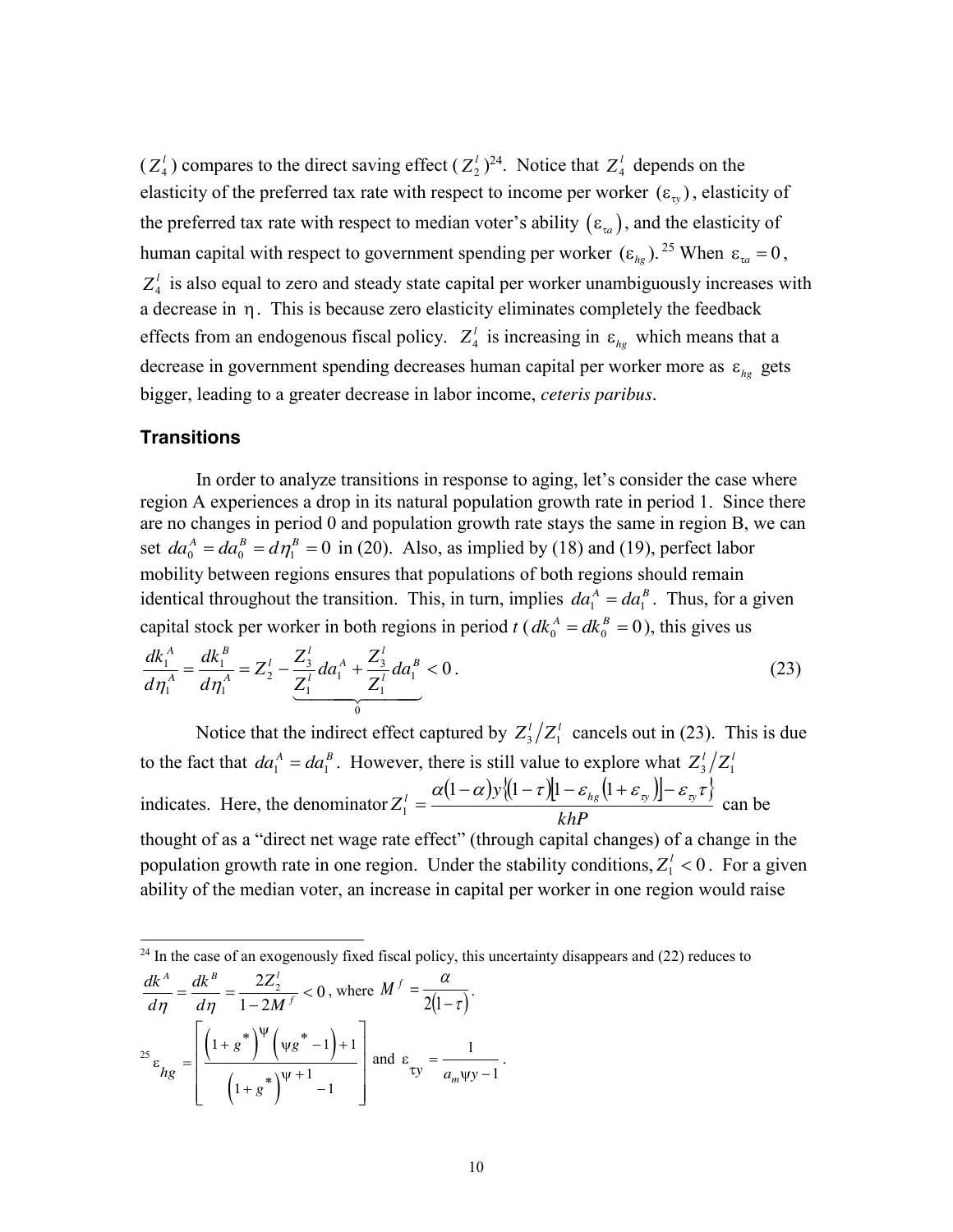income per worker, human capital per worker and the tax rate. However, the sign of the net effect on the net-of-tax wage rate is negative.

$$
Z_3^l = \frac{-\left\{[(1-\alpha)y\varepsilon_m\varepsilon_{hg}(\alpha(1-\tau)+(1-\alpha)\tau\varepsilon_m)\right\}+(1-\alpha)y\varepsilon_mP\right\}}{ha_mP}
$$
 is an "indirect net

wage rate effect" through a change in median voter's ability. Under the stability of the political equilibrium  $(P>0)$ ,  $Z_3^l$  is negative. For a given level of capital per worker, a decrease in the median voter's ability decreases both income per worker and human capital per worker. However, the marginal productivity of human capital will increase, creating a positive effect on the wage rate. Since, it also decreases the tax rate, the net wage rate will unambiguously increase. Thus, for a given level of capital per worker, a decrease in the median voter's ability will encourage labor inflow to that region. Considering  $Z_1^l$  and  $Z_3^l$  together,  $Z_3^l/Z_1^l$  can be interpreted as the net wage rate effect of a change in median voter's ability on capital per worker after controlling for the autonomous effect of capital stock changes on the wage rate  $(Z_1)$ . This can be explained as follows: as  $Z_3^l$  indicates, for a given level of capital per worker, a decrease in the median voter's ability would increase the net-of-tax wage rate, and holding other things constant  $Z_1^l$  shows that the net-of-tax wage rate can only be brought down by increasing the capital per worker in that period.

Therefore a decrease in the natural population growth rate in region A in period 1 will unambiguously raise capital per worker in both regions in that period. A decrease in the number of workers in a region means that period 0 savings will be utilized by a smaller number of workers in period 1, leading to an increase in *k1*.

In addition, a decrease in the ability level of the median voter in period 1 will affect saving in period 1 and consequently capital accumulation in period 2. Building on the effects in period 1, this can be shown in the following expression:

$$
\begin{bmatrix} dk_2^A \\ dk_2^B \end{bmatrix} = \begin{bmatrix} M^l & M^l \\ M^l & M^l \end{bmatrix} \begin{bmatrix} Z_2^l & Z_2^l \\ Z_2^l & Z_2^l \end{bmatrix} \begin{bmatrix} d\eta_1^A \\ d\eta_1^B \end{bmatrix} + \begin{bmatrix} Z_4^l & Z_4^l & -\frac{Z_3^l}{Z_1^l} & \frac{Z_4^l}{Z_1^l} \\ Z_4^l & Z_4^l & \frac{Z_4^l}{Z_1^l} & -\frac{Z_3^l}{Z_1^l} \end{bmatrix} \begin{bmatrix} da_1^A \\ da_2^B \\ da_2^B \end{bmatrix} + \begin{bmatrix} Z_2^l & Z_2^l \\ Z_2^l & Z_2^l \end{bmatrix} \begin{bmatrix} d\eta_1^A \\ d\eta_2^B \end{bmatrix}.
$$
\n(24)

Using the same assumptions that are used to derive the results in (23), and letting  $da_1^A = da_1^B = da_1$ , the changes in second period capital stock per worker can be written as

$$
dk_2^A = dk_2^B = 2M^l Z_2^l d\eta_1^A + 2Z_4^l da_1 + Z_2^l d\eta_2^A.
$$
\n(25)

The second term on the right hand side of (25) shows the effect of a drop in first period natural population growth rate on second period capital per worker through the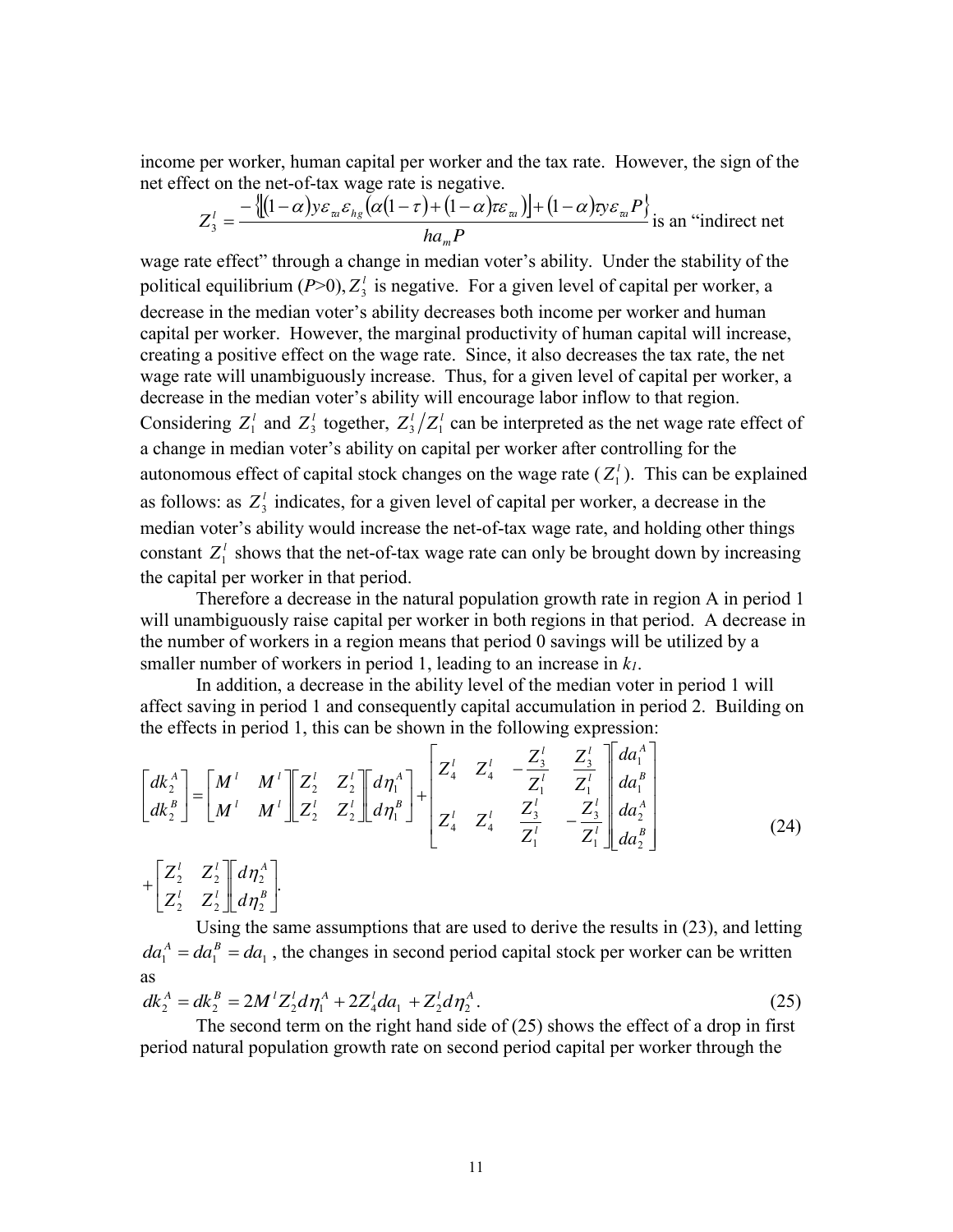change in the identity of the median voter (indirect effect). While  $da_1 < 0^{26}$ , the effect of a decrease in the ability of the median voter on  $k_2^A$  and  $k_2^B$  is still ambiguous since the sign of  $Z_4^l$  is indeterminate, as discussed above. The first term on the right hand side shows that the direct effect from the first period is discounted by  $2M<sup>l</sup>$  which is positive and less than 1 by dynamic stability. Similarly, the initial indirect effect  $(Z_4^l)$  will also be discounted for capital per worker changes in the following periods. The last term on the right hand side is the same as the direct effect shown in (23) but this time it comes from a change in the second period population growth. Hence, (25) hints that the initial effect of a population growth change on capital stock per worker dissipates over time.

(23) and (25) together show that the effect of a population growth rate decrease can be separated into two parts. The first, "direct saving effect", which takes shape by spreading saving to fewer workers, increases capital per worker. The second, "indirect saving effect", impacts through a decrease in the ability of the median voter. This effect tends to decrease both labor earnings and the tax rate, making the effect on saving and capital stock, which is a function of net labor earnings, ambiguous. Next, I will compare these results with results from alternative models.

#### **Model Comparisons**

In order to explore the significance of international labor mobility and endogenous fiscal policy effects, I compare the effects in (23) and (25) with analytic results from three alternative versions of this model. While a comparison with a closed economy model shows the influence of open economy in general, a comparison with an open economy model with capital mobility establishes the effects unique to my labor mobility model. In addition, examining an exogenous policy model indicates the importance of endogenous fiscal policy, and thus the political economy used in the current model. In the exogenous policy case, I assume that government spending for a productivity-enhancing public good  $(g)$  is fixed.<sup>27</sup> Solutions for these models are:

Closed economy:

 $\overline{a}$ 

$$
\frac{dk_{t+1}^{A^c}}{d\eta_{t+1}^{A^c}} = 2Z_2^c \text{ and } \frac{dk_{t+1}^{A^c}}{d\eta_t^{A^c}} = 2(2MZ_2^c + Z_4^c). \tag{26}
$$

Open Economy with exogenous fiscal policy:

<sup>26</sup> This can actually be proven by using  $da_t^A = da_t^B$ , where  $da_t = \frac{1 + \eta^*}{A}$ *t*  $t$ <sup>-</sup> 2N  $dN_{t} - dN$  $da_{t} = \frac{1 + \eta}{2}$ 1  $=\frac{1}{1+\eta^*}dN_t-dN_{t-1}}$ , the differentiated form

of international labor market equilibrium condition (18), and the fact that population growth rate decreases in one region.

 $^{27}$ Government spending, rather than the tax rate, is fixed because this enables me to do a comparison in the presence of inefficiencies stemming from choosing a sub optimal value of *g*. Fixing the tax rate, however, allows for changes in government spending with changes in the tax base.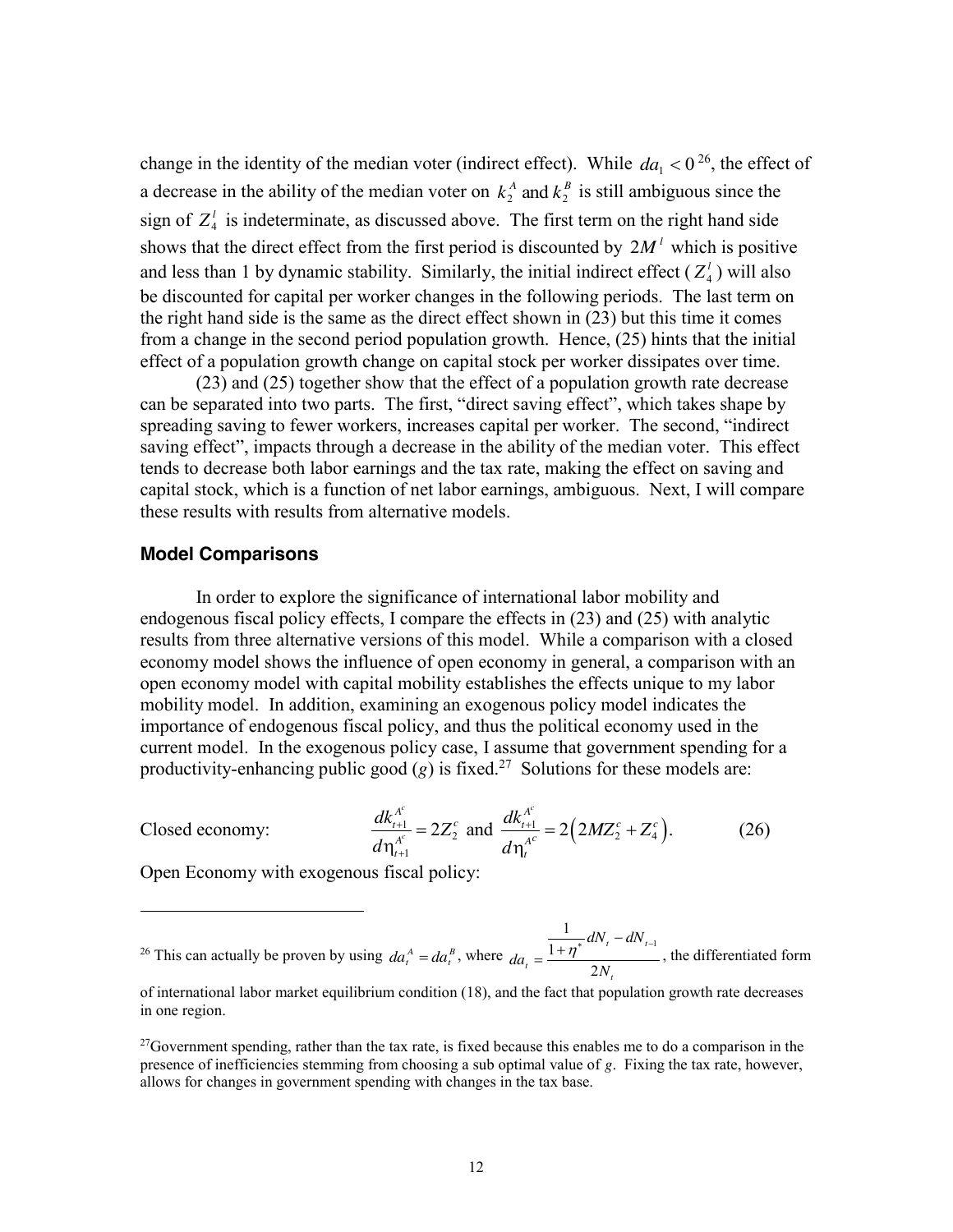$$
\frac{dk_{t+1}^{A^f}}{d\eta_{t+1}^{A^f}} = \frac{dk_{t+1}^{A^f}}{d\eta_{t+1}^{B^f}} = \frac{dk_{t+1}^{B^f}}{d\eta_{t+1}^{A^f}} = \frac{dk_{t+1}^{B^f}}{d\eta_{t+1}^{B^f}} = Z_2^f
$$
\n(27)

$$
\frac{dk_{t+1}^{A^f}}{d\eta_t^{A^f}} = \frac{dk_{t+1}^{A^f}}{d\eta_t^{B^f}} = \frac{dk_{t+1}^{B^f}}{d\eta_t^{A^f}} = \frac{dk_{t+1}^{B^f}}{d\eta_t^{B^f}} = 2M^f Z_2^f.
$$
 (28)

Open economy with capital mobility:

$$
\frac{dk_{t+1}^A}{d\eta_{t+1}^A} = \frac{dk_{t+1}^B}{d\eta_{t+1}^B} = \left(Z_2^k - \frac{Z_3^k}{Z_1^k}\right) \quad \frac{dk_{t+1}^A}{d\eta_{t+1}^B} = \frac{dk_{t+1}^B}{d\eta_{t+1}^A} = \left(Z_2^k + \frac{Z_3^k}{Z_1^k}\right)
$$
(29)

$$
\frac{dk_{t+1}^A}{d\eta_t^A} = \frac{dk_{t+1}^A}{d\eta_t^B} = \frac{dk_{t+1}^B}{d\eta_t^A} = \left(2MZ_2^k + Z_4^k\right)
$$
\n(30)

In (23) and (25) and (26)-(30),  $Z_2^l = Z_2^c = Z_2^f = Z_2^{k \ 28}$ . Therefore, we can compare the direct saving effect without using superscripts. We see that the direct saving effect  $(Z_2)$ is halved and it impacts equally on the two regions when these economies are open. It is also clear that an indirect net interest rate effect,  $(Z_3^k/Z_1^k)$ , is unique to capital mobility model, making this a combined effect of capital mobility and endogenous fiscal policy. Since this effect changes capital per worker in A and B in opposite directions, it is a major factor in creating an asymmetry between the two regions throughout the demographic transition. A similar effect, which is explained before as the indirect net wage rate effect, is completely nullified in my labor mobility model.

Next, I compare the political economy effect (or the indirect saving effect)

embodied in the term  $Z_4$ . In (25), (26), and (30),  $Z_4^c = Z_4^k = \frac{1}{2(1+\eta^*)^2} Z_4^l$ 1  $+\eta^*$  $=Z_{4}^{k}=$  $\eta$ . These

equations show that this effect shows up only in the models with endogenous fiscal policy. Compared to closed economy model, the indirect saving effect is halved and shared equally by the two regions in the capital mobility model. However, it is not clear how the indirect saving effect in the labor mobility model compares to closed economy and capital mobility models. The reason for this is that we do not know by how much the ability of median voter decreases in response to a decrease in the natural population growth rate.<sup>29</sup> In the next section, I examine the direction and magnitude of the effects mentioned above and how sensitive they are to model parameters.

<sup>28</sup> Also,  $M^l = M$ .

 $\overline{a}$ 

<sup>29</sup> In closed economy and capital mobility models  $2(1 + \eta^*)^2$  $=$  $\eta$  $\frac{d\eta_i}{dt} = \frac{d\eta_i}{dt}$  $da_t = \frac{d\eta_t}{\sqrt{d\eta_t}}$  but in the labor mobility model,

change in ability depends on the change in actual population growth rate rather than the natural population growth rate.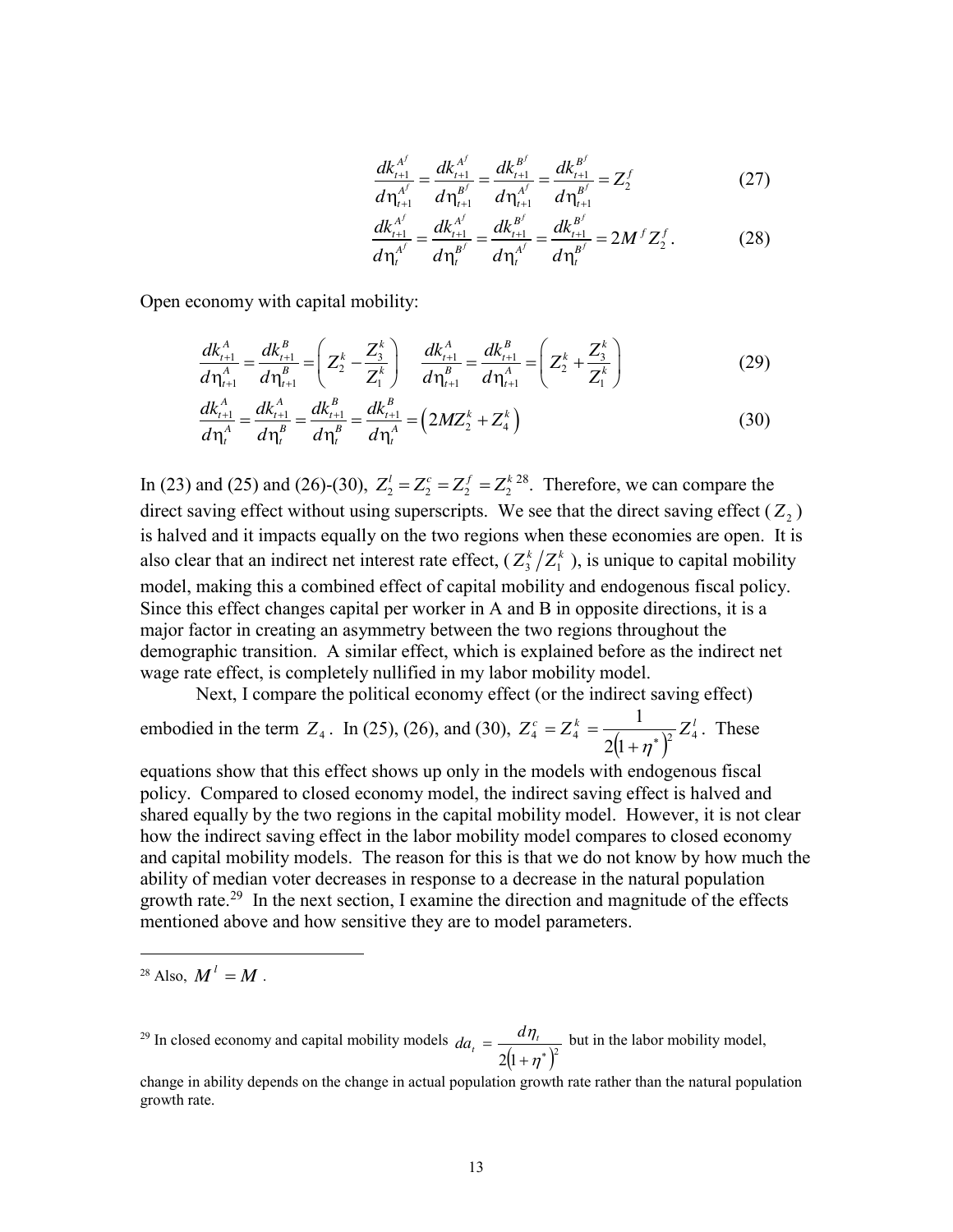# **4. Simulation Exercise**

The simulation exercise aims to show transitions between two steady states in response to population aging in both regions.

The two world regions consist of 28 developed and 141 developing countries. The list of these developed and developing countries are given in Appendix Table 1 and the population growth rates implied by the projections are shown in Figure 1. The simulations will be shown for two 30-year periods, 2000-2030 and 2030-2060 and for the entire period 2000-2060. The average population growth rates for the 1970-2000 period are used as a starting point. The population growth rate in developed countries decrease from an initial annual average rate of 0.8% to 0.67% for the 2000-2030 period and then to 0.38% for the 2030-2060 period. In developing countries, this rate goes down from an initial annual average rate of 2.47% to 1.39% for the 2000-2030 period and then to 1.27% for the 2030-2060 period.

The elasticity of output with respect to capital input is set equal to one-third  $(\alpha = 0.33)$ .<sup>30</sup> The annual rate of time preference is chosen to be 4 percent.<sup>31</sup> The two parameters, the rate of time preference in the utility specification and the population growth rate, are adjusted to the length of the model period (30 years). In the simulations, the ability level,  $a$ , is assumed to be distributed uniformly on the interval  $[0,1]$ .

As mentioned in section 2, social security spending  $(g_t^s)$  is exogenously set in the model. For simulations, social security expenditure for the developed and developing economies is compiled for the year 2000 using Government Finance Statistics by International Monetary Fund (2003). For simplicity, social security spending is assumed to grow in the future by the growth rate in population aged 65 and over. The United Nations population projections mentioned above enabled the derivation of social security spending for the periods 2000-2030 and 2030-2060.

A critical parameter in the model is the elasticity of human capital with respect to government spending on education and ability level  $(\psi)$ . Since there is no known consensus on a possible value of this parameter, the literature on returns to education is briefly reviewed in the following section.

#### **Search for a Human Capital Elasticity Parameter**

Laitner (2000b) uses a human capital function that is similar to (4) and sets his human capital elasticity with respect to education equal to 0.1967. Based on an initial

 $30$ This elasticity estimate is consistent with the data from the United States. See Laitner (2000a) for an argument.

<sup>&</sup>lt;sup>31</sup>Caldwell, Favreault, Gantman, Gokhale, Johnson, and Kotlikoff (1999) argue that a premium of riskiness should be added to the widely used 2 percent rate. They use 3.5 percent as the discount rate which is the real safe return on indexed Treasury bonds. See Coronado, Fullerton and Glass (2000) for a recent argument on the variety of discount rates used in studies of social security. They assert that the selection of discount rates ranges between 2 to 5 percent.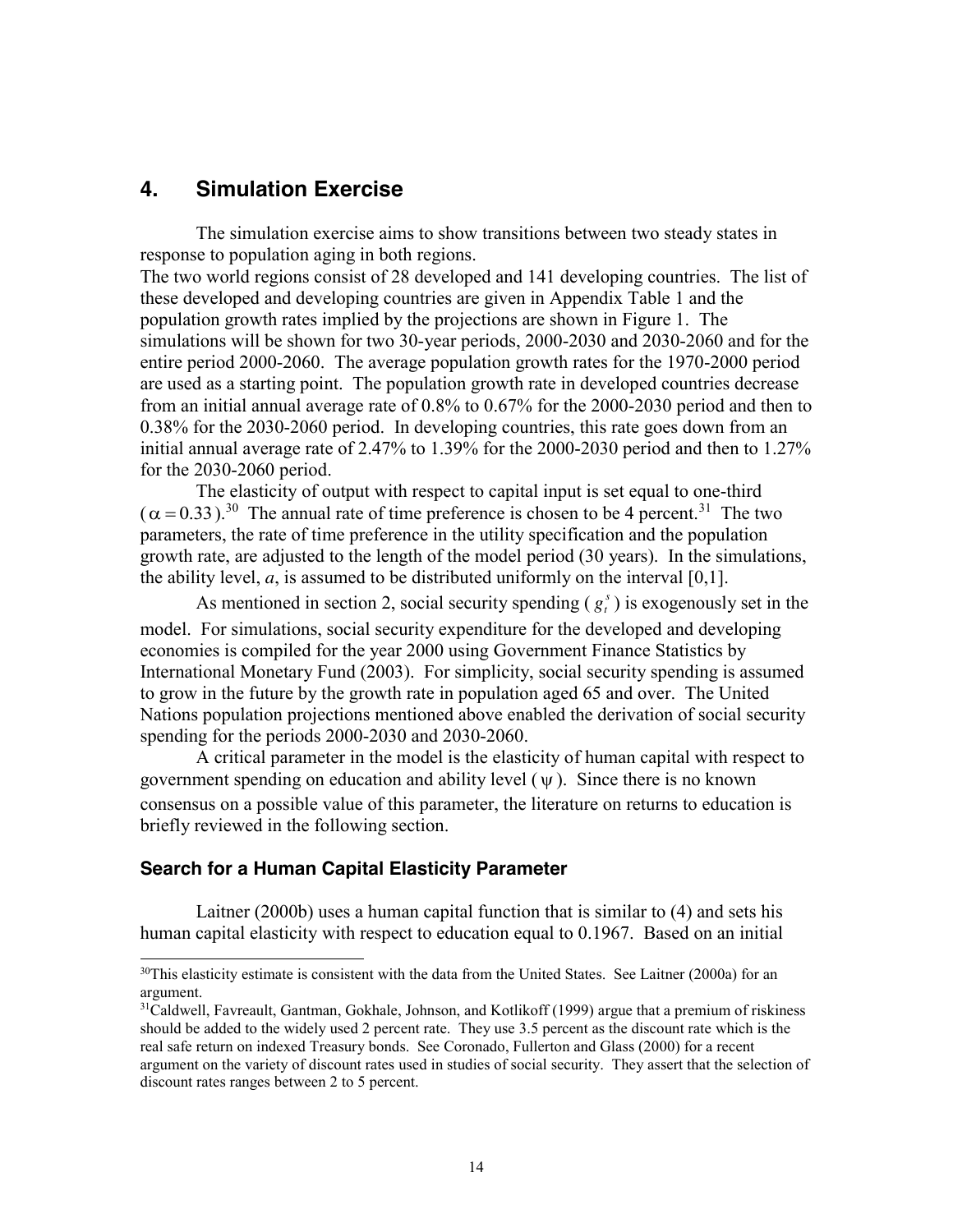value of the ability of the median voter, Laitner's estimate corresponds approximately to  $\nu = 0.4$  in my model. Studies on the estimates of returns to education show that the rates of return estimated for the United States generally fall in the range of 5-15%. Card (1995) gives a good survey of fairly recent rate of return estimates. While the OLS estimates are very low (highest estimate is 9%), the IV estimates range between 7-19%. Psacharopoulos (1985) gives estimates at international level as well. The author makes two key conclusions. First, the rate of return is considerably higher for low income and developing countries than for developed countries. Secondly, the rate of return is much higher for primary education than for secondary and high education. If we take developed and developing countries together in Psacharopoulos' estimates, the upper bound will be close to 20%. Finally, Cawley, Heckman and Vytlacil (2001) look at wages and cognitive ability. They assert that without controlling for human capital measures such as education, measured ability explains 14-19.9% of wage variance. While, the above literature does not exactly point to a specific value for  $\psi$ ,  $\psi$  = 0.5 is chosen as a compromise given Laitner's estimate and the large group of developing countries used in population projections.

#### **Full Labor Mobility Simulation Results**

In line with the model presented in section II, the full labor mobility simulation has perfect international labor mobility with migrant labor participating in the political system. Based on the population projections mentioned above, labor migrates from the developing region to the developed region. Figures 2 and 4 show this in reference to the change in the number of workers in both regions. Figure 2 shows that immigration of labor is a major component of the growth in the number of workers in developed countries. Labor immigration makes up 46% of the 41.1% growth between 2000 and 2030, and 61% of the 40% growth between 2030 and 2060. It accounts for more than half (56%) of the labor growth in developed countries between 2000 and 2060. Figure 3 shows how large the immigrant labor is relative to developed region population in 2000. Simulations here show that developed region receives increasing number of migrant labor through 2000-2030 and 2030-2060 periods. Overall, developed region receives 29% of its 2000 population between 2000 and 2060. This also amounts to 48% of its workingage population.

On the other hand, developing countries send labor to the developed region and thus experience lower domestic labor growth. However, Figure 4 shows that this loss in labor growth is still a relatively small portion of the overall labor growth. For example, out of the 51.3% labor growth that would have been seen in the developing region between 2000 and 2030, 11.5% was lost due to out-migration of labor leaving this region with a net 40% growth.

Figure 5 shows that this labor movement leads to opposite changes in capital stock per worker in developed and developing regions between 2000 and 2030. The influx of labor into the developed region does not translate into capital growth in that period since capital stock is determined by saving in the previous period (1970-2000), leading to a decrease in that period's capital stock per worker. Developing region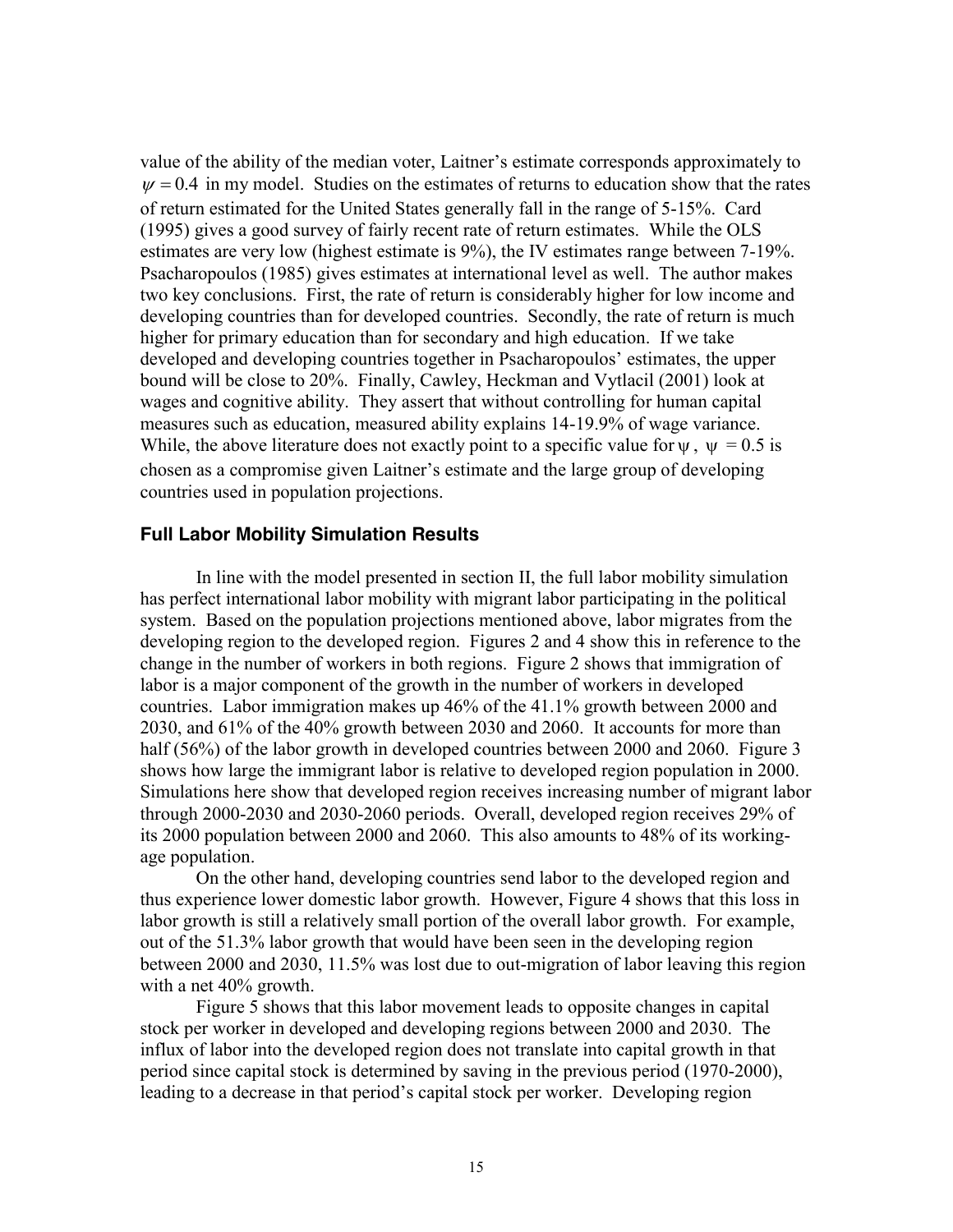experiences a significant rise in the capital stock per worker since the capital stock in the period 2000-2030 is utilized by fewer workers. The contribution of new labor to the growth in the developed region shows itself in the next period with a modest 4.2% growth in capital stock per worker. While the developing region still exhibits a strong growth in capital stock per worker between 2030 and 2060, this is significantly smaller than the growth recorded between 2000 and 2030. This is mainly due to considerable population growth decrease (from 2.47% to 1.39%) in developing countries coupled with labor emigration between 2000 and 2030 leading to significant saving per worker and capital per worker increases. While this population loss gave an initial boost to the developing region in 2000-2030, it eventually showed itself in lower capital growth in 2030-2060 period. The outlook for the sixty year period from 2000 to 2060 shows a small overall decline in capital stock per worker in the developed region but a strong increase in the developing region.

The other important component of growth is the human capital accumulation. Figure 6 shows that the developed region fares much better in human capital worker between 2000 and 2030 with a 7.8% growth. This is mainly due to migrant labor offsetting the negative effect of a decrease in the median voter ability caused by aging. On the other hand, the developing region suffers from losing labor to the developed world by having a slight decrease in the human capital per worker between 2000 and 2030. As the labor growth falls by about ten percentage points in the developed region between 2030 and 2060, human capital per worker also drops. The decrease in the labor growth in the developing region in the same period is significantly smaller compared to the developed region. In addition, as shown in Figure 8, education spending recovers in the developing region between 2030 and 2060, leading to increases in human capital per worker. Nevertheless, both regions experience an overall growth in human capital per worker during the 2000-2060 period.

As shown in equations (4) and (12), human capital is a function of the government spending on education. Hence, the link between labor growth and human capital can be understood better with an examination of the changes in the education tax rate and education spending. These are shown in Figure 7 and Figure 8, respectively. As discussed in the political process of fiscal policy, aging causes median voter to become a lower ability person putting a downward pressure on the education tax rate. However, labor migration offsets this negative effect by increasing the number of young voters. The migrant workers do not only contribute to domestic production but they also participate in the political system by voting for fiscal policy decisions. Since they are young, they change the political scene in favor of the young generation. Thus, with labor migration the choice of the tax rate changes in favor of the young voters despite the aging trend. Figure 7 shows this for the developed region between 2000 and 2030. The education tax rate increases considerably in the developed region while it falls quite dramatically in the developing region. However, the education tax rate decreases in the developed region in the following period as labor growth diminishes. The developed region experiences an overall increase in the education tax rate between 2000 and 2060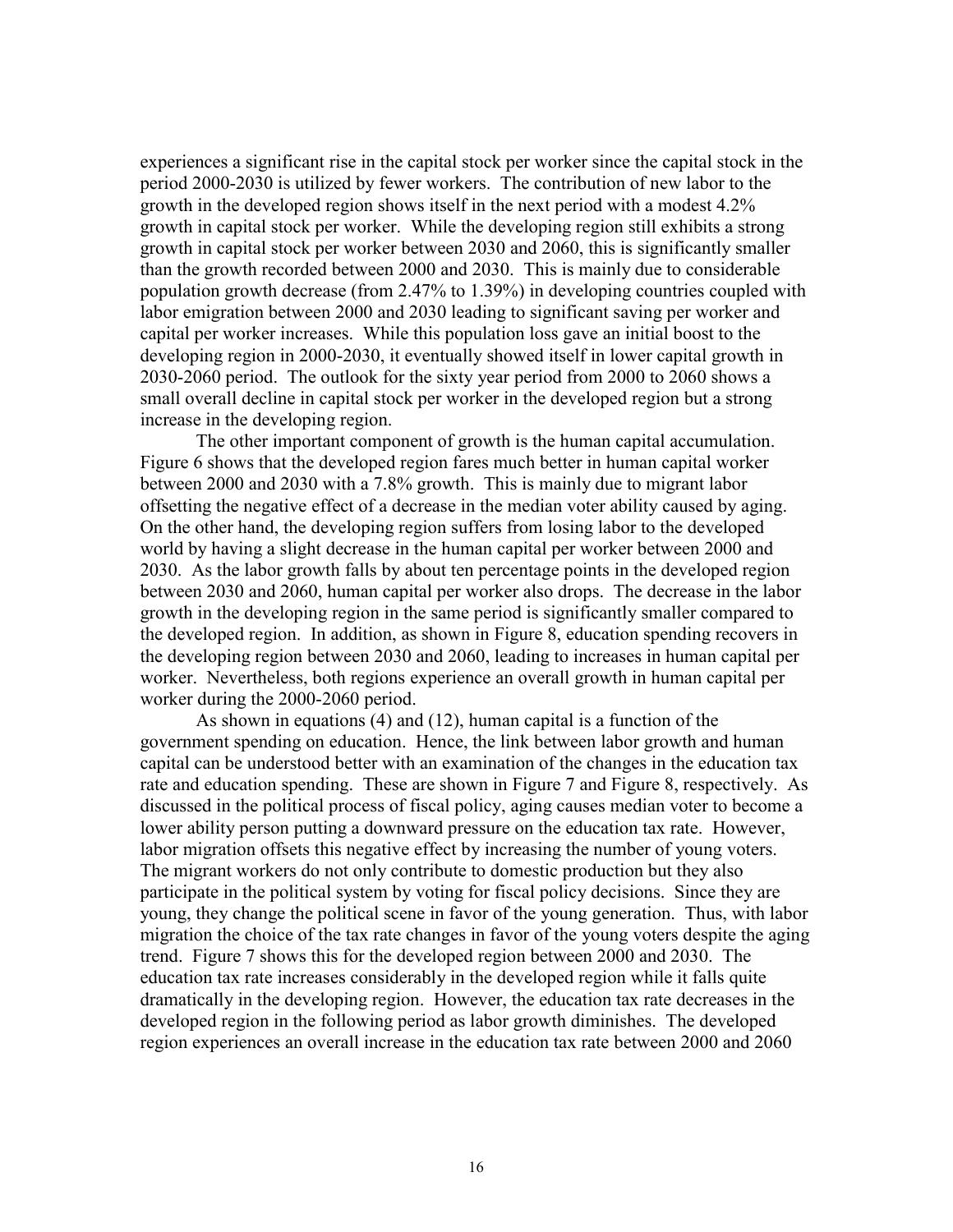while the developing region records a significant decrease.<sup>32</sup> Changes in education spending in Figure 8 closely match the tax rate changes in Figure 7 and the human capital changes in Figure 6. However, education spending in the developing region increases between 2030 and 2060 and between 2000 and 2060 despite the tax rate decreases in these periods. This is mainly due to income growth in this region (examined below) that outweighs the education tax rate decreases.

Results in Figure 5 and 6 for capital per worker and human capital per worker provide a good background for examining changes in income per worker. Figure 9 shows that both developed and developing regions exhibit income growth between 2000 and 2030. While strong growth in human capital per worker in the developed region barely dominates a decrease in the capital stock per worker, considerable increase in the capital per worker in the developing region generates a much stronger income growth in this region. The developed region suffers from a decrease in human capital in the following period that leads to a decrease in income per worker. This region exhibits an overall decrease in income per worker for the entire period. On the other hand, the developing region benefits from growth in both capital per worker and human capital per worker, which leads to an income growth in all periods considered.

In addition to income per worker, consumption as a measure of welfare is examined in Figures 10 through 12. Figure 10 presents the change in the consumption of young in developed and developing regions. As shown in equation 7, consumption of a person when young depends on the net labor earnings. As also seen in equation 19, perfect labor mobility dictates that the net labor earning of a young worker gets equalized between the two regions. Since labor flows from the developing to the developed region, net labor earnings must have gone up in the developing region and it must have gone down in the developed region. This would increase consumption of young in the developing region and decrease it in the developed region. This is seen clearly in Figure 10. Since labor migration to the developed region occurs in both 2000-2030 and 2030- 2060 periods, the same consumption pattern is observed in both periods and in the entire period from 2000 to 2060.

Old-age consumption, different from the young-age consumption, also depends on the net return on saving. The increase in the capital per worker in the developing region shown in Figure 5 depresses the interest rate in this region, leading to a decrease in the net return on saving. Figure 11 shows that this leads to a decrease in the old-age consumption between 2000 and 2030. The developed region experiences the opposite and has an increase in the old-age consumption in that period. In the following period, the old-age consumption in the developing region (developed region) increases (decreases) due to an increase (decrease) in the net saving income. However, the old-age consumption decreases in both regions for the entire period.

Figure 12, brings the results shown in Figure 10 and 11 together and show changes in the sum of consumptions, in a given period, of representative persons from

 $32$  The results for the social security tax are not shown here but the rates do not change significantly across the periods mainly due to a fairly stable social security spending per young. Social security spending is forecasted outside the model and social security tax rate is driven only by income changes.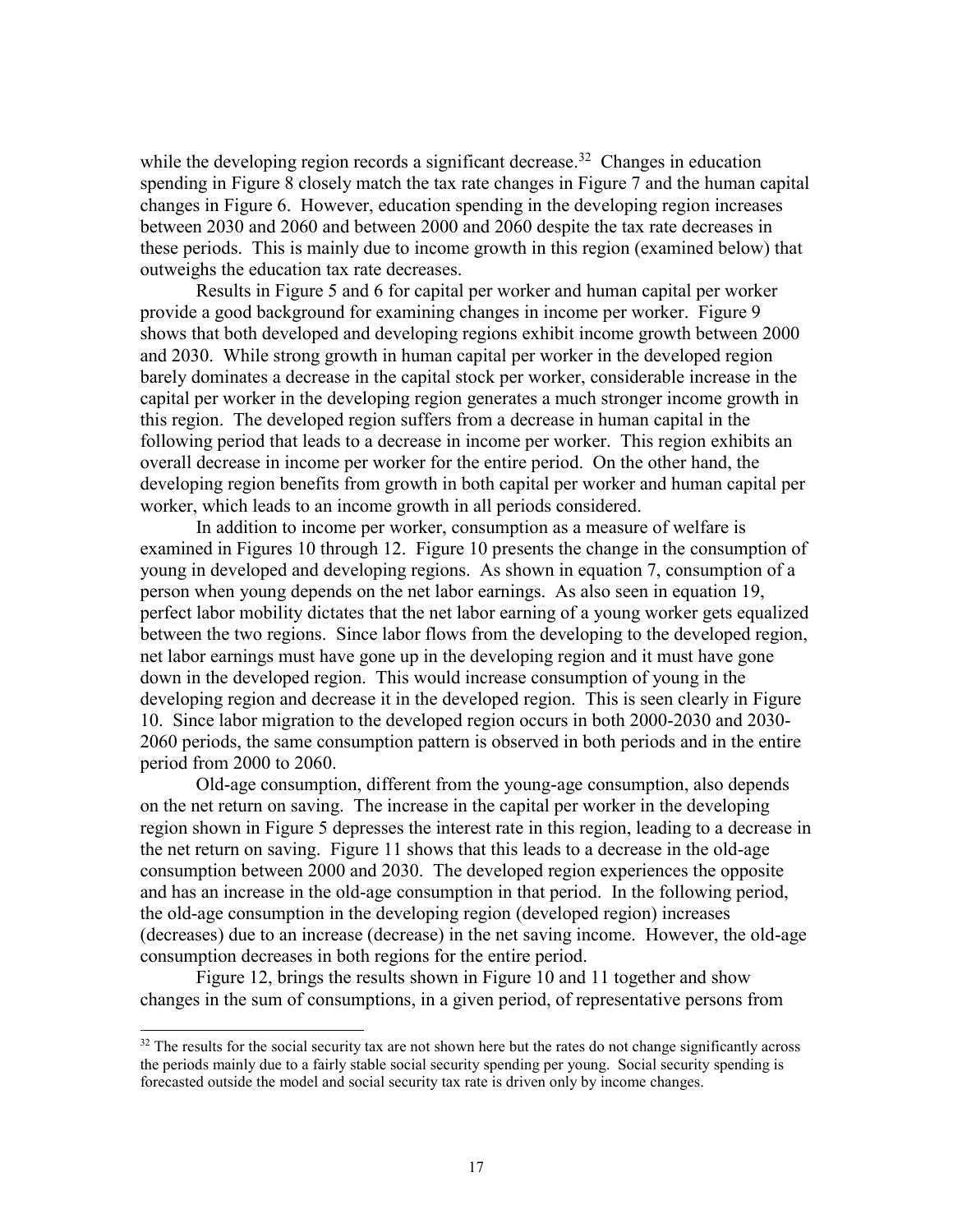young and old generations. The figure shows that the developing region experiences an increase in the sum of consumptions between 2030 and 2060 and for the entire period from 2000 to 2060. However, the developed region has an increase in the sum of consumptions only between 2000 and 2030. It has a slight overall decrease between 2000 and 2060. Finally, it is also possible to get a sum of the developed and developing region consumptions to see the change in the "world" consumption. While this is not explicitly shown in Figure 12, the growth in the sum of consumptions in the developing region dominates and the world consumption decreases only slightly between 2000 and 2030 but increases between 2030 and 2060 and between 2000 and 2060.

#### **Model Comparisons and Labor Mobility Scenarios**

In this section, full labor mobility model is compared to an alternative open economy model where capital is internationally mobile without international labor mobility. Further comparisons are also made using alternative assumptions about labor mobility and the political process of fiscal policy. The goal is to shed light on the choice of factor mobility in the presence of population aging. Table 2 presents simulation results for these comparisons. Results shown in Figure 2 and Figure 4 through 12 are reproduced in columns 1 and 2 of Table 2.

Columns 3 and 4 in Table 2 show that the capital mobility model produces significantly inferior outcomes for the developed region, in terms of the economic variables used in the analysis, compared to the full labor mobility model. It appears that labor flows to the developed region offset the adverse effect of population aging particularly on the human capital per worker. As explained earlier, migrant workers participate in the political process of fiscal policy by voting favorably for the education tax, leading to enhanced education spending and human capital in the developed region. The developing region exhibits strong capital and income growth throughout the periods under both full labor mobility and capital mobility (without labor mobility) models. In the capital mobility model without labor mobility, the developing region does not lose labor to the developed region and benefits from the inflow of capital from the developed region. In this model, capital inflows to the developing region enable this region to increase investment, production and income while at the same time retaining its young productive workers, voters and human capital. Thus, the capital mobility model (without labor mobility) produces more favorable results for the developing region compared to the full labor mobility model.

The next set of comparisons is between the full labor mobility model and variants of this model shown in columns (5) through (10) in Table 2. The first is the case where labor mobility is only allowed after 2030. This scenario considers the possibility that doors remain closed in the developed region until aging becomes an even bigger problem in the developed region.<sup>33</sup> The results for this scenario in column  $(5)$  show that the developed region may fare slightly better particularly after 2030 if labor flow is delayed

<sup>&</sup>lt;sup>33</sup> For example, in the U.S., the effect of the baby boom generation retirement will not be seen for another decade.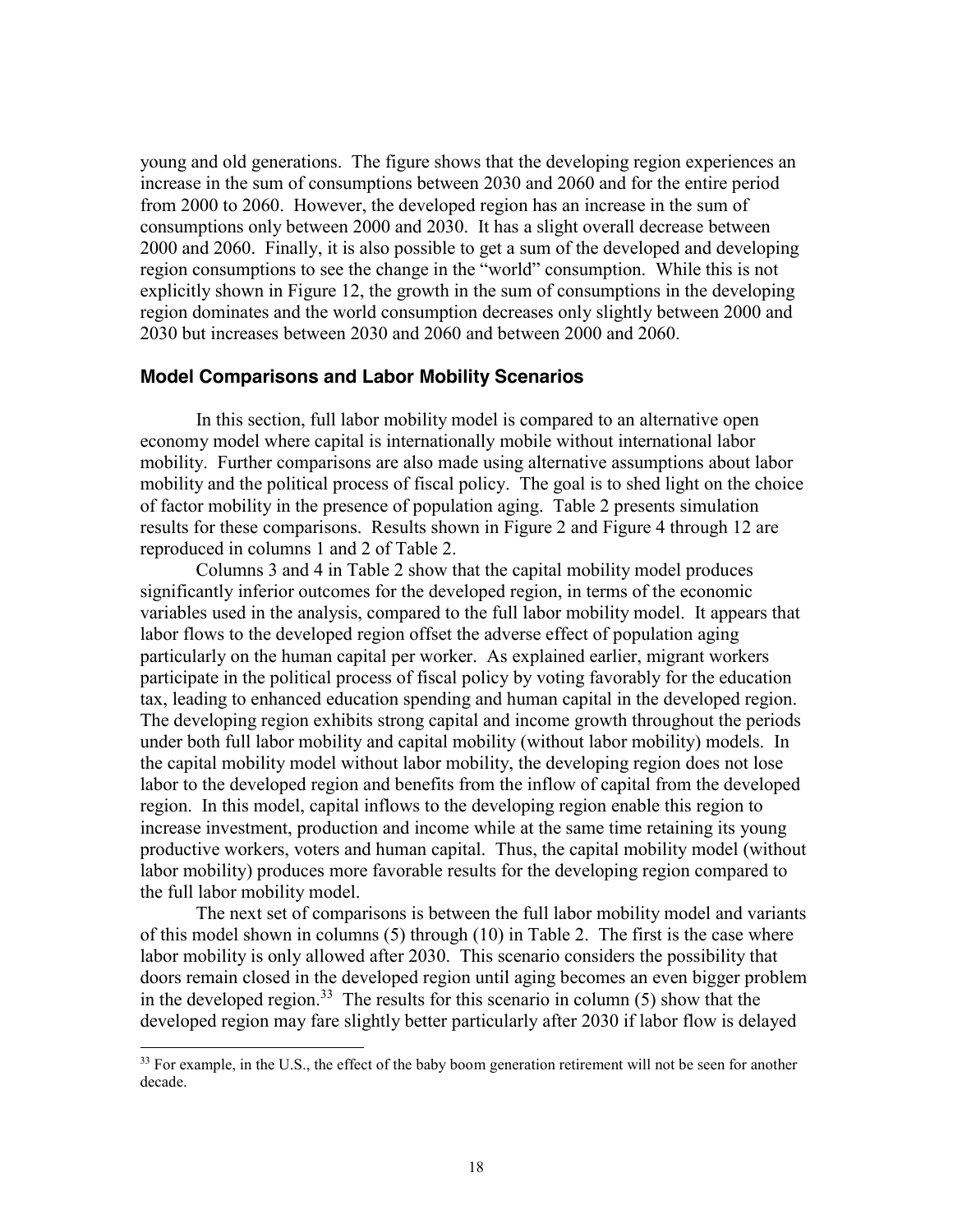until 2030. This is mainly due to lower overall labor growth in the developed region. With this relatively low labor growth net return on labor does not decrease as much as in the full labor mobility model in column (1) leading to slightly better capital, human capital, income and consumption results.

The next scenario allows for free labor mobility but puts a constraint on the political participation of migrant labor in the developed region for the first period. This simulates an extended delay in the naturalization of foreign workers into the political system of a country. After a thirty-year delay, workers eventually become citizens with eligibility to vote. Column (7) shows that this scenario produces rather adverse outcomes for the developed region. These are mostly driven by sharp decreases in education tax rate, education spending and human capital per worker and show a strong contrast with results in column (1). With aging in the developed region, lack of young migrant votes for the education tax rate leads to a decrease in this tax rate such that net labor earning differential between the regions can only be closed by a greater flow of labor from the developing to the developed region.<sup>34</sup> This is the reason behind the interesting result of substantially high labor growth in the developed region. The results for the developing region in column (8) are quite similar to the ones in column (2) with slightly inferior results in the labor mobility model with delayed migrant voting.

Finally, the full labor mobility model is compared to an alternative model where education tax and spending are not determined through a political process but instead determined exogenously by the government. It is assumed here that the government fixes the education spending per worker. Results for the developed region in column (9) show that the direction of the income changes for 2000-2030 and 2030-2060 is reversed under this alternative model. Since there is no human capital feedback under this scenario, decreases in capital per worker between 2000 and 2030 decreases income per worker. However, as column (1) indicated, it is the human capital increase that leads to an increase in income per worker in this period under the labor mobility model. In addition, the labor mobility model in column (1) gives better consumption results (particularly the sum of young and old consumption) than the ones in column (9). Results for the developing region in column (10) show that the direction of changes in economic variables does not differ from the labor mobility model results in column (2). There are only slight changes in growth magnitudes.

#### **Discussion**

The simulation results presented show that the full labor mobility model is generally superior to other alternative models considered. Due to the perfect international labor mobility assumption, labor inflows to developed countries implied by these results may be high by historical standards. To get a feel for the magnitude of these labor inflows, actual inflows of foreign population to developed countries are compared to labor inflows predicted by the full labor mobility model. Table 3 presents this comparison using the simulation results in Figure 3 for the predicted labor inflows and

<sup>&</sup>lt;sup>34</sup> While not shown in Table 2, the decrease in the education tax rate is also balanced by a sharp increase in the social security tax rate.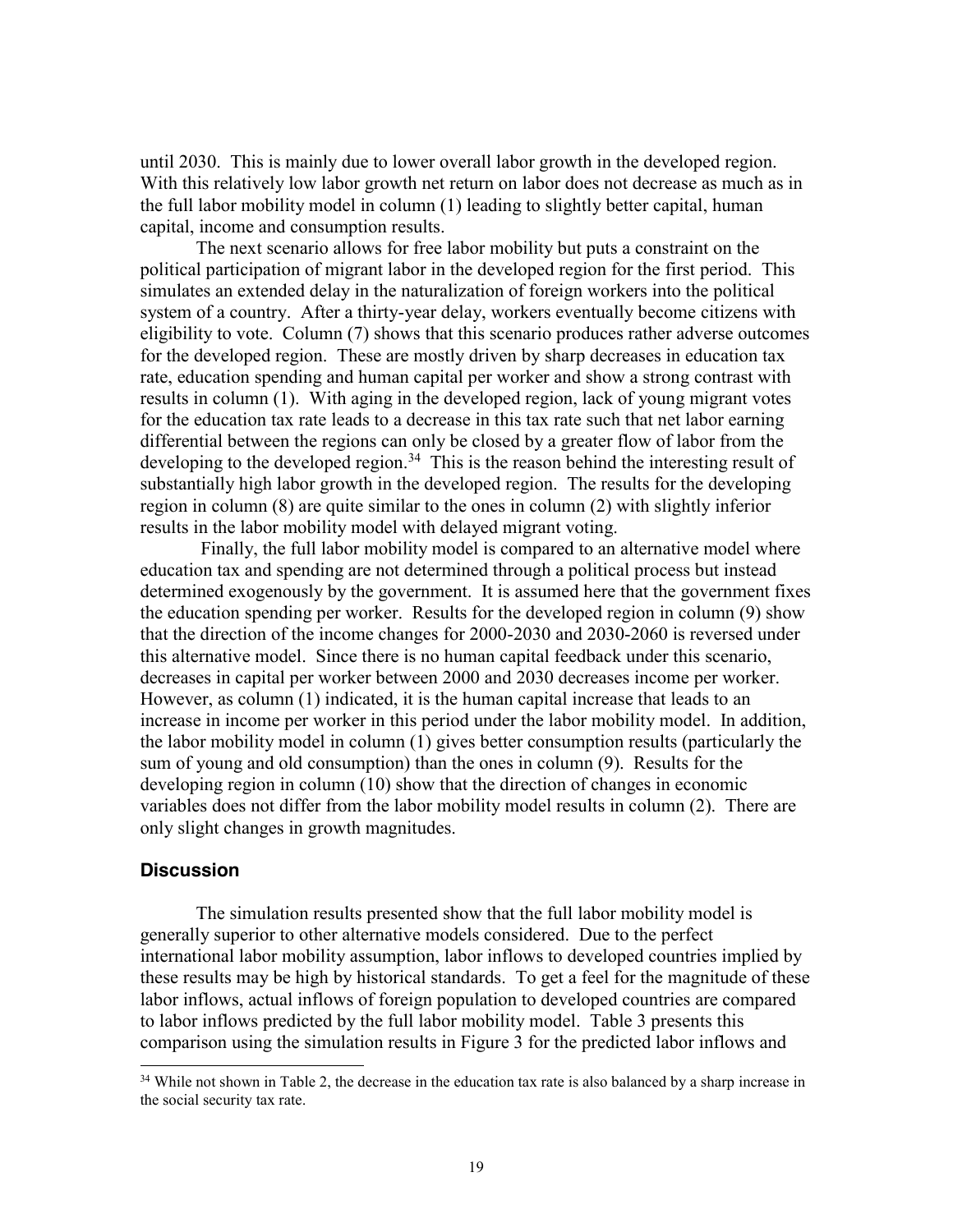actual foreign population inflows as reported by the OECD in 2000. The second row shows that predicted average annual number of labor migrants is fairly close to actual inflows of foreign population. It is even below the actual figure for the 2000-2030 period. OECD distinguishes between foreign population inflows and foreign worker inflows. The third row in Table 3 shows the same ratio for the foreign worker inflows. In this case, the predicted average annual number of labor migrants is almost double the actual foreign worker inflows in 2000 for the 2000-2030 period, and it is about 2.7 times greater for the 2030-2060 period. While the difference in this second comparison is fairly large, the predicted flows may well be consistent with dramatic population growth decreases expected in the developed countries in the next sixty years.

Another issue that may be important in the interpretation of paper's results is that the benefits of labor inflows may be undermined by substantial transfers (other than education) to these migrants within the welfare system of developed countries. While such transfers are not modeled in the paper, it is not certain how this would change the results presented in this paper. First, welfare transfers would be important if the magnitude of the labor inflows is indeed large. The comparison of predicted to actual foreign population inflows discussed above tells us that this magnitude may not necessarily be different from current actual inflows. Second, one can also imagine labor migrants in developed countries voting for lower transfers (mainly social security) or lower social security taxes when they participate in the political system. Hence, this would put a counter pressure on welfare transfers. This paper focused only on the political economy of aging and education spending in order to highlight the importance of this link and also to attain simplicity in using the median voter model within the growth model.35

Finally, simulation results may be sensitive to a key parameter  $(v)$  in the model, which indicates the return to human capital from the ability level and education spending. A closed economy study by Holtz-Eakin, Lovely and Tosun (2004) showed that low values of this parameter (mainly  $\psi$  <0.34) produced immiserizing steady state growth results. It was argued earlier in section B that the literature on returns to education pointed to relatively higher parameter estimates particularly for developing countries. Hence, such low  $\psi$  values wouldn't be anticipated in a two-region world with developed and developing countries. In a simulation with  $\psi$  =0.4, results didn't change significantly to alter the main conclusions of the paper.<sup>36</sup>

## **IV. Summary and Conclusion**

This paper examines the economic effects of aging trends using the population projections for the developed and developing regions of the world. Unlike the majority of studies on aging, the paper addresses the political economy of aging and education spending through a median voter model. While there is a growing literature that

<sup>&</sup>lt;sup>35</sup> Poutvaara (2004) recently addressed the political economy of both education and social security in an overlapping generations model. However, that study does not examine population aging.

<sup>&</sup>lt;sup>36</sup> Results for this simulation are not reported in this paper but available from the author upon request.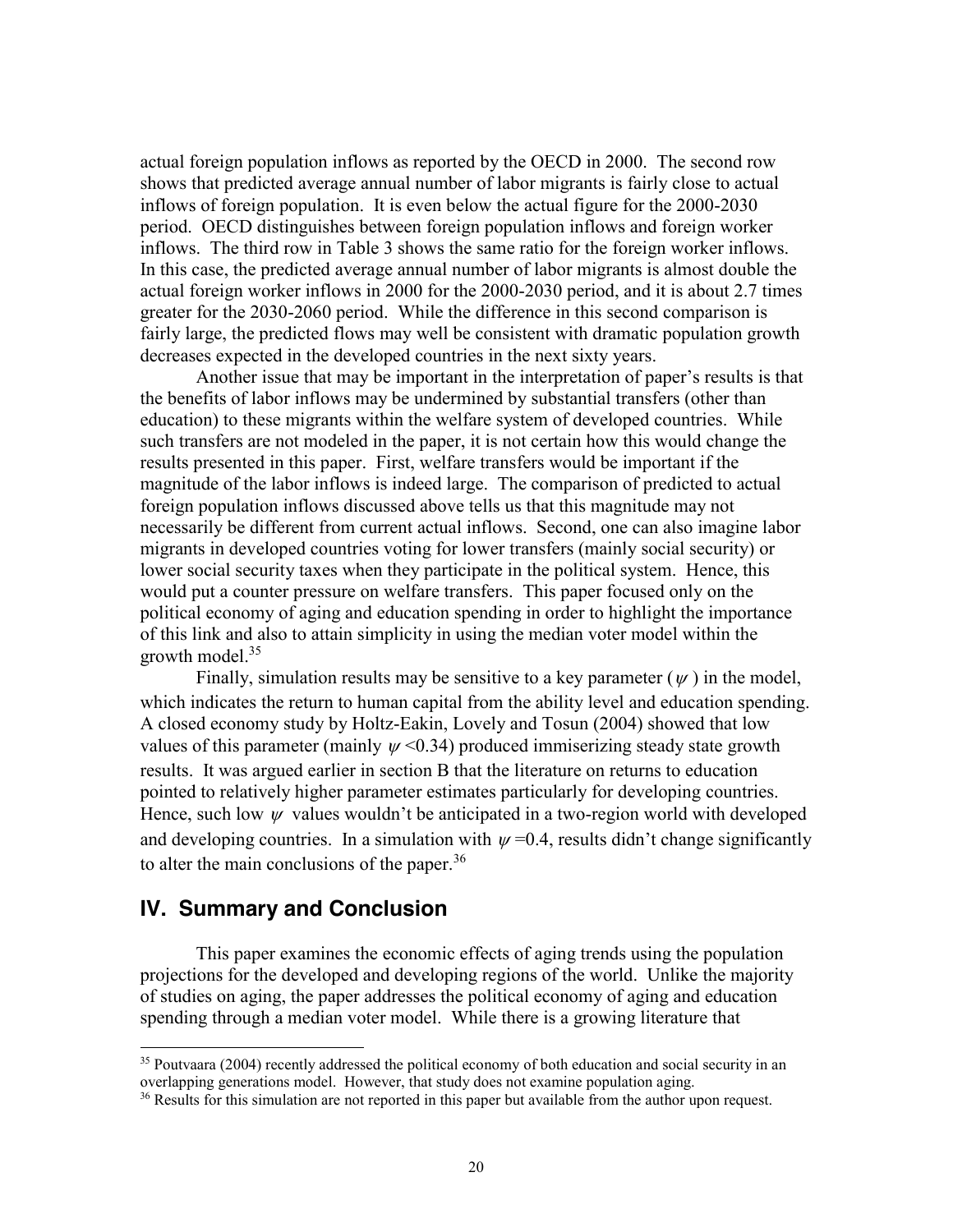examines the link between population aging and international capital mobility, population aging has not been widely addressed in an open economy framework with international labor mobility. The paper fills this gap by modeling perfect international labor mobility.

It is argued that labor mobility has a dual effect on the economy. Besides the contribution of young migrant workers to the economy as laborers, these workers also contribute to capital accumulation as savers. This paper highlights another effect through migrant workers' involvement in the political process of fiscal policy. When allowed to vote, migrant workers change the political structure composed of young and elderly voters in both labor-receiving and labor-sending countries. In a majority voting mechanism for fiscal policy decisions, political shifts resulting from labor migration may have sizeable impacts on government programs such as education, and in turn may have strong growth and welfare effects.

For the analysis, a two-region, two-period overlapping generations model with international labor mobility and a politically responsive fiscal policy is used. The numerical simulations based on United Nations population projections for the developed and developing regions show significant labor movements from the developed to the developing region throughout the 2000-2060 period. While labor inflows seem to help the developed region recover from the aging trend, this region incurs an overall decrease in income per worker and consumption. Nevertheless, a comparison with an alternative capital mobility model without labor mobility indeed shows the importance of migrant labor and their political participation. The developed region suffers from substantial income and consumption decreases under this capital mobility model, which is averted, to a large extent, in the labor mobility model. The developing region, on the other hand, seems to benefit more in the capital mobility model. However, this region experiences significant growth under both models. These comparisons show that the choice between labor and capital mobility indeed matters for the analysis of the effects of population aging.

Further comparisons are also made using alternative assumptions about labor mobility and the political process of fiscal policy. The full labor mobility model performed quite well particularly when it is compared to a scenario where labor migrates to the developed region but does not participate in the political system for the first thirtyyear period. This scenario gives particularly inferior economic results for the developed region. Constraining political participation of young migrant workers does not seem to help when these young workers can vote for greater education spending that sets a growth process through human capital enhancement.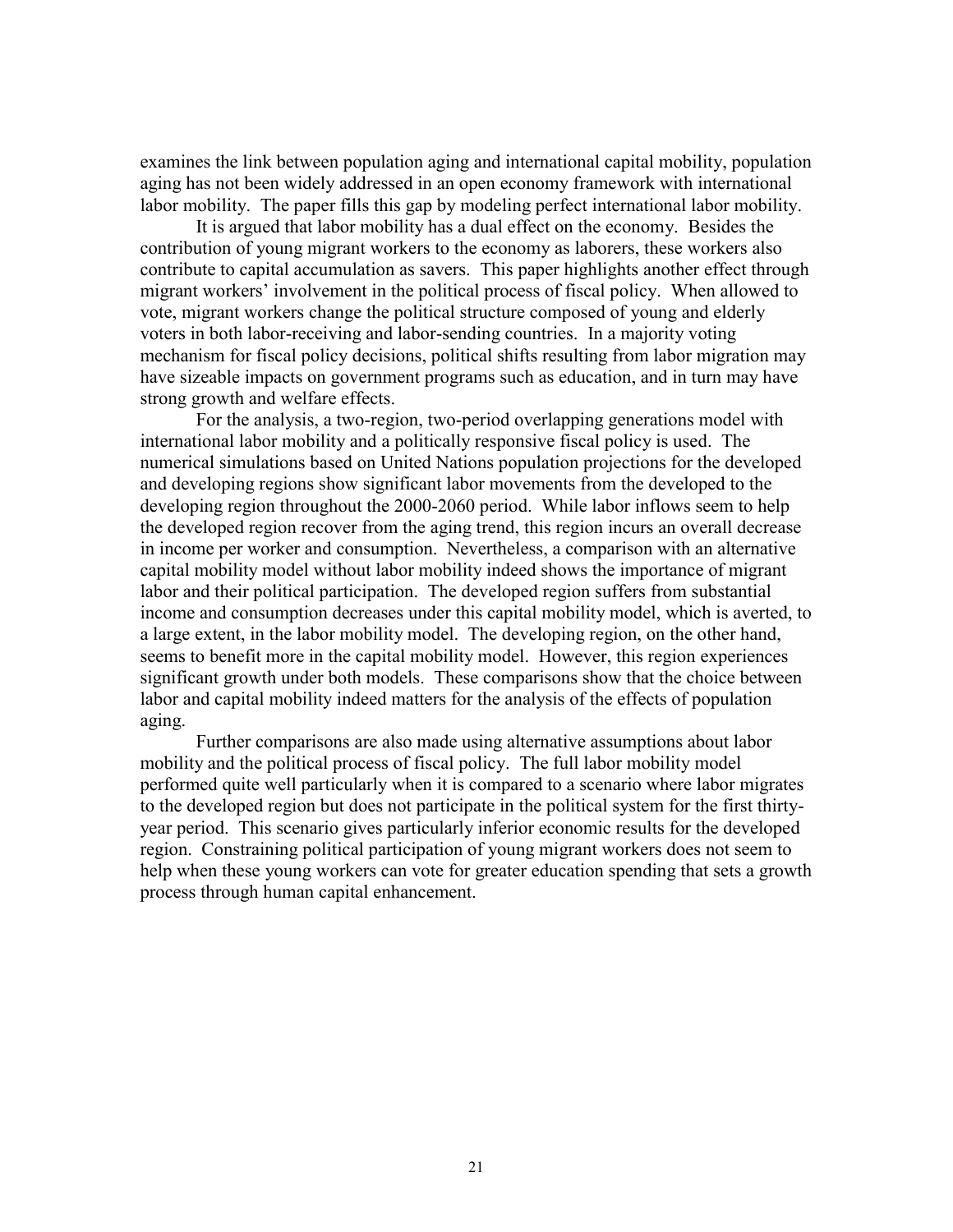| Region                                              | % Change in<br><b>Education</b><br><b>Spending per</b><br>Capita<br>$(1995 - 2000)$ | Average<br>Annual<br><b>Education</b><br><b>Spending per</b><br>Capita in \$US<br>$(1995 - 2000)$ | <b>Migrant</b><br>Stock in 2000<br>(% of total<br>population) | <b>Net Migration</b><br>(rate per 1,000)<br>population)<br>$(1995 - 2000)$ |
|-----------------------------------------------------|-------------------------------------------------------------------------------------|---------------------------------------------------------------------------------------------------|---------------------------------------------------------------|----------------------------------------------------------------------------|
| Average of 23 High<br>Income OECD Countries         | 12.26                                                                               | 1,490                                                                                             | 10.85                                                         | 2.37                                                                       |
| Less Developed Regions<br>(UN Definition)           | 9.09                                                                                | 122                                                                                               | 5.27                                                          | $-0.67$                                                                    |
| <b>Least Developed</b><br>Countries (UN Definition) | $-0.40$                                                                             | 7                                                                                                 | 1.60                                                          | $-0.48$                                                                    |

#### **Table 1. Education Spending and Migration in Developed and Developing Regions**

Source: International migration data is from United Nations Population Division, Department of Economic and Social Affairs, International Migration, 2002 (United Nations, 2002b). Education spending data is from World Development Indicators, World Bank, 2003 CD-ROM (World Bank, 2003).

Migrant stock: For most countries, the mid-year estimate of the number of people who are born outside the country. For countries lacking data on place of birth, the estimated number of non-citizens. In both cases, migrant stock also includes refugees, some of whom may not be foreign-born.

Net migration rate: The net number of migrants (annual number of immigrants less the annual number of emigrants, including both citizens and non-citizens), divided by the average population of the receiving country. It is expressed as the net number of migrants per 1,000 population.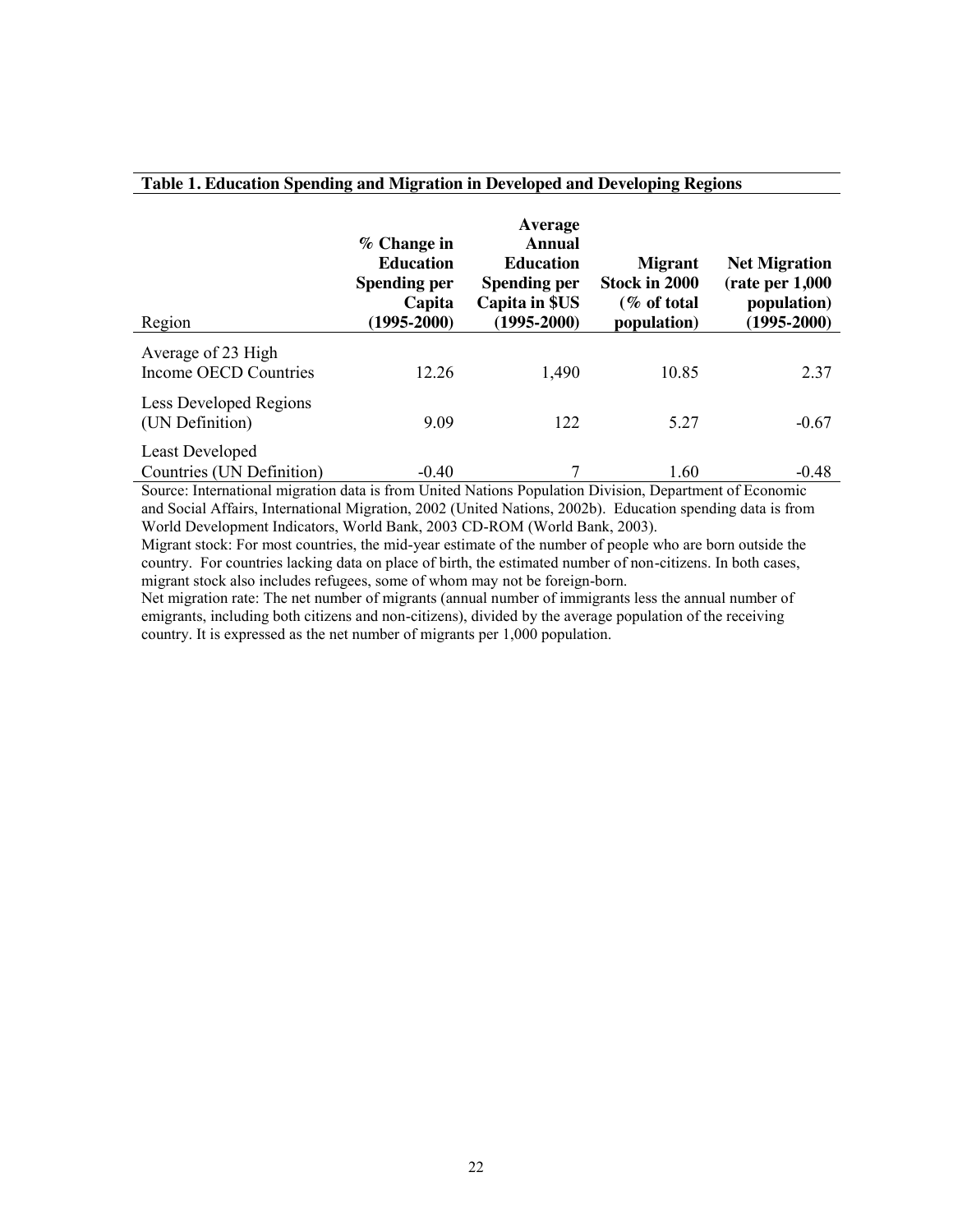|                              |                     | <b>Labor Mobility Model</b><br>(No Capital Mobility) |                                                                                                             | <b>Capital Mobility Model</b><br>(No Labor Mobility) |                                           |
|------------------------------|---------------------|------------------------------------------------------|-------------------------------------------------------------------------------------------------------------|------------------------------------------------------|-------------------------------------------|
|                              | <b>Time Periods</b> | <b>Region</b><br>(1)                                 | <b>Developed</b> Developing<br><b>Region</b><br>(2)                                                         | <b>Developed</b><br><b>Region</b><br>(3)             | <b>Developing</b><br><b>Region</b><br>(4) |
| Number of<br>workers         | 2000-2030           | 41.1                                                 | 39.8                                                                                                        | 22.2                                                 | 51.3                                      |
|                              | 2030-2060           | 30.9                                                 | 34.4                                                                                                        | 12.0                                                 | 46.0                                      |
|                              | 2000-2060           | 84.7                                                 | 87.8                                                                                                        | 36.9                                                 | 121.0                                     |
|                              | 2000-2030           | $-10.0$                                              | 48.7                                                                                                        | $-35.5$                                              | 80.5                                      |
| Capital stock<br>per worker  | 2030-2060           | 4.2                                                  | 23.7                                                                                                        | $-6.7$                                               | 16.1                                      |
|                              | 2000-2060           | $-6.2$                                               | 84.0                                                                                                        | $-39.8$                                              | 109.5                                     |
|                              | 2000-2030           | 7.8                                                  | $-1.2$                                                                                                      | $-18.2$                                              | 11.2                                      |
| Human capital<br>per worker  | 2030-2060           | $-6.3$                                               | 3.8                                                                                                         | $-24.5$                                              | 3.2                                       |
|                              | 2000-2060           | 1.0                                                  | 2.6                                                                                                         | $-38.2$                                              | 14.8                                      |
| Income per<br>worker         | 2000-2030           | 1.6                                                  | 13.1                                                                                                        | $-24.3$                                              | 30.5                                      |
|                              | 2030-2060           | $-2.9$                                               | 10.0                                                                                                        | $-19.0$                                              | 7.3                                       |
|                              | 2000-2060           | $-1.4$                                               | 24.4                                                                                                        | $-38.7$                                              | 40.0                                      |
|                              | 2000-2030           | 18.5                                                 | $-14.1$                                                                                                     | $-19.0$                                              | $-1.4$                                    |
| <b>Education</b> tax<br>rate | 2030-2060           | $-11.8$                                              | $-0.4$                                                                                                      | $-44.4$                                              | 0.4                                       |
|                              | 2000-2060           | 4.5                                                  | $-14.5$                                                                                                     | $-55.0$                                              | $-1.1$                                    |
| Education                    | 2000-2030           | 20.3                                                 | $-2.8$                                                                                                      | $-38.8$                                              | 28.6                                      |
| spending per                 | 2030-2060           | $-14.7$                                              | 9.6                                                                                                         | $-54.8$                                              | 7.7                                       |
| worker                       | 2000-2060           | 2.6                                                  | 6.5                                                                                                         | $-72.3$                                              | 38.5                                      |
|                              | 2000-2030           | $-3.2$                                               | 18.9                                                                                                        | $-23.2$                                              | 31.3                                      |
| Consumption of<br>young      | 2030-2060           | $-0.5$                                               | 10.2                                                                                                        | $-13.8$                                              | 7.2                                       |
|                              | 2000-2060           | $-3.7$                                               | 31.1                                                                                                        | $-33.7$                                              | 40.8                                      |
|                              | 2000-2030           | 5.4                                                  | $-16.3$                                                                                                     | 14.0                                                 | $-22.2$                                   |
| Consumption of<br>old        | 2030-2060           | $-6.5$                                               | 8.9                                                                                                         | $-27.6$                                              | 23.7                                      |
|                              | 2000-2060           | $-1.4$                                               | $-8.9$                                                                                                      | $-17.5$                                              | $-3.7$                                    |
| Sum of young                 | 2000-2030           | 1.4                                                  | $-3.0$                                                                                                      | $-3.5$                                               | $-2.0$                                    |
| and old                      | 2030-2060           | $-3.8$                                               | 9.5                                                                                                         | $-22.4$                                              | 15.4                                      |
| consumption                  | 2000-2060           | $-2.5$                                               | 6.2<br><sup>a</sup> All numbers refer to percentage changes between the years indicated in the time period. | $-25.1$                                              | 13.1                                      |

Source: Computed by author.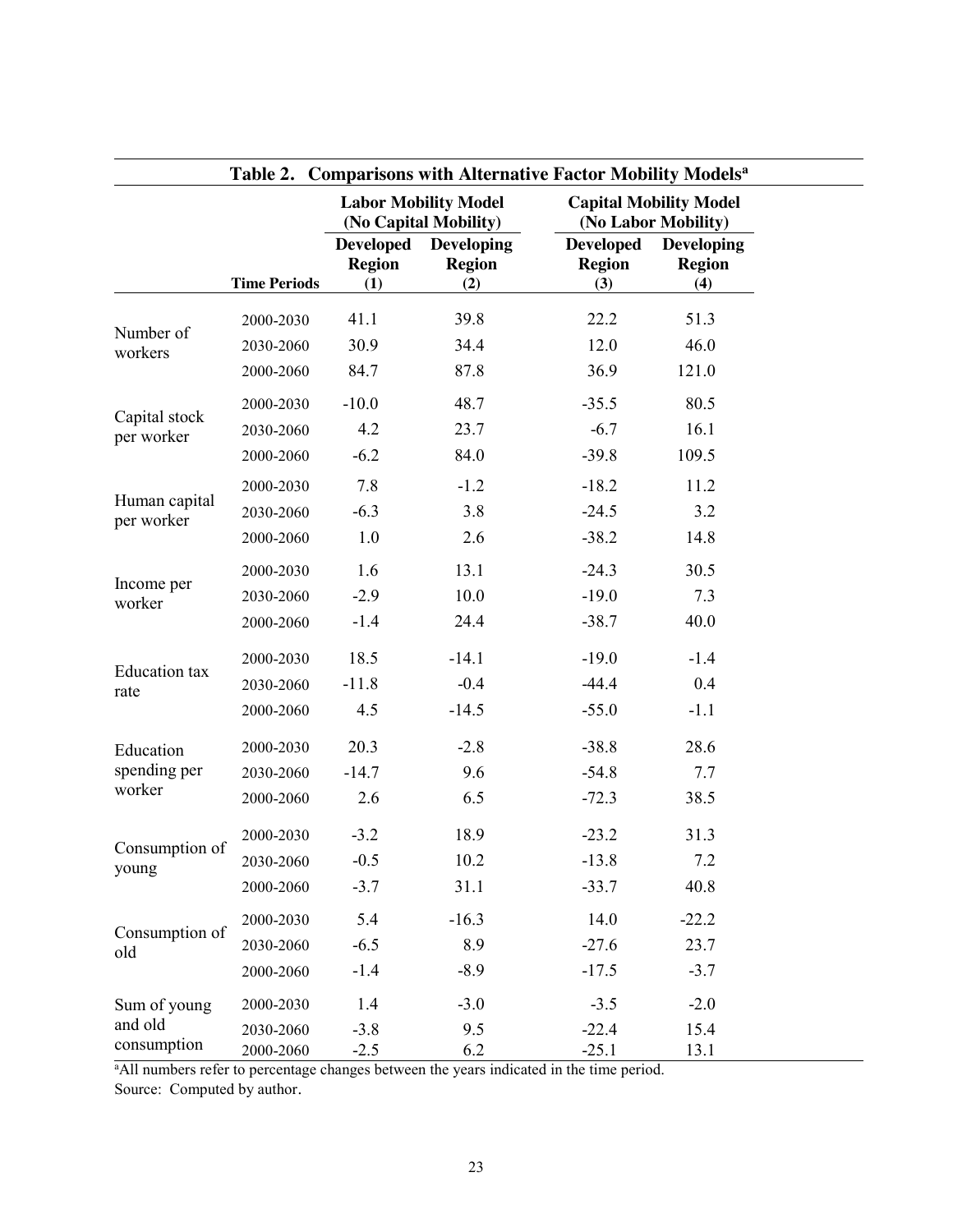| Table 2.<br><b>Continued</b> <sup>a</sup>                                                                           |                               |                                                                                            |                                                     |                                                                                                   |                                                     |                                                                                                            |                                            |
|---------------------------------------------------------------------------------------------------------------------|-------------------------------|--------------------------------------------------------------------------------------------|-----------------------------------------------------|---------------------------------------------------------------------------------------------------|-----------------------------------------------------|------------------------------------------------------------------------------------------------------------|--------------------------------------------|
|                                                                                                                     |                               | <b>Labor Mobility Model</b><br>with Mobility<br><b>After 2030</b><br>(No Capital Mobility) |                                                     | <b>Labor Mobility Model</b><br>with Migrants Voting<br><b>After 2030</b><br>(No Capital Mobility) |                                                     | <b>Labor Mobility Model</b><br>with Fixed Education<br><b>Spending Per Worker</b><br>(No Capital Mobility) |                                            |
|                                                                                                                     | <b>Time</b><br><b>Periods</b> | <b>Region</b><br>(5)                                                                       | <b>Developed Developing</b><br><b>Region</b><br>(6) | <b>Region</b><br>(7)                                                                              | <b>Developed Developing</b><br><b>Region</b><br>(8) | <b>Developed</b><br><b>Region</b><br>(9)                                                                   | <b>Developing</b><br><b>Region</b><br>(10) |
|                                                                                                                     | 2000-2030                     | 22.2                                                                                       | 51.3                                                | 76.2                                                                                              | 18.3                                                | 53.7                                                                                                       | 32.1                                       |
| Number of<br>workers                                                                                                | 2030-2060                     | 32.9                                                                                       | 35.7                                                | 27.2                                                                                              | 32.3                                                | 20.9                                                                                                       | 39.7                                       |
|                                                                                                                     | 2000-2060                     | 62.4                                                                                       | 105.4                                               | 124.1                                                                                             | 56.5                                                | 85.8                                                                                                       | 84.5                                       |
|                                                                                                                     | 2000-2030                     | 3.9                                                                                        | 37.4                                                | $-27.9$                                                                                           | 75.7                                                | $-17.4$                                                                                                    | 57.5                                       |
| Capital stock<br>per worker                                                                                         | 2030-2060                     | $-9.5$                                                                                     | 28.4                                                | $-11.7$                                                                                           | 4.6                                                 | 15.8                                                                                                       | 15.4                                       |
|                                                                                                                     | 2000-2060                     | $-6.0$                                                                                     | 76.4                                                | $-36.4$                                                                                           | 83.9                                                | $-4.3$                                                                                                     | 81.7                                       |
|                                                                                                                     | 2000-2030                     | $-8.4$                                                                                     | 0.9                                                 | $-47.2$                                                                                           | $-27.7$                                             | 0.0                                                                                                        | 0.0                                        |
| Human capital<br>per worker                                                                                         | 2030-2060                     | 12.6                                                                                       | 1.2                                                 | 40.6                                                                                              | 39.9                                                | 0.0                                                                                                        | 0.0                                        |
|                                                                                                                     | 2000-2060                     | 3.1                                                                                        | 2.1                                                 | $-25.8$                                                                                           | 1.1                                                 | 0.0                                                                                                        | 0.0                                        |
|                                                                                                                     | 2000-2030                     | $-4.5$                                                                                     | 11.7                                                | $-41.5$                                                                                           | $-3.1$                                              | $-6.1$                                                                                                     | 16.2                                       |
| Income per<br>worker                                                                                                | 2030-2060                     | 4.7                                                                                        | 9.5                                                 | 20.6                                                                                              | 27.1                                                | 5.0                                                                                                        | 4.8                                        |
|                                                                                                                     | 2000-2060                     | 0.0                                                                                        | 22.3                                                | $-29.5$                                                                                           | 23.2                                                | $-1.4$                                                                                                     | 21.8                                       |
|                                                                                                                     | 2000-2030                     | $-16.3$                                                                                    | $-8.6$                                              | $-81.5$                                                                                           | $-56.5$                                             | 6.7                                                                                                        | $-13.8$                                    |
| <b>Education</b> tax<br>rate                                                                                        | 2030-2060                     | 29.5                                                                                       | $-6.1$                                              | 236.4                                                                                             | 91.5                                                | $-4.7$                                                                                                     | $-4.7$                                     |
|                                                                                                                     | 2000-2060                     | 8.4                                                                                        | $-14.1$                                             | $-37.6$                                                                                           | $-16.7$                                             | 1.7                                                                                                        | $-17.8$                                    |
| Education                                                                                                           | 2000-2030                     | $-20.2$                                                                                    | 2.1                                                 | $-89.3$                                                                                           | $-57.9$                                             | 0.0                                                                                                        | 0.0                                        |
| spending per                                                                                                        | 2030-2060                     | 35.3                                                                                       | 2.9                                                 | 310.9                                                                                             | 144.0                                               | 0.0                                                                                                        | 0.0                                        |
| worker                                                                                                              | 2000-2060                     | 8.0                                                                                        | 5.1                                                 | $-56.2$                                                                                           | 2.7                                                 | 0.0                                                                                                        | 0.0                                        |
| Consumption of $^{2000-2030}_{x}$<br>young                                                                          |                               | $-1.6$                                                                                     | 15.1                                                | $-36.3$                                                                                           | 17.0                                                | $-8.9$                                                                                                     | 22.1                                       |
|                                                                                                                     | 2030-2060                     | $-1.5$                                                                                     | 11.7                                                | 12.3                                                                                              | 11.8                                                | 6.3                                                                                                        | 6.3                                        |
|                                                                                                                     | 2000-2060                     | $-3.0$                                                                                     | 28.6                                                | $-28.4$                                                                                           | 30.8                                                | $-3.1$                                                                                                     | 29.9                                       |
|                                                                                                                     | 2000-2030                     | $-3.9$                                                                                     | $-13.2$                                             | $-8.4$                                                                                            | $-27.2$                                             | 7.4                                                                                                        | $-18.2$                                    |
| Consumption of<br>old                                                                                               | 2030-2060                     | 4.7                                                                                        | 3.4                                                 | $-24.1$                                                                                           | 22.9                                                | $-14.4$                                                                                                    | 14.7                                       |
|                                                                                                                     | 2000-2060                     | 0.6                                                                                        | $-10.2$                                             | $-30.5$                                                                                           | $-10.5$                                             | $-8.1$                                                                                                     | $-6.2$                                     |
| Sum of young                                                                                                        | 2000-2030                     | $-2.8$                                                                                     | $-2.5$                                              | $-21.5$                                                                                           | $-10.5$                                             | $-0.3$                                                                                                     | $-3.0$                                     |
| and old                                                                                                             | 2030-2060                     | 1.8                                                                                        | 7.1                                                 | $-10.2$                                                                                           | 17.4                                                | $-5.5$                                                                                                     | 10.7                                       |
| consumption<br><sup>a</sup> All numbers refer to percentage changes between the years indicated in the time period. | 2000-2060                     | $-1.1$                                                                                     | 4.5                                                 | $-29.5$                                                                                           | 5.1                                                 | $-5.8$                                                                                                     | 7.4                                        |

Source: Computed by author.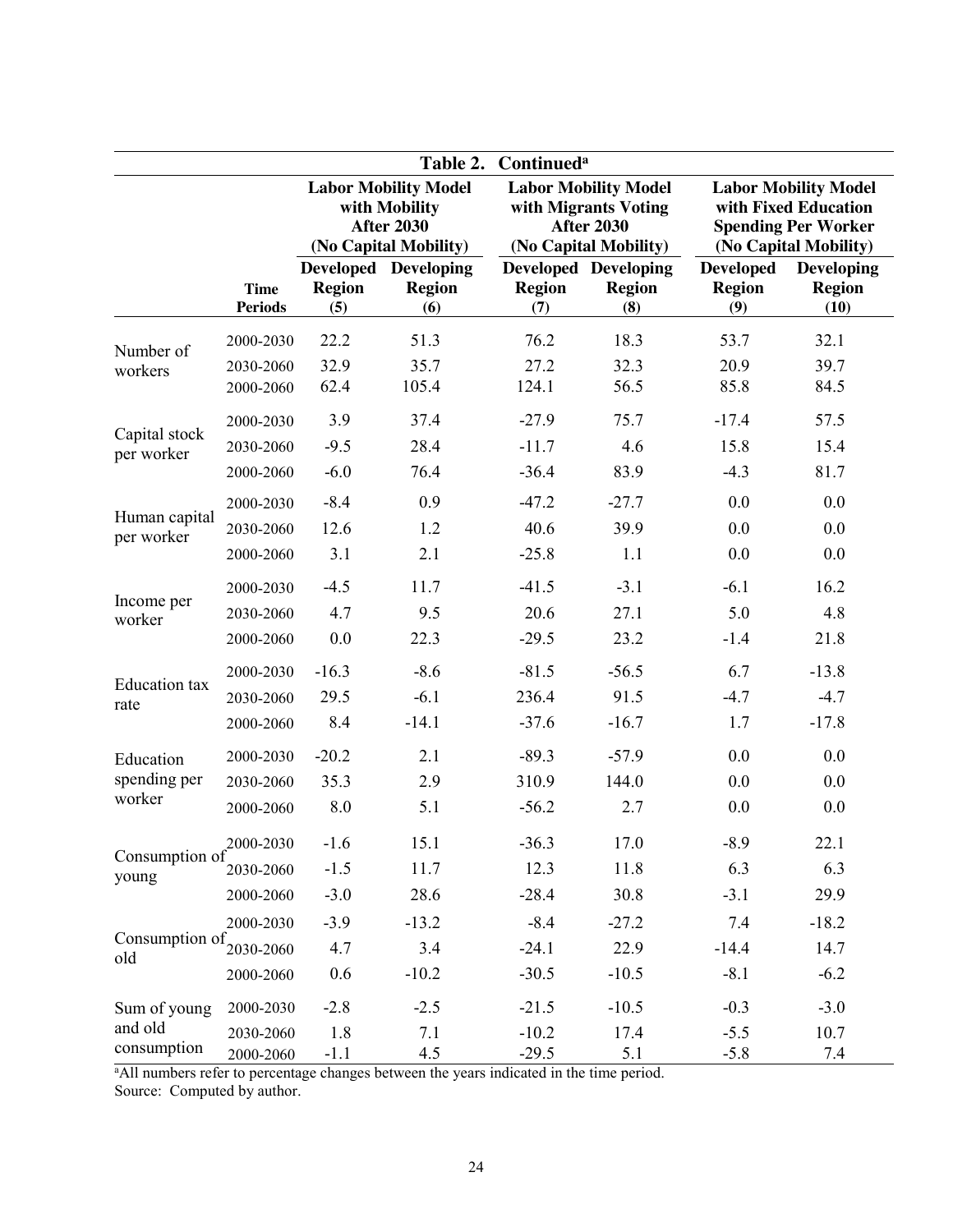| Table 3. Comparison of Predicted and Actual Labor Flows to Developed Region                                     |           |           |
|-----------------------------------------------------------------------------------------------------------------|-----------|-----------|
|                                                                                                                 | 2000-2030 | 2030-2060 |
| Predicted Average Annual Number of Labor<br>Migrants to Developed Region                                        | 3,256,141 | 4,580,496 |
| % Ratio of Predicted Average Annual Number of<br>Labor Migrants to Actual Foreign Population<br>Inflows in 2000 | 98%       | 138%      |
| % Ratio of Predicted Average Annual Number of<br>Labor Migrants to Actual Foreign Worker<br>Inflows in 2000     | 190%      | 267%      |
| Source: The figures in the first row are derived from simulations shown in Figure 3 for the developed           |           |           |

region. Statistics on foreign population inflows and foreign worker inflows are from *Trends in International Migration*, OECD, 2002 Edition. Tables A.1.1 and A.2.1. are accessed online at [http://www.oecd.org/document/36/0,2340,en\\_2825\\_494553\\_2515108\\_1\\_1\\_1\\_1,00.html](http://www.oecd.org/document/36/0,2340,en_2825_494553_2515108_1_1_1_1,00.html)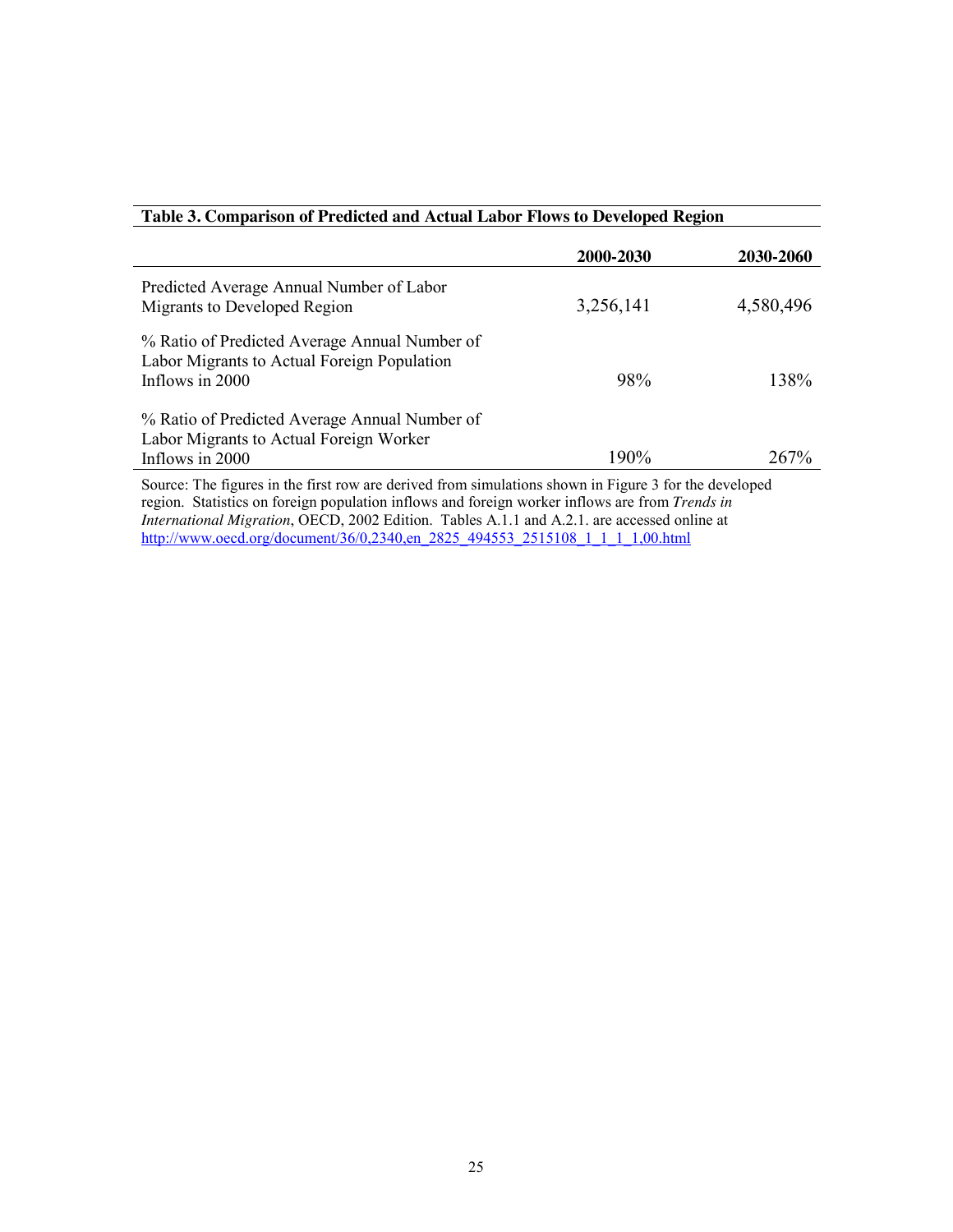

**Figure 1 Population Growth Rates in Developed and Developing Regions**

**Figure 2 Composition of the Change in the Number of Workers in the Developed Region**

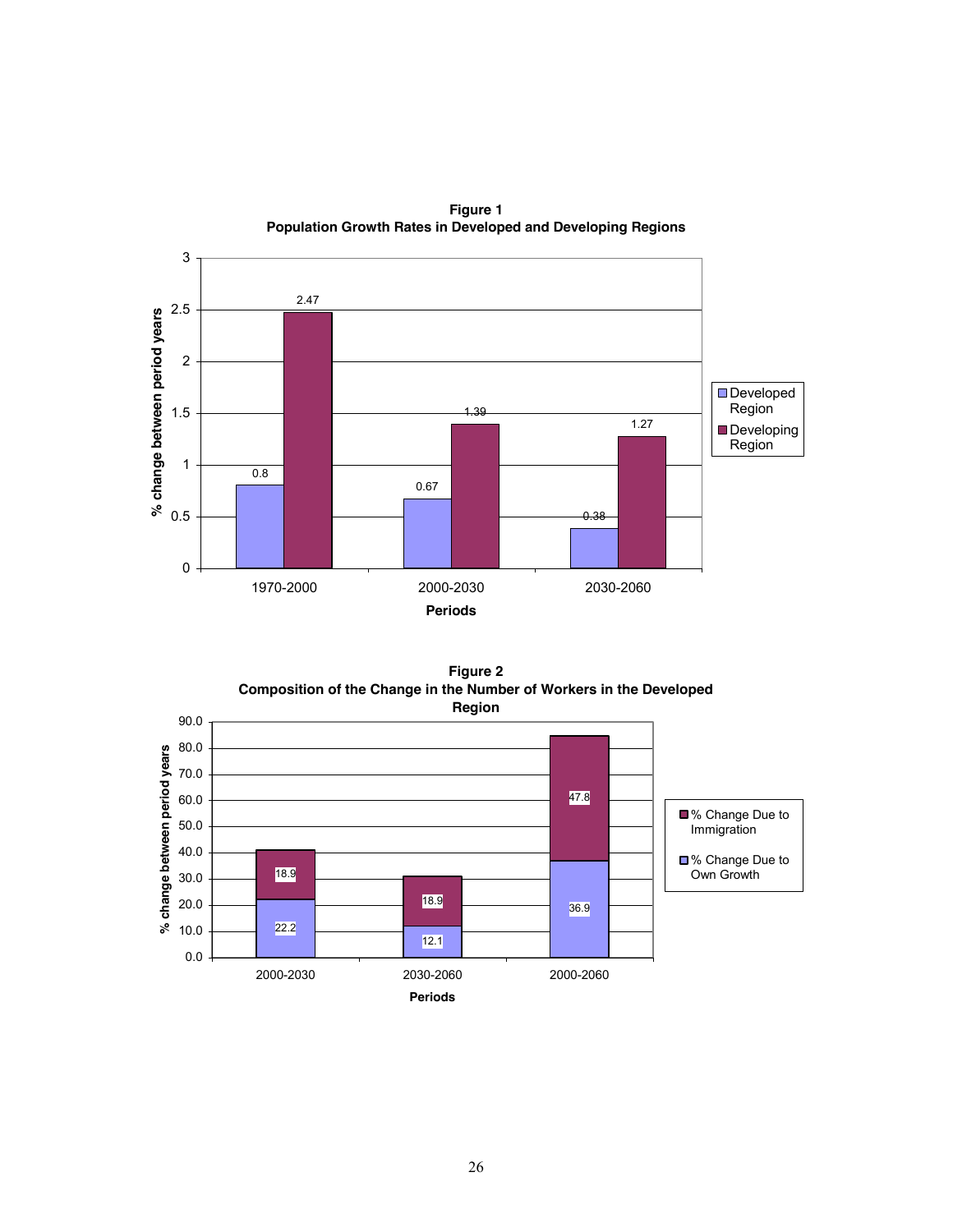

**Figure 3 Ratio of Immigrant Labor to Developed Region Population**

**Figure 4 Composition of the Change in the Number of Workers in the Developing Region**

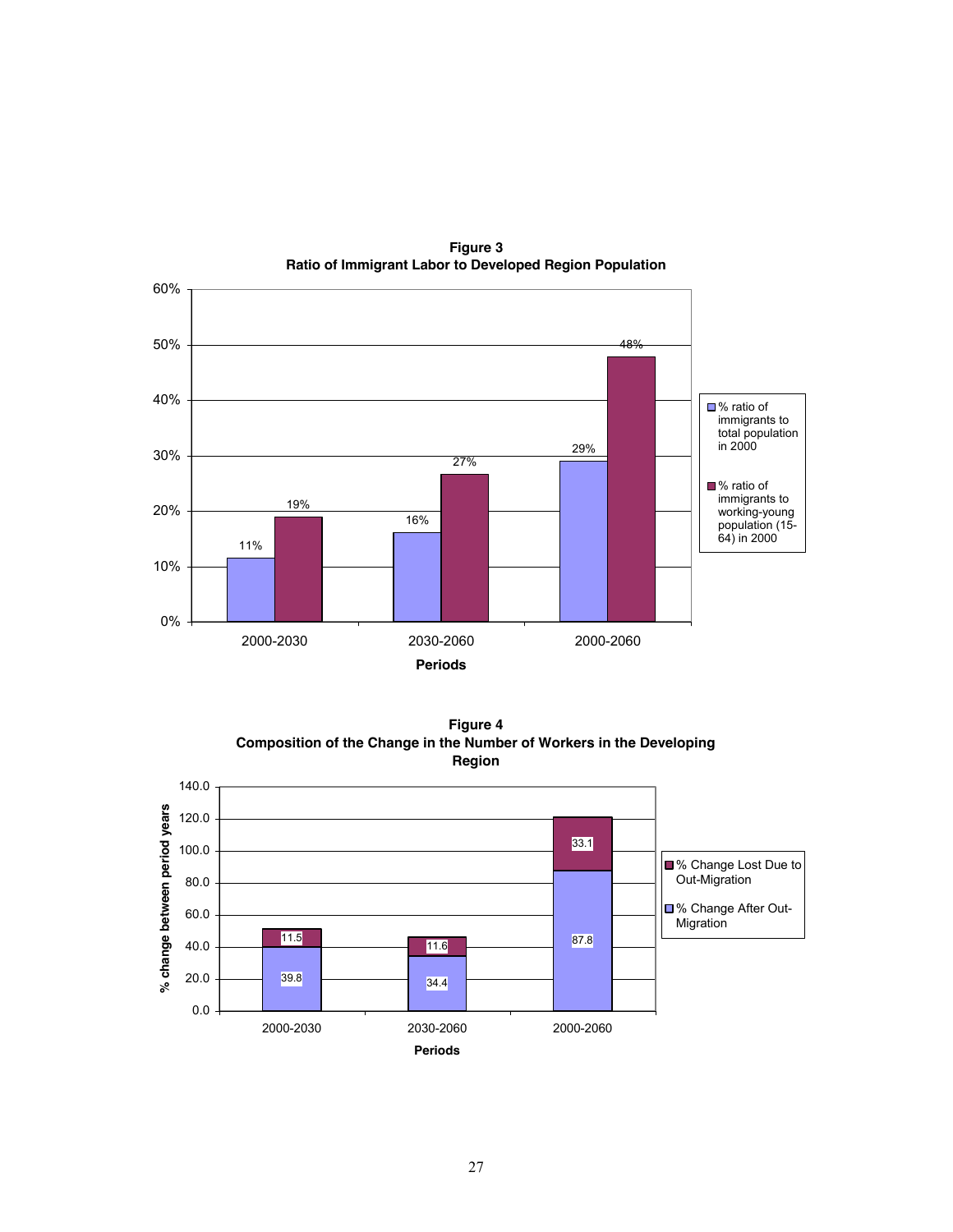

**Figure 5 Change in Capital Stock Per Worker in Developed and Developing Regions**

**Figure 6 Change in Human Capital Per Worker in Developed and Developing Regions**

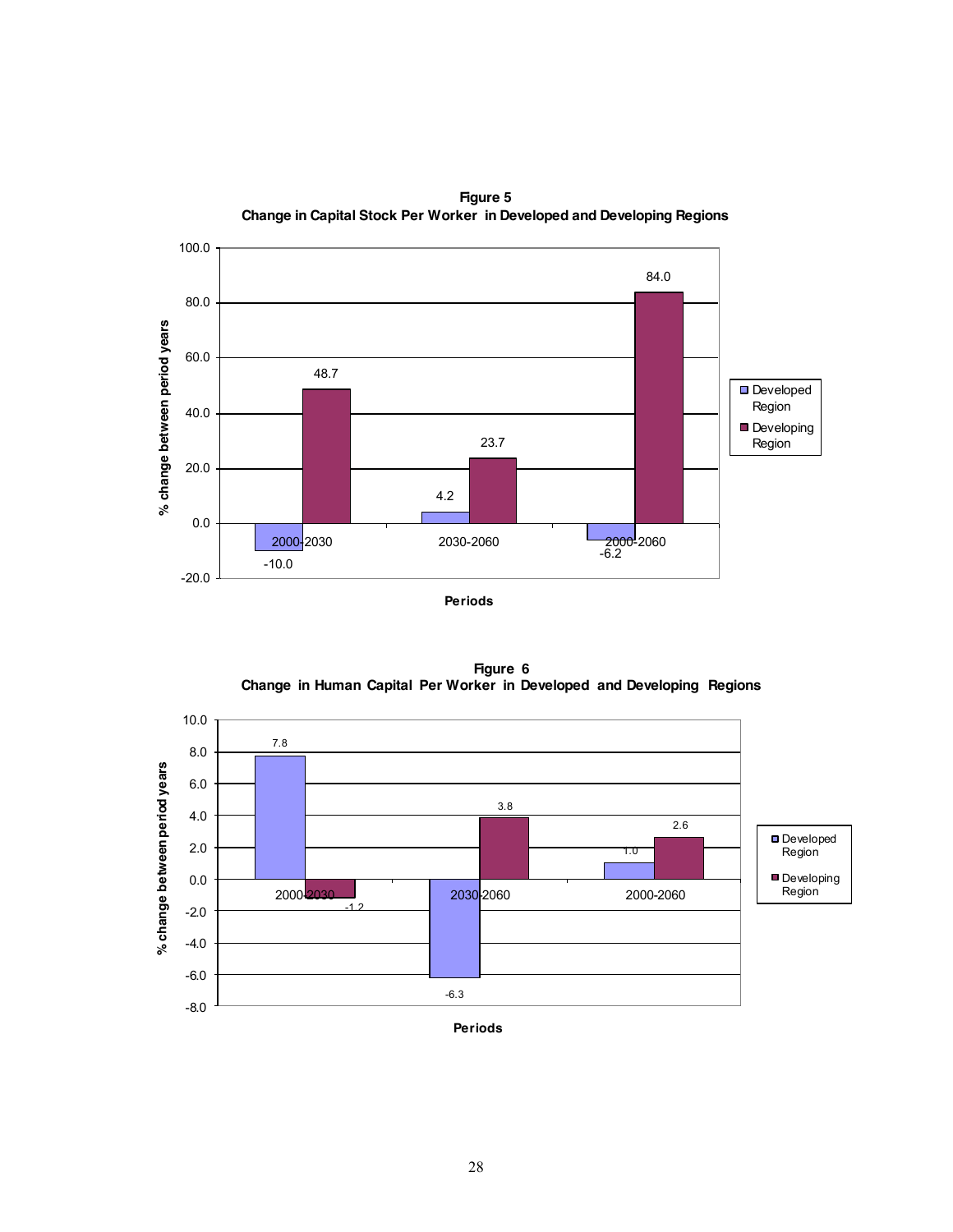

**Figure 7 Change in Education Tax Rate in Developed and Developing Regions**



**Figure 8**

**Periods**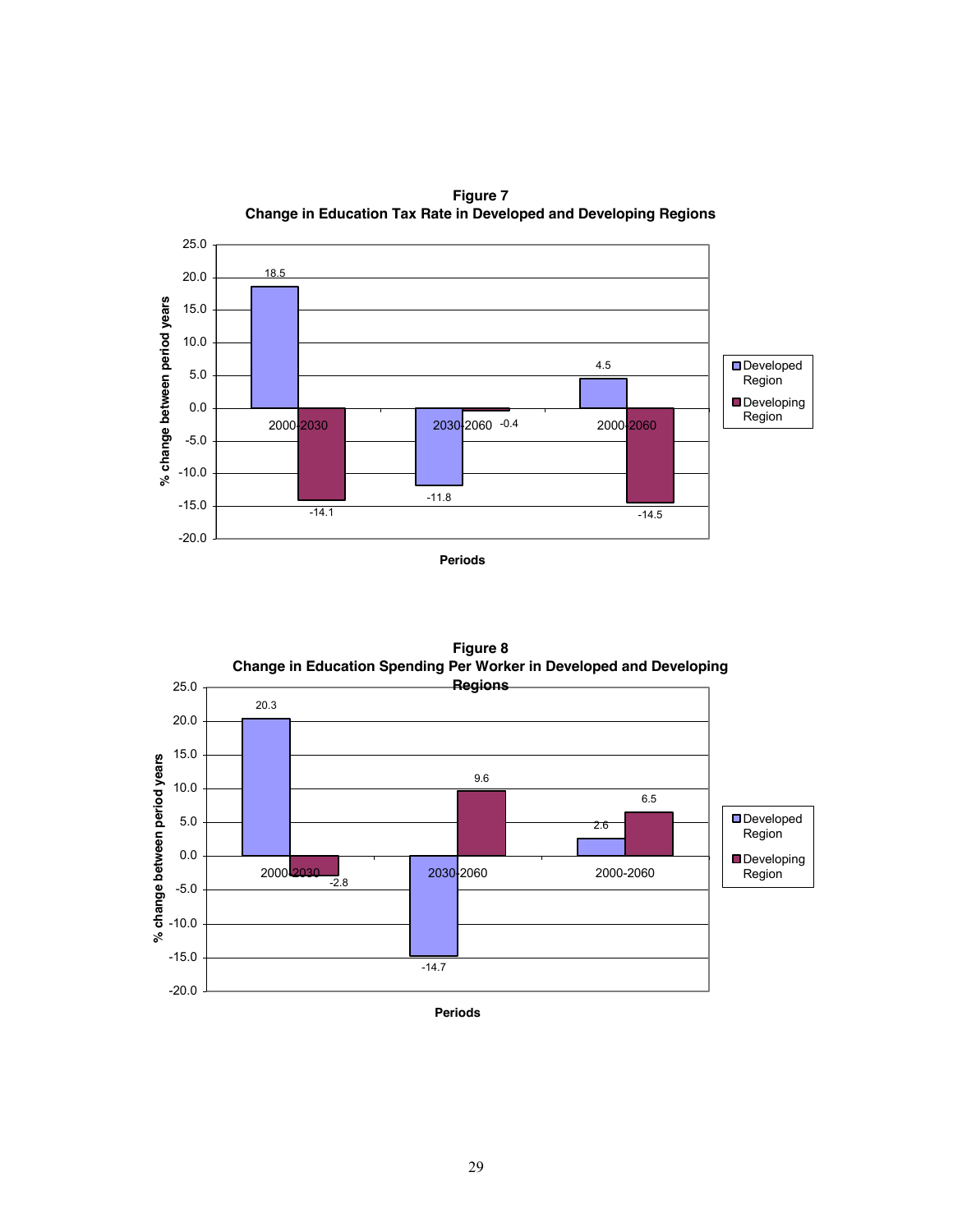

**Figure 9 Change in Income Per Worker in Developed and Developing Regions**

**Figure 10 Change in Consumption of Young in Developed and Developing Regions**

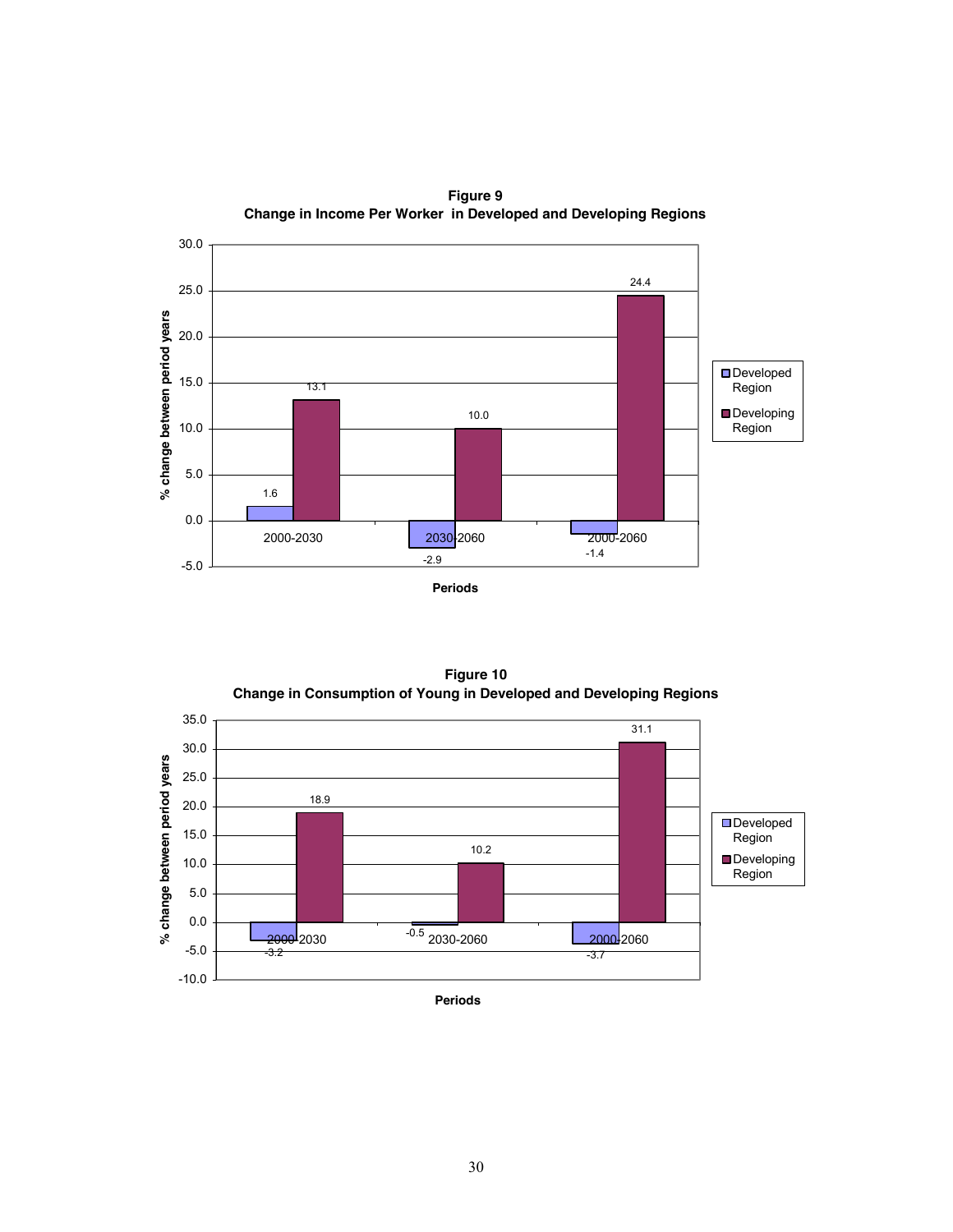

**Figure 12 Change in Sum of Young and Old Consumption in Developed and Developing Regions**



**Periods**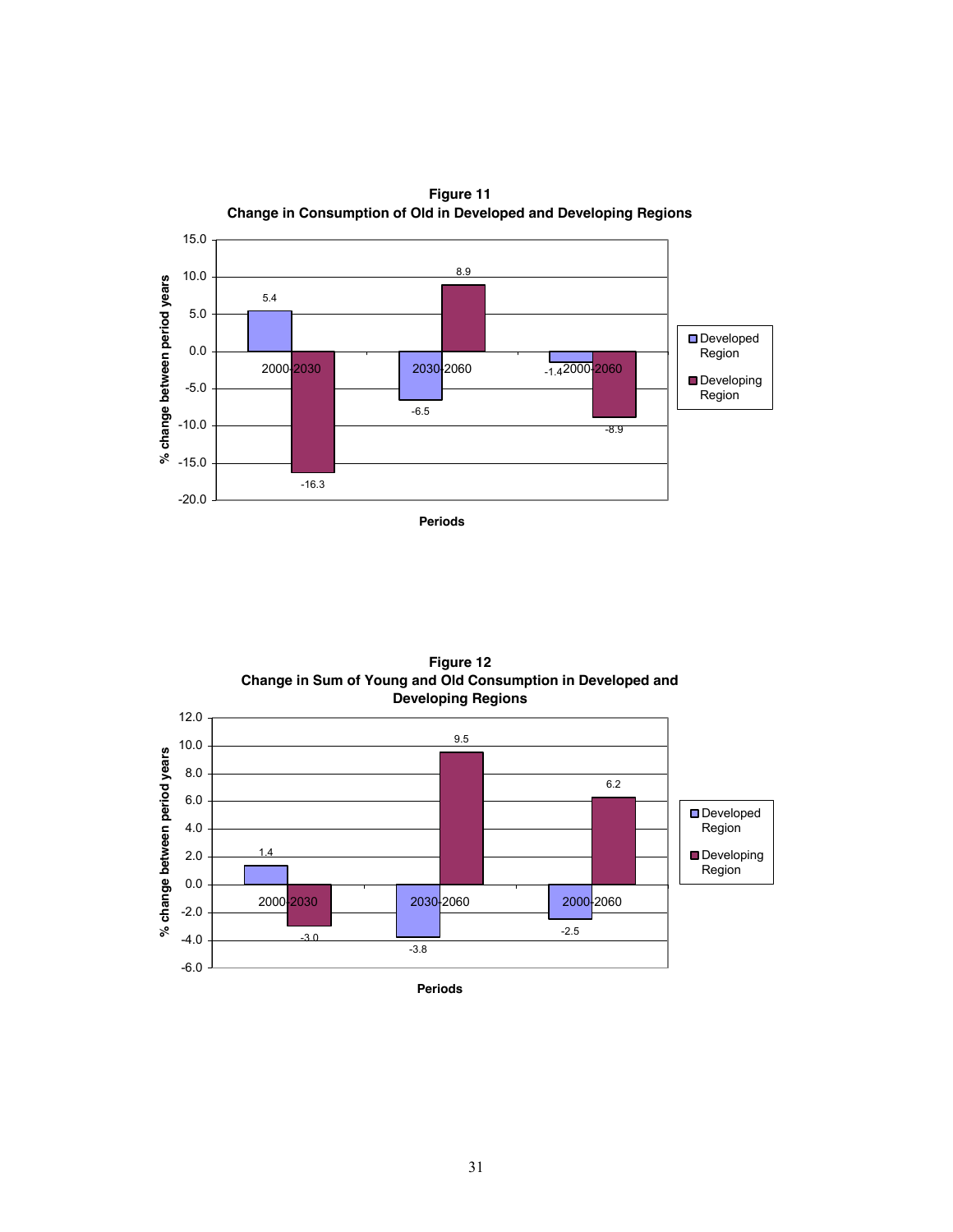| <b>Developed Countries</b>      | <b>Developing Countries</b>   |                                   |                                     |  |
|---------------------------------|-------------------------------|-----------------------------------|-------------------------------------|--|
| Australia                       | Afghanistan                   | Gambia                            | Panama                              |  |
| Austria                         | Albania                       | Ghana                             | Papua New Guinea                    |  |
| <b>Belgium</b>                  | Algeria                       | Guatemala                         | Paraguay                            |  |
| Canada                          | Angola                        | Guinea                            | Peru                                |  |
| Cyprus                          | Azerbaijan                    | Guyana                            | Philippines                         |  |
| Denmark                         | Argentina                     | Haiti                             | Poland                              |  |
| Finland                         | <b>Bahamas</b>                | Honduras                          | Guinea-Bissau                       |  |
| France                          | <b>Bahrain</b>                | Hungary                           | Qatar                               |  |
| Germany                         | Bangladesh                    | India                             | Romania                             |  |
| Greece                          | Armenia                       | Indonesia                         | <b>Russian Federation</b>           |  |
| China, Hong Kong SAR            | <b>Barbados</b>               | Iran (Islamic Republic of) Rwanda |                                     |  |
| Iceland                         | <b>Bhutan</b>                 | Iraq                              | Saint Lucia                         |  |
| Ireland                         | <b>Bolivia</b>                | Côte d'Ivoire                     | <b>Saint Vincent and Grenadines</b> |  |
| Israel                          | <b>Botswana</b>               | Jamaica                           | Sao Tome and Principe               |  |
| Italy                           | Brazil                        | Kazakhstan                        | Saudi Arabia                        |  |
| Japan                           | <b>Belize</b>                 | Jordan                            | Senegal                             |  |
| Republic of Korea               | Solomon Islands               | Kenya                             | Sierra Leone                        |  |
| Luxembourg                      | <b>Bulgaria</b>               | Kuwait                            | Slovakia                            |  |
| Netherlands                     | Myanmar                       | Kyrgyzstan                        | Viet Nam                            |  |
| New Zealand                     | Burundi                       | Lao People's Dem.Rep.             | Slovenia                            |  |
| Norway                          | <b>Belarus</b>                | Lebanon                           | Somalia                             |  |
| Portugal                        | Cambodia                      | Lesotho                           | South Africa                        |  |
| Singapore                       | Cameroon                      | Latvia                            | Zimbabwe                            |  |
| Spain                           | Cape Verde                    | Libyan Arab Jamahiriya            | Sudan                               |  |
| Sweden                          | Central African Rep.          | Lithuania                         | Suriname                            |  |
| Switzerland                     | Sri Lanka                     | Madagascar                        | Swaziland                           |  |
| United Kingdom                  | Chad                          | Malawi                            | Syrian Arab Republic                |  |
| U.S.A.                          | Chile                         | Malaysia                          | Tajikistan                          |  |
|                                 | China                         | <b>Maldives</b>                   | Thailand                            |  |
|                                 | Colombia                      | Mali                              | Togo                                |  |
|                                 | Comoros                       | Malta                             | Tonga                               |  |
|                                 | Congo                         | Mauritania                        | <b>Trinidad and Tobago</b>          |  |
|                                 | Dem.Rep.of the CongoMauritius |                                   | United Arab Emirates                |  |
|                                 | Costa Rica                    | Mexico                            | Tunisia                             |  |
|                                 | Croatia                       | Mongolia                          | Turkey                              |  |
|                                 | <b>Czech Republic</b>         | Republic of Moldova               | Turkmenistan                        |  |
|                                 | <b>Benin</b>                  | Morocco                           | Uganda                              |  |
|                                 | Dominican Republic            | Mozambique                        | <b>Ukraine</b>                      |  |
|                                 | Ecuador                       | Oman                              | Egypt                               |  |
|                                 | El Salvador                   | Namibia                           | United Republic of Tanzania         |  |
|                                 | <b>Equatorial Guinea</b>      | Nepal                             | <b>Burkina Faso</b>                 |  |
|                                 | Ethiopia                      | <b>Netherlands Antilles</b>       | Uruguay                             |  |
|                                 | Estonia                       | Vanuatu                           | Uzbekistan                          |  |
|                                 | Fiji                          | Nicaragua                         | Venezuela                           |  |
|                                 | Djibouti                      | Niger                             | Samoa                               |  |
|                                 | Gabon                         | Nigeria                           | Yemen                               |  |
|                                 | Georgia                       | Pakistan                          | Zambia                              |  |
| Source: United Nations (2002a). |                               |                                   |                                     |  |

# **Appendix Table 1: List of Countries Used in Population Projections**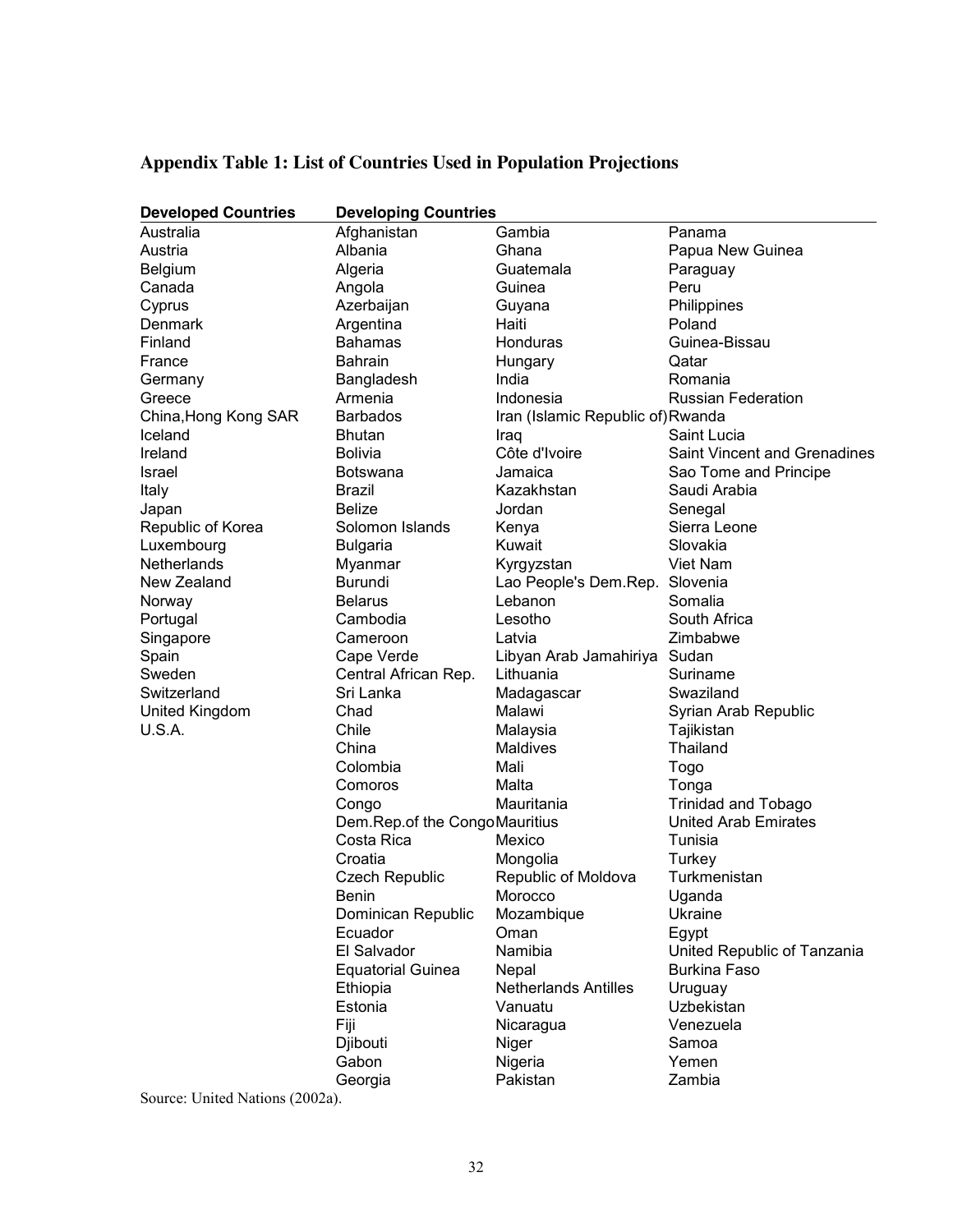### **References**

Allais, M. 1947. *Economie et intérêt.* Paris: Imprimerie Nationale.

- Bearse, P., G. Glomm, and B. Ravikumar. 2000. "On the Political Economy of Means-Tested Education Vouchers," *European Economic Review*, 44: 904-915.
- Black, D. 1948. "On the Rationale of Group Decision-Making," *Journal of Political Economy,* 56: 23-34.
- Börsch-Supan, A. 1996. "The Impact of Population Aging on Savings, Investment and Growth in the OECD Area." In *Future Global Capital Shortages: Real Threat or Pure Fiction?* Paris: Organisation for Economic Co-operation and Development, pp. 103-141.
- Buiter, W.H. 1981. "Time Preference and International Lending and Borrowing in an Overlapping Generations Model," *Journal of Political Economy*, 89(4): 769-797.
- Caldwell, S., M. Favreault, A. Gantman, J. Gokhale, T. Johnson, and L.J. Kotlikoff. 1999. "Social Security's Treatment of Postwar Americans." In L.H. Summers (ed.), *Tax Policy and the Economy*, 13. Cambirdge, MA: MIT Press.
- Card, D. 1995. "Earnings, Schooling, And Ability Revisited," in *Research in Labor Economics, Volume 14*, S.W. Polachek ed., Greenwich, Connecticut: JAI Press Inc.: 23-48.
- Cawley, J., J. Heckman and E. Vytlacil. 2001. "Three Observations on Wages and Measured Cognitive Ability," *Labour Economics*, 8: 419-442.
- Center for Strategic and International Studies. 2002. "Meeting the Challenge of Global Aging: A Report to World Leaders from the CSIS Commission on Global Aging," CSIS Panel Report, March. Washington D.C.: The CSIS Press.
- Coronado, J.L., D. Fullerton, and T. Gloss. 2000. "The Progressivity of Social Security," NBER Working Paper No. 7250. Cambridge, MA: National Bureau of Economic Research.
- Crettez, B., P. Michel and J. Vidal. 1996. "Time Preference and Labor Migration in an OLG Model with Land and Capital," *Journal of Population Economics*, 9: 387- 403.
- Crettez, B., P. Michel and J. Vidal. 1998. "Time Preference and Capital Mobility in an OLG Model with Land," *Journal of Population Economics*, 11: 149-158.
- Cutler, D., J. Poterba, L. Sheiner, and L. Summers. 1990. "An Aging Society: Opportunity or Challenge," *Brookings Papers on Economic Activity,* 1: 1-73.
- Diamond, P. 1965. "National Debt in a Neoclassical Growth Model," *American Economic Review,* 55: 1126-1150.
- Galor, O. 1992. "The Choice of Factor Mobility in a Dynamic World," *Journal of Population Economics*, 5: 135-144.
- Galor, O. 1986. "Time Preference and International Labor Migration," *Journal of Economic Theory*, 38: 1-20.
- Gradstein, Mark and Michael Kaganovich. 2004. "Aging Population and Education Finance," *Journal of Public Economics* 88 (12): 2469-2485.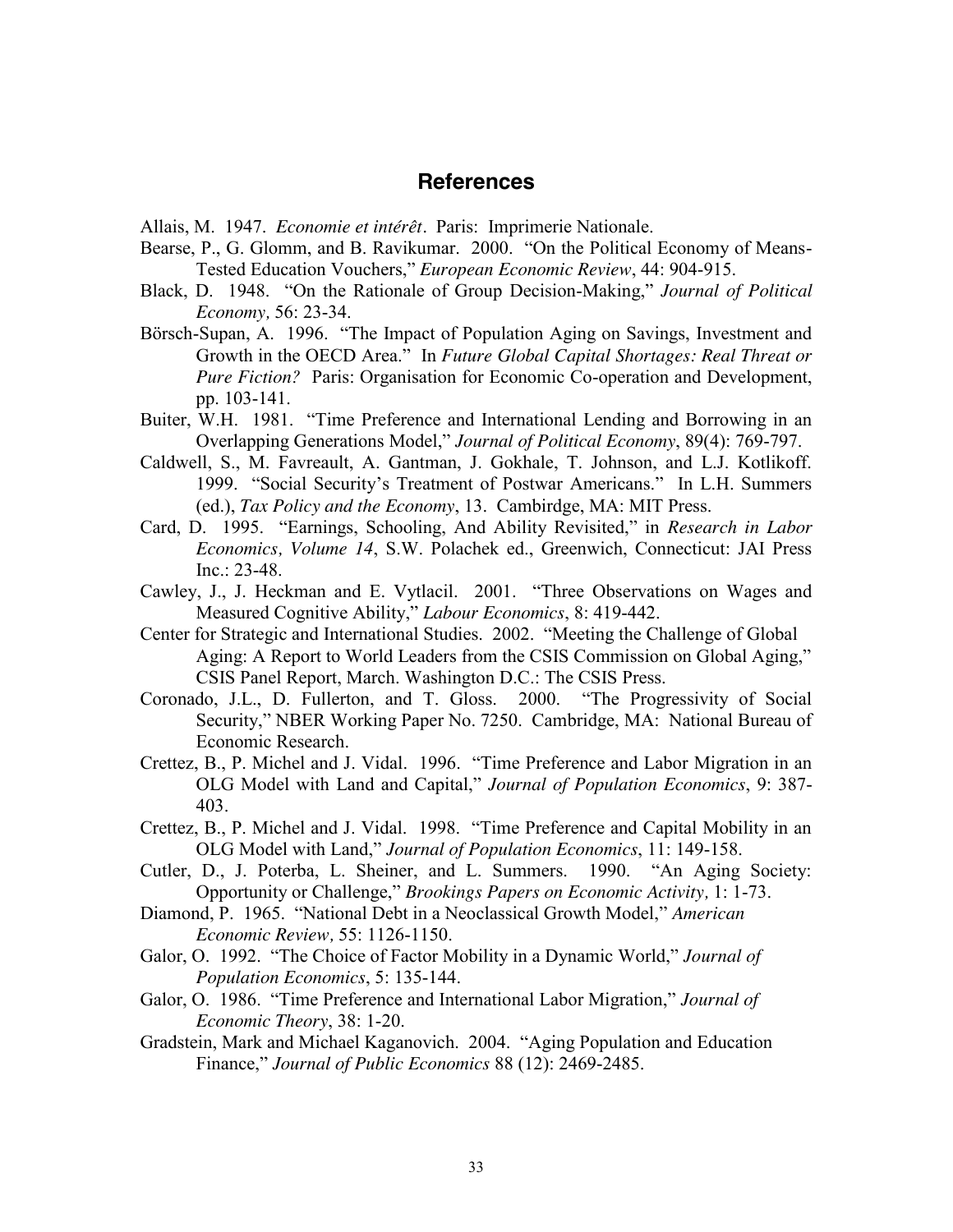- Harris, A.R., W.N. Evans, and R.M. Schwab. 2001. "Education Spending in an Aging America," *Journal of Public Economics* 81 (3): 449-472.
- Heller, Peter S. 2003. *Who Will Pay? Coping with Aging Societies, Climate Change, and Other Long-Term Fiscal Challenges*, Washington D.C.: International Monetary Fund.
- Holtz-Eakin, D., M.E. Lovely, and M.S. Tosun. 2004. "Generational Conflict, Fiscal Policy, and Economic Growth," *Journal of Macroeconomics* 26 (1): 1-23.
- International Monetary Fund. 2003. *Government Finance Statistics CD-ROM.* Washington DC: IMF.
- Jelassi, Mohamed Mehdi and Serdar Sayan. 2004. "Population Growth Differentials and the Long-Run Trade Equilibrium," *manuscript*.
- Kenc, T. and S. Sayan. 2001. "Demographic Shock Transmission from Large to Small Countries: An Overlapping Generations CGE Analysis," *Journal of Policy Modeling* 23 (6): 677-702.
- Laitner, J. 2000a. "Simulating the Effect on Inequality and Wealth Accumulation of Eliminating the Federal Gift and Estate Tax," mimeo, Department of Economics. Ann Arbor, MI: University of Michigan.
- Laitner, J. 2000b. "Earnings within Education Groups and Overall Productivity Growth," *Journal of Political Economy*, 108(4): 807-832.
- Leers, T., L. Meijdam and H.A.A. Verbon. 2004. "Ageing, Migration and Endogenous Public Pensions," *Journal of Public Economics* 88 (1-2): 131-159.
- National Research Council. 2000. *Beyond Six Billion: Forecasting the World's Population*, Washington, D.C.: National Academy Press.
- OECD. 2002. *Trends in International Migration*, 2002 Edition. [http://www.oecd.org/document/36/0,2340,en\\_2825\\_494553\\_2515108\\_1\\_1\\_1\\_1,00.html](http://www.oecd.org/document/36/0,2340,en_2825_494553_2515108_1_1_1_1,00.html)
- Psacharopoulos, G. 1985. "Returns to Education: A Further International Update and Implications," *Journal of Human Resources*, 20 (4): 583-604.
- Poterba, J.M. 1997. "Demographic Structure and the Political Economy of Public Education," *Journal of Public Policy and Management*, 16: 48-66.
- Poutvaara, Panu. 2004. "On the Political Economy of Social Security and Public Education," CESifo Working Paper No.424. Munich, Germany: Center for Economic Studies & Ifo Institute for Economic Research.
- Razin, A., E. Sadka and P. Swagel. 2002. "The Aging Population and the Size of the Welfare State," *Journal of Political Economy* 110 (4): 900-918.
- Samuelson, P.A. 1958. "An Exact Consumption-Loan Model of Interest with or without the Social Contrivance of Money," *Journal of Political Economy*, 66: 467-482.
- Storesletten, Kjetil. 2000. "Sustaining Fiscal Policy Through Immigration," *Journal of Political Economy* 108 (2): 300-323.
- Tosun, M.S. 2003. "Population Aging and Economic Growth: Political Economy and Open Economy Effects," *Economics Letters* 81 (3): 291-296.
- Tosun, M.S. 2001. "International Spillover Effects of a Demographic Shock When Fiscal Policy is Politically Responsive," in *Policy Evaluation with Computable General Equilibrium Models*, Amedeo Fossati and Wolfgang Wiegard eds., Routledge, December 2001.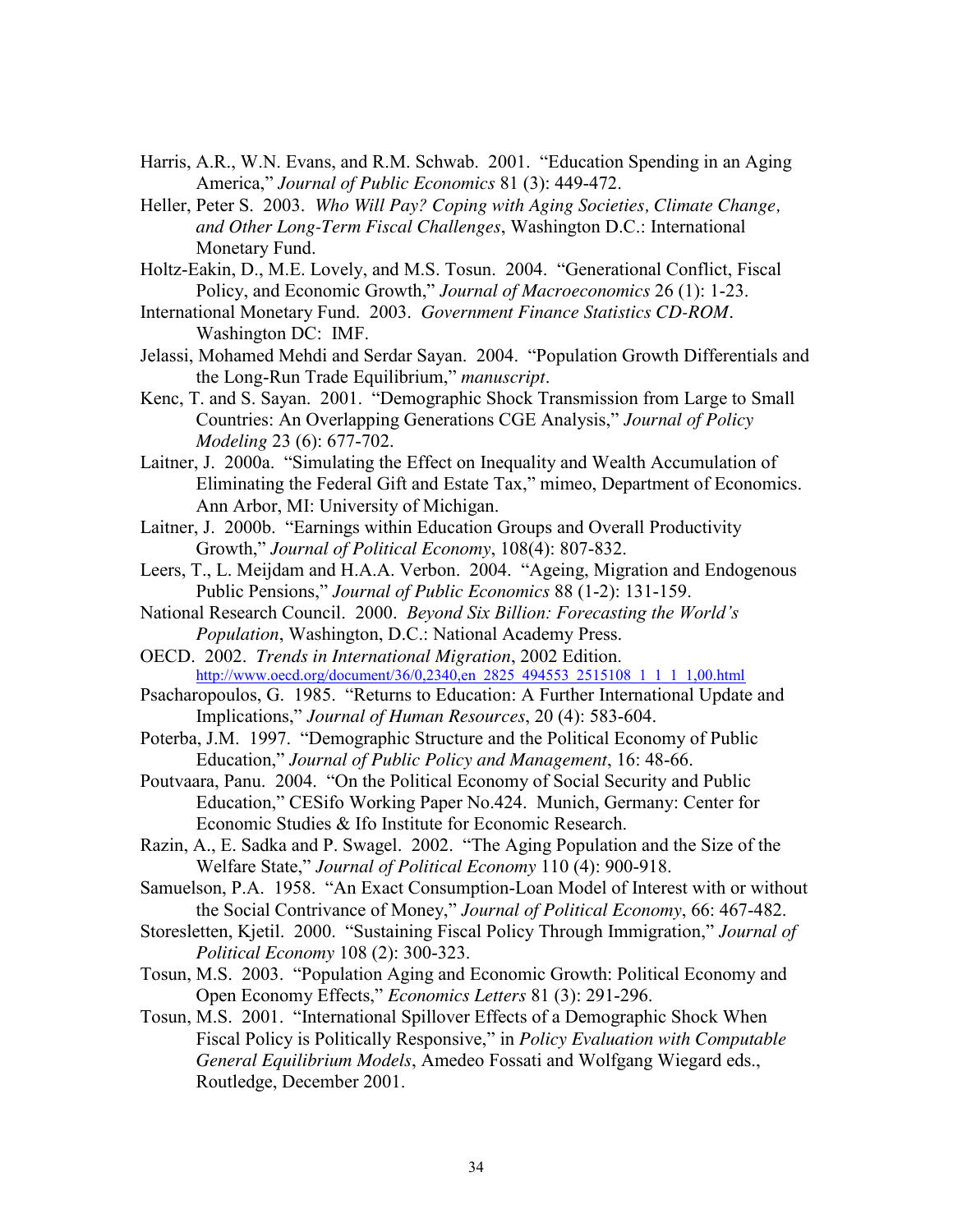- United Nations. 2002a. *World Population Prospects: The 2002 Revision*, Department of Economic and Social Affairs, Population Division, New York: United Nations.
- United Nations. 2002b. *International Migration*, 2002, Department of Economic and Social Affairs, Population Division, New York: United Nations. <http://www.un.org/esa/population/publications/ittmig2002/ittmig2002.htm>
- Van Groezen, B., and T. Leers. 2000. "The Effects of Asymmetric Demographic Shocks with Perfect Capital Mobility," Working Paper, Department of Economics. Netherlands: Tilburg University.
- World Bank. 2003. *World Development Indicators*, 2003 CD-ROM.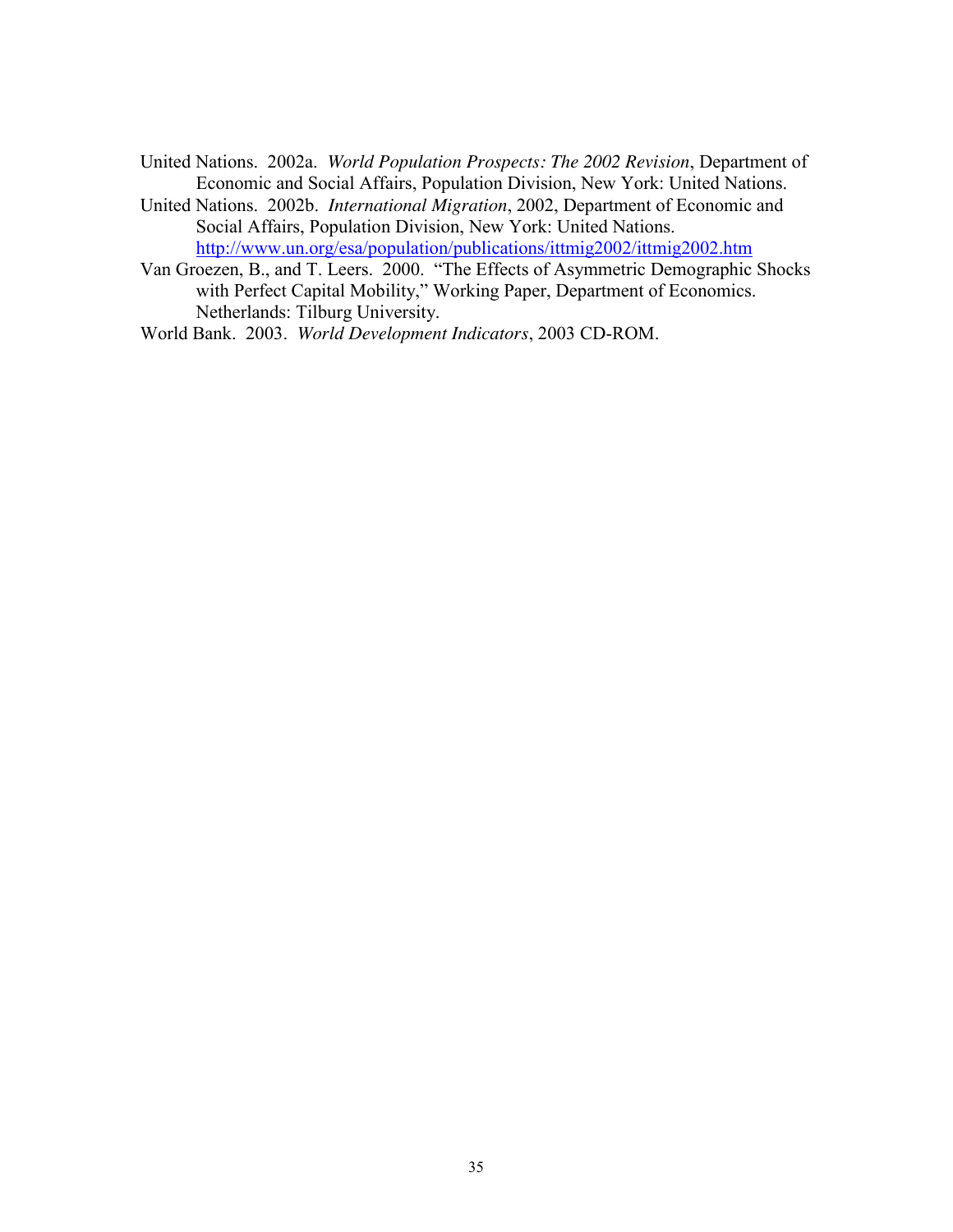# **Appendix**

### **I. Stability**

### **Stability of the Political Equilibrium**

The political equilibrium is locally stable if starting from a given level of government spending (*g*), the economy moves automatically to an equilibrium (Holtz-Eakin, Lovely, and Tosun 2000). For an analysis of stability, I assume a Marshalliantype adjustment rule:

$$
\frac{dg}{dt} = c \left[ \frac{\tau_p}{\tau} - 1 \right] = \varphi(g)
$$
\n(A.1)

In this expression *c* is a positive constant. The variable  $\tau$  is the actual tax rate, which is a function of government spending per worker and income per worker. The variable  $\tau_p$  is median voter's preferred tax rate for a given level of government spending and income. Equation (A.1) states that if median voter's preferred tax rate exceeds actual tax rate, government spending will rise. For a political equilibrium,  $\varphi(\hat{g}) = 0$  and  $\hat{g}$  is locally stable if and only if  $\varphi'(\hat{g}) < 0$  (where  $\hat{g}$  is the equilibrium level of government spending). Differentiating  $(8)$ ,  $(10)$  and  $(14)$  in the text, we get:

$$
d\tau_{t_p} = \frac{1}{y^*} (1 - \alpha) \varepsilon_{hg} \varepsilon_{ty} dg_t, \qquad (A.2)
$$

where 
$$
\varepsilon_{hg} = \left[ \frac{\left(1+g^*\right)^{\psi}\left(\psi g^*-1\right)+1}{\left(1+g^*\right)^{\psi+1}-1} \right]
$$
 and  $\varepsilon_{xy} = \frac{1}{m\psi y-1}$ . Differentiating the government

budget constraint  $(\tau_t y_t = g_t)$  and using the differentiated form of (10), we get:

$$
d\tau_t = \frac{\left[1 - (1 - \alpha)\varepsilon_{h_g}\right]}{y^*} dg_t
$$
 (A.3)

Finally, differentiating the right hand side of (A.1) and using (A.2) and (A.3), I get the stability condition for political equilibrium:

$$
1 - \left[ \left( 1 - \alpha \right) \varepsilon_{hg} \left( 1 + \varepsilon_{ty} \right) \right] > 0 \tag{A.4}
$$

#### **Stability of the Intertemporal Equilibrium**

**B.1** Intertemporal stability requires that the eigen value of the matrix  $\begin{bmatrix} m & m \\ M & M \end{bmatrix}$ 」  $\left|\begin{array}{cc} M^l & M^l \ M^l & M^l \end{array}\right|$ L L *l l l l*  $M^{\perp}$  *M*  $\left\{\begin{array}{c} M^{\dagger} & M^{\dagger} \\ I & I \end{array}\right\}$  in (20) is less than 1 in absolute value. Eigen value is found by solving  $l - \lambda$  *M*<sup>*l*</sup>

$$
\begin{vmatrix} M^t - \lambda & M^t \\ M^t & M^t - \lambda \end{vmatrix} = 0
$$
, where  $\lambda$  is the eigen value. The two possible values of  $\lambda$  are: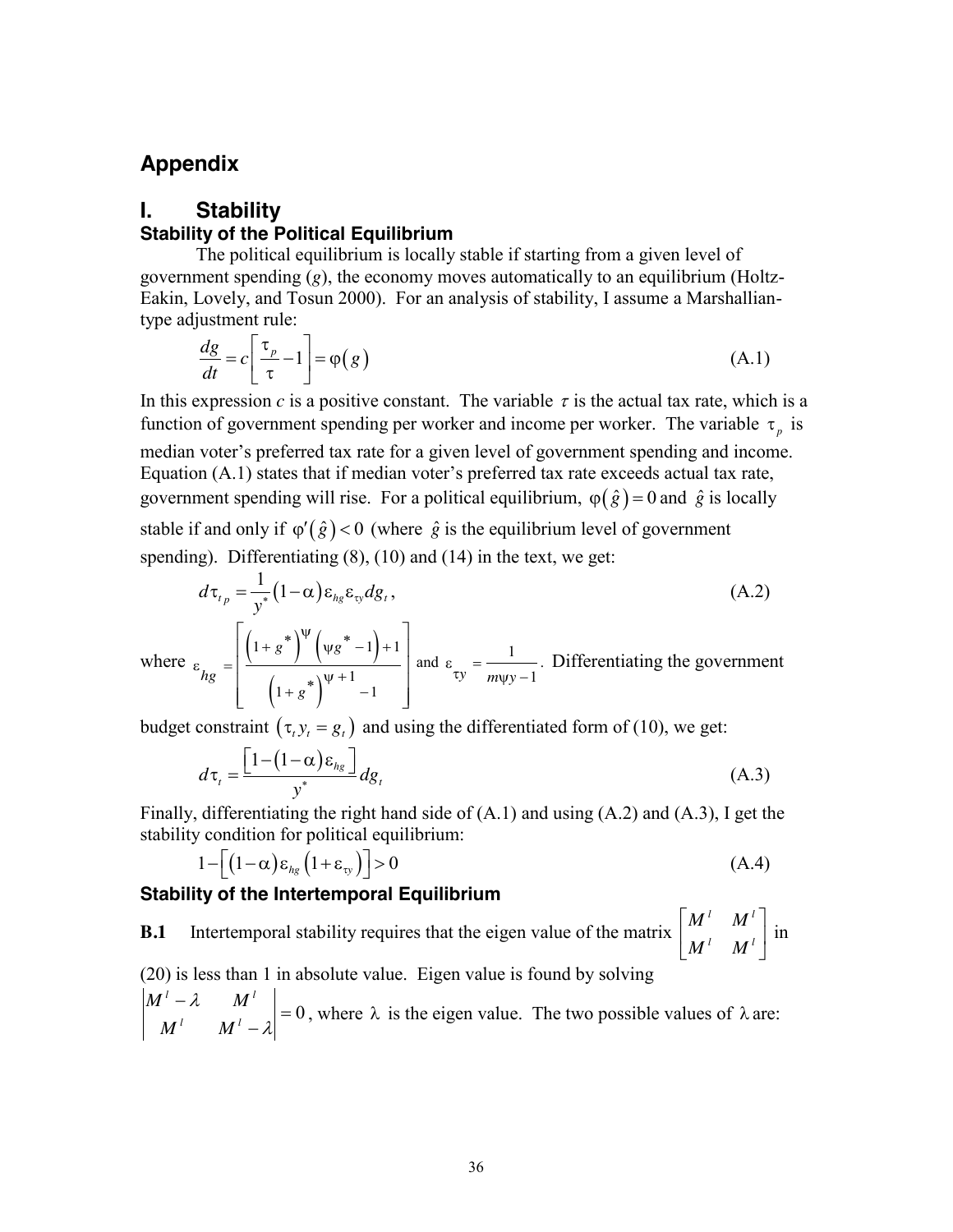$$
\lambda = 0 \text{ or } \lambda = 2M^l = \frac{\alpha \left(1 - \frac{\tau^*}{1 - \tau^*} \varepsilon_{\text{v}}\right)}{P} \tag{A.5}
$$

Using the nonzero root, intertemporal stability requires:

$$
|\lambda| < 1 \text{ or } |2M'| = \left| \frac{\alpha \left(1 - \frac{\tau^*}{1 - \tau^*} \varepsilon_{\nu} \right)}{P} \right| < 1
$$

However, since  $\varepsilon_{xy} < \frac{1-\tau}{2}$  $\tau$ (as shown in the proof below) and  $P > 0$  by political stability,  $2M<sup>l</sup>$  is positive and the intertemporal stability condition can be written as:

$$
\alpha \left(1 - \frac{\tau^*}{1 - \tau^*} \varepsilon_{\rm ty}\right) < P\tag{A.6}
$$

$$
\mathbf{B.2} \quad 2M^{\prime} > 0
$$

Proof by contradiction: Let  $\varepsilon_{xy} \ge \frac{1-\tau}{\tau}$ ,

Since 
$$
\varepsilon_{xy} = \frac{1}{a_m \psi y - 1}
$$
 and  $\frac{1}{a_m \psi y - 1} \ge \frac{1}{\tau} - 1$ ,  
then 
$$
\frac{a_m \psi y}{\sqrt{a_m \psi y - 1}} \ge \frac{(1 + \psi) a_m y}{\sqrt{a_m \psi y - 1}}
$$

which cannot be true since  $a_m \psi y - 1 > 0$  and  $\psi > 0$ ,  $a_m > 0$ ,  $y > 0$ . Then  $\varepsilon_{xy} < \frac{1 - \tau}{2}$  $\tau$ , and under political stability ( $P > 0$ ) this implies  $2M^2 > 0$ .

 $1 - a_m \psi y - 1$  $m \Psi y \longrightarrow (1 + \Psi) u_m$ 

 $\frac{u_m \Psi y}{\Psi y - 1} \geq \frac{(1 + \Psi) u_m y}{a_m \Psi y - 1}$ 

 $m \Psi y$  1  $u_m$ 

 $a_m \psi y - 1$   $a_m \psi y$ 

# **II. The Effect of Increasing Dependency Ratio on the Ability Level of the Median Voter**

Recall that median voter is defined by  $N_{t-1} + N_t \int_0^t f(a) da = \frac{N_{t-1} - 1}{2}$ *am*  $N_{t-1} + N_t \int_{t}^{a_m} f(a) da = \frac{N_{t-1} + N_t}{2}$  $+N_t \int_{0}^{a_m} f(a) da = \frac{N_{t-1} + N_t}{2}$ . Rewriting this:  $N_{t-1} + N_t F(a_m) - N_t F(0) = \frac{N_{t-1}}{2}$  $N_{t-1} + N_t F(a_m) - N_t F(0) = \frac{N_{t-1} + N_t}{2}$  $+N_{\iota} F(a_m) - N_{\iota} F(0) = \frac{N_{\iota-1} + N_{\iota}}{2}$ , which can be rearranged as:  $(a_m) - F(0) = \frac{N_t - N_{t-1}}{2N_t}$ 2  $\binom{m}{m}$  –  $F(0) = \frac{N_t - N_t}{2N}$ *t*  $F(a_m) - F(0) = \frac{N_t - N_t}{2N_t}$  $-F(0) = \frac{N_t - N_{t-1}}{2N_t}$ . Differentiating both sides we get,  $F'(a_m) da_m = \frac{\hat{N}_t - \hat{N}_{t-1}}{2(1+\eta^*)}$  $2(1)$  $F'(a_m) da_m = \frac{\hat{N}_t - \hat{N}_{t-1}}{2(1+\eta^*)},$ where  $\hat{N}_t = \frac{dN_t}{N}$ *t*  $\hat{N}_{t} = \frac{dN_{t}}{N_{t}}$ ,  $\hat{N}_{t-1} = \frac{dN_{t-1}}{N_{t-1}}$ 1  $\hat{\mathsf{V}}_{t-1} = \frac{d\mathsf{I}\mathsf{V}_{t}}{\mathsf{V}_{t}}$ *t*  $\hat{N}_{t-1} = \frac{dN}{dt}$ *N*  $\frac{u_1}{v_1} = \frac{u_1 v_1}{v_1}$  $\overline{a}$  $=\frac{u_{1}v_{t-1}}{v_{1}}$ , and 1  $1 + \eta^* = \frac{N_t}{N}$ *t N N* \*  $\overline{a}$  $+\eta^* = \frac{N_t}{N}$  evaluated at the initial steady state.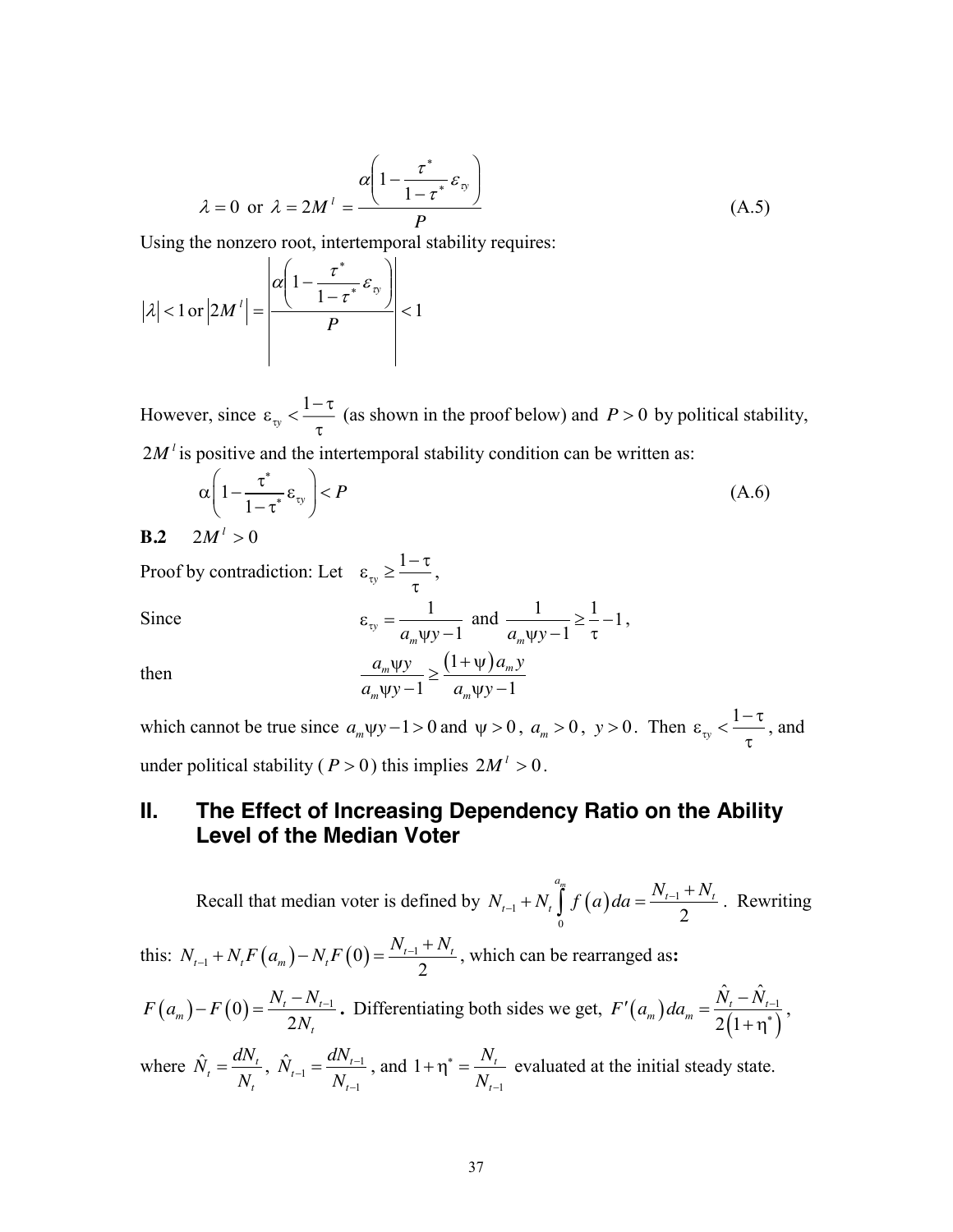Finally this can be rearranged as  $da_m = \frac{N_t - N_{t-1}}{F'(a_m) 2(1+\eta)}$  $(+)$  $\hat{\mathsf{V}}\,=\hat{\mathsf{N}}$  $2(1)$  $m = \frac{N_t - N_t}{\Gamma^t (a) 2(1)}$ *m*  $da_m = \frac{N_t - N_t}{\Gamma(1-\lambda)^2}$ *F'*(*a*  $\overline{a}$  $^{+}$  $=\frac{\hat{N}_{t}-\hat{N}_{t-1}}{F'(a_{m})2(1+\eta)}$  which is negative

when  $\hat{N}_t < \hat{N}_{t-1}$ .

# **III. Derivation of Equation (20) and Steady State**

**A.** First, I totally differentiate (16) through (19) to get

$$
dk_{t+1}^{A} = \frac{N_{t}^{A}}{N_{t+1}^{A}} ds_{t}^{A} + \frac{s_{t}^{A}}{N_{t+1}^{A}} dN_{t}^{A} - \frac{k_{t}^{A}}{N_{t+1}^{A}} dN_{t+1}^{A}
$$
(A.7)

$$
dk_{t+1}^B = \frac{N_t^B}{N_{t+1}^B} ds_t^B + \frac{s_t^B}{N_{t+1}^B} dN_t^B - \frac{k_t^B}{N_{t+1}^B} dN_{t+1}^B
$$
\n(A.8)

$$
d w_{t+1}^{A} (1 - \tau_{t+1}^{A}) - w_{t+1}^{A} d \tau_{t+1}^{A} = d w_{t+1}^{B} (1 - \tau_{t+1}^{B}) - w_{t+1}^{B} d \tau_{t+1}^{B}
$$
\n(A.9)

$$
dN_{t+1}^{A} + dN_{t+1}^{B} = (1 + \eta_{t+1}^{A})dN_{t}^{A} + N_{t}^{A}d\eta_{t+1}^{A} + (1 + \eta_{t+1}^{B})dN_{t}^{B} + N_{t}^{B}d\eta_{t+1}^{B}
$$
(A.10)

Next, I use (A.7) and (A.8) to substitute out  $dN_{t}^{A}$ ,  $dN_{t}^{B}$ ,  $dN_{t+1}^{A}$ , and  $dN_{t}^{B}$ *A t B*  $dN_{t}^{A}$ ,  $dN_{t}^{B}$ ,  $dN_{t+1}^{A}$ , and  $dN_{t+1}^{B}$  in (A.10). Evaluated at the initial steady state, this gives

$$
dk_{t+1}^{A} + dk_{t+1}^{B} = \frac{1}{1+\eta^*} ds_{t}^{A} + \frac{1}{1+\eta^*} ds_{t}^{B} - \frac{k^*}{1+\eta^*} d\eta_{t+1}^{A} - \frac{k^*}{1+\eta^*} d\eta_{t+1}^{B}
$$
(A.10)

Using differentiated forms of (8), (10), and (12) through (15) for each region, we can write  $dw_{t+1}$ , and  $d\tau_{t+1}$  in terms of  $dk_{t+1}$  and  $da_{t+1}$ , and  $ds_t$  in terms of  $dk_t$  and  $da_t$  in equations (A.9) and (A.10)'. This gives us the reduced vector equation (20) in the text.

**B.** Let's rewrite (20) as

$$
F_{t+1} = \Omega F_t + \hat{\Omega}_1 J_t^1 + \hat{\Omega}_2 J_t^2
$$
\n(A.11)

where

$$
F_{t+1} = \begin{bmatrix} dk_{t+1}^{A} \\ dk_{t+1}^{B} \end{bmatrix}, F_{t} = \begin{bmatrix} dk_{t}^{A} \\ dk_{t}^{B} \end{bmatrix}, J_{t}^{1} = \begin{bmatrix} da_{t}^{A} \\ da_{t}^{A} \\ da_{t+1}^{A} \\ da_{t+1}^{B} \end{bmatrix}, \text{and } J_{t}^{2} = \begin{bmatrix} d\eta_{t+1}^{A} \\ d\eta_{t+1}^{B} \end{bmatrix}
$$

and

$$
\Omega = \begin{bmatrix} M^l & M^l \ M^l & M^l \end{bmatrix}, \quad \hat{\Omega}_1 = \begin{bmatrix} Z_4^l & Z_4^l & -\frac{Z_3^l}{Z_4^l} & \frac{Z_3^l}{Z_4^l} \\ Z_4^l & Z_4^l & \frac{Z_3^l}{Z_4^l} & -\frac{Z_3^l}{Z_4^l} \end{bmatrix}, \text{ and } \hat{\Omega}_2 = \begin{bmatrix} Z_2^l & Z_2^l \\ Z_2^l & Z_2^l \end{bmatrix}
$$

Expanding (A.11) for a fixed level of initial capital stock per worker, I can write  $(A.11)$  for  $t = 0.1, 2$  as: